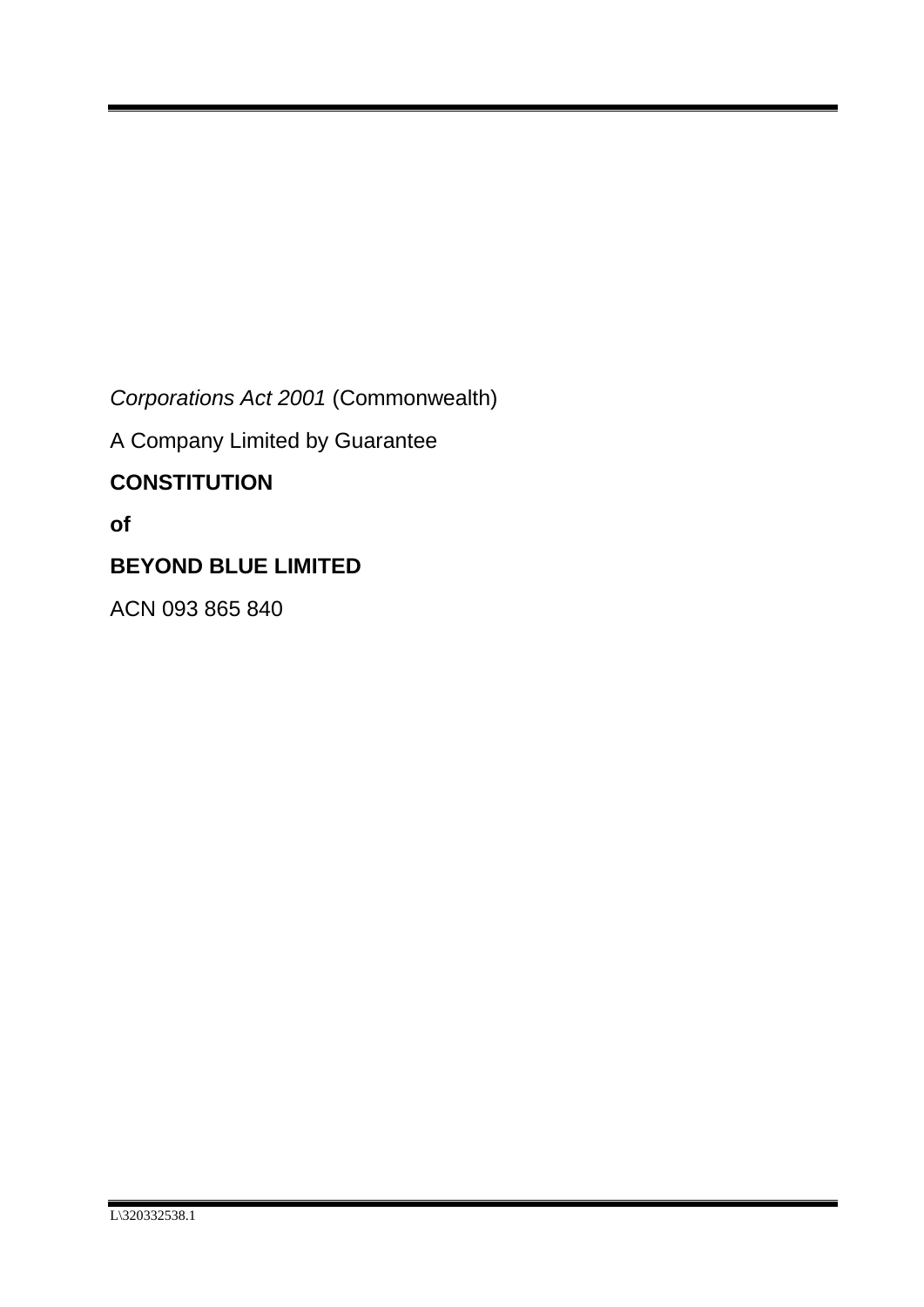## **Contents**

| 1. |                                                                     |                                                  |  |  |
|----|---------------------------------------------------------------------|--------------------------------------------------|--|--|
|    | 1.1<br>1.2<br>1.3<br>1.4<br>1.5<br>1.6<br>1.7                       |                                                  |  |  |
| 2. |                                                                     |                                                  |  |  |
|    | 2.1<br>2.2                                                          |                                                  |  |  |
| 3. |                                                                     |                                                  |  |  |
|    | 3.1<br>3.2<br>3.3                                                   |                                                  |  |  |
| 4. |                                                                     |                                                  |  |  |
| 5. |                                                                     |                                                  |  |  |
| 6. |                                                                     |                                                  |  |  |
|    | 6.1<br>6.2<br>6.3<br>6.4<br>6.5                                     |                                                  |  |  |
|    |                                                                     |                                                  |  |  |
| 7. |                                                                     |                                                  |  |  |
| 8. |                                                                     |                                                  |  |  |
|    | 8.1<br>8.2<br>8.3<br>8.4<br>8.5<br>8.6<br>8.7<br>8.8<br>8.9<br>8.10 | Persons entitled to attend meetings of Members 9 |  |  |
| 9. | 9.1                                                                 |                                                  |  |  |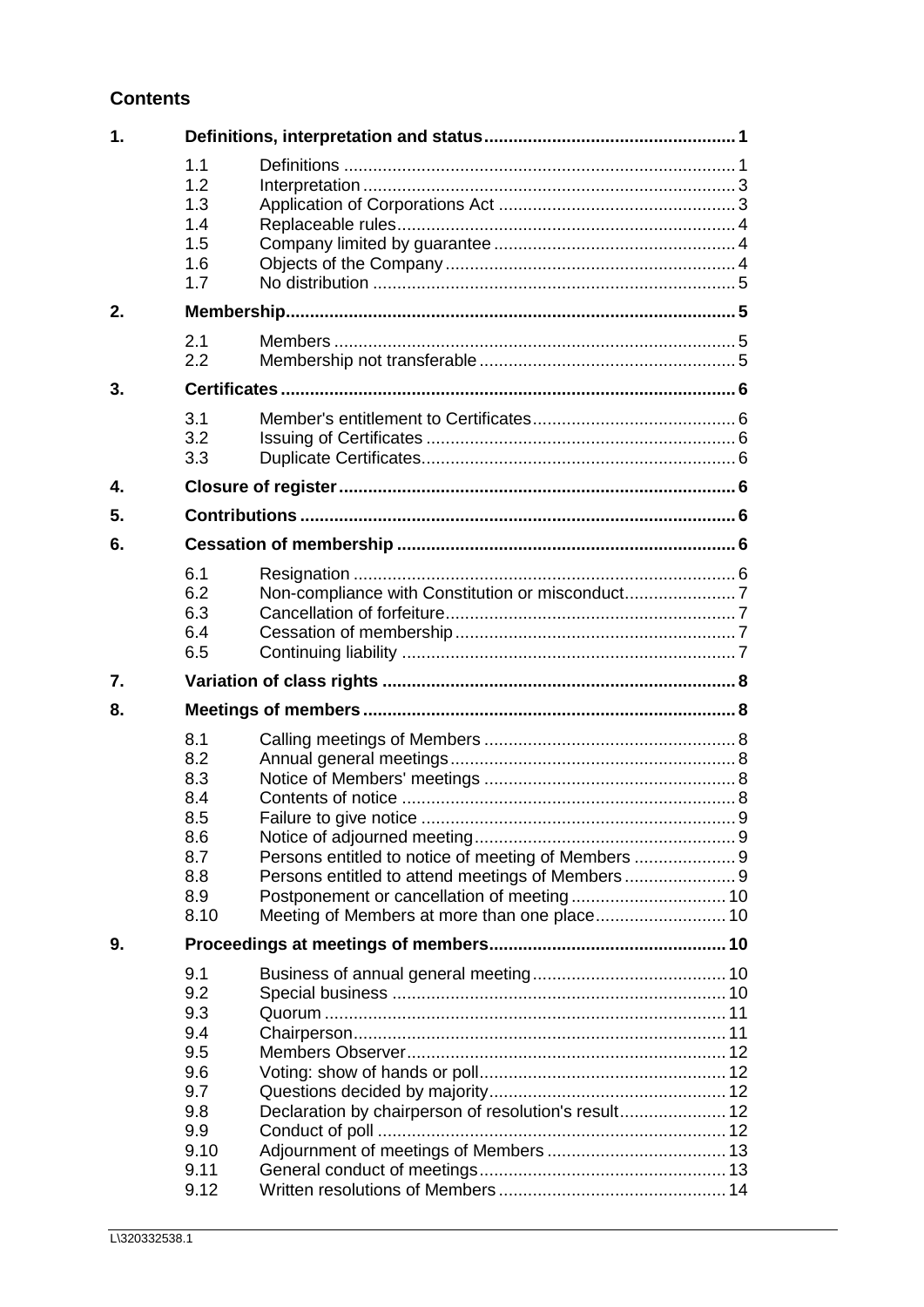| 10. |                                                              |                                                                                                                              |  |
|-----|--------------------------------------------------------------|------------------------------------------------------------------------------------------------------------------------------|--|
|     | 10.1<br>10.2<br>10.3<br>10.4<br>10.5                         |                                                                                                                              |  |
| 11. |                                                              |                                                                                                                              |  |
|     | 11.1<br>11.2<br>11.3<br>11.4<br>11.5<br>11.6<br>11.7<br>11.8 | Deposit of power of attorney and proxy form before meeting 16<br>Vote by proxy valid notwithstanding intervening event 16    |  |
| 12. |                                                              |                                                                                                                              |  |
|     | 12.1<br>12.2<br>12.3                                         |                                                                                                                              |  |
| 13. |                                                              |                                                                                                                              |  |
| 14. |                                                              |                                                                                                                              |  |
|     | 14.1<br>14.2<br>14.3<br>14.4<br>14.5<br>14.6<br>14.7         | Limited ability of Directors to act during vacancies  18                                                                     |  |
| 15. | Chief Executive Officer and Executive Directors 19           |                                                                                                                              |  |
|     | 15.1<br>15.2<br>15.3<br>15.4                                 | Removal, suspension, replacement of absent Chief Executive<br>Executive Director or Chief Executive Officer ceasing to be an |  |
|     | 15.5                                                         | Powers of Chief Executive Officer and Executive Directors  20                                                                |  |
| 16. | 16.1<br>16.2<br>16.3<br>16.4<br>16.5                         | Directors may not exercise Company's power to borrow etc 21                                                                  |  |
| 17. |                                                              |                                                                                                                              |  |
|     | 17.1<br>17.2<br>17.3<br>17.4<br>17.5                         | Payments on retirement, loss of office or death of Director 23<br>Remuneration of Directors - extra services, payment of     |  |
| 18. |                                                              |                                                                                                                              |  |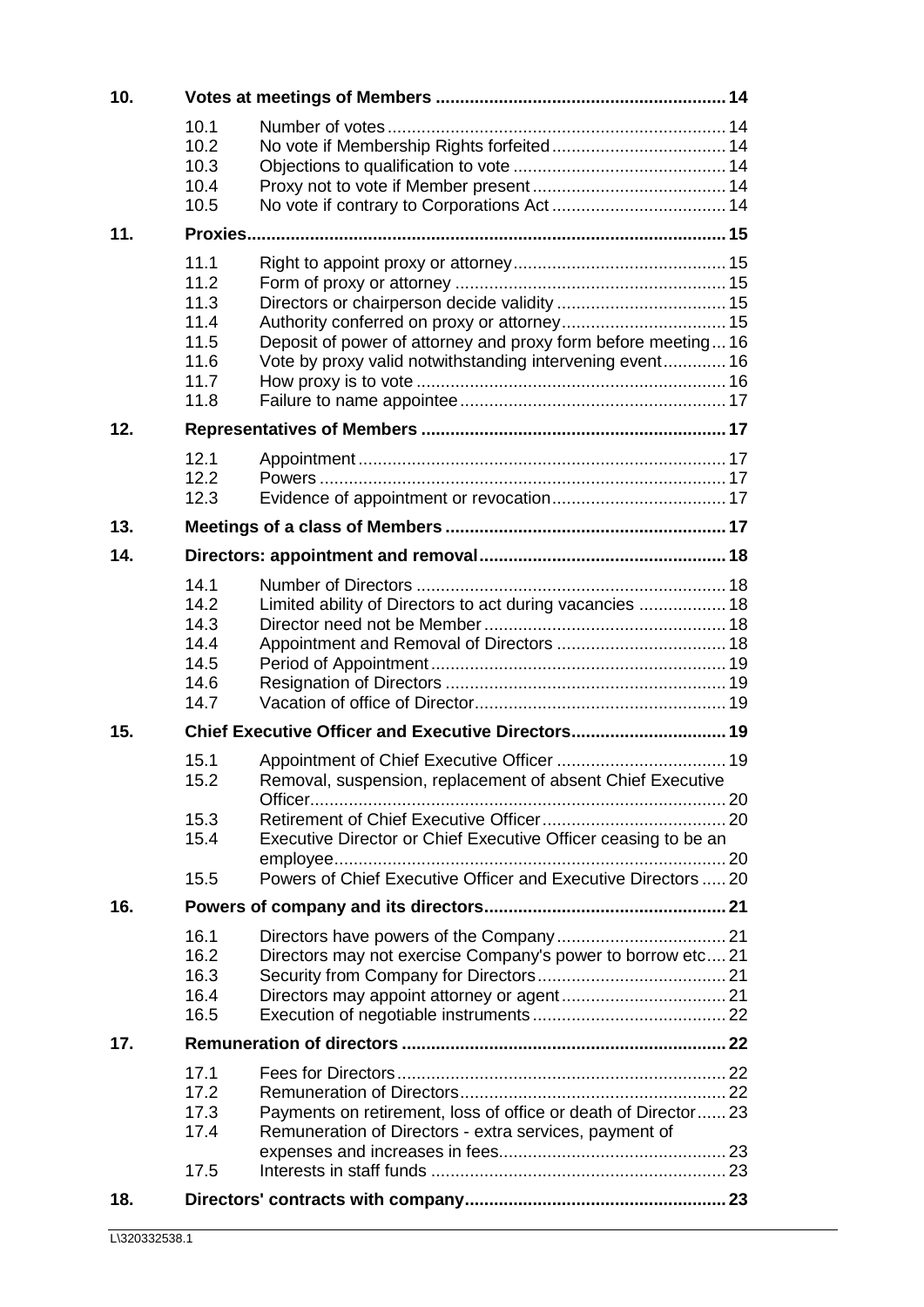|     | 18.1<br>18.2 |                                                              |  |
|-----|--------------|--------------------------------------------------------------|--|
|     | 18.3<br>18.4 |                                                              |  |
|     | 18.5         | Director may affix Seal notwithstanding interest  24         |  |
|     | 18.6         |                                                              |  |
|     | 18.7         |                                                              |  |
| 19. |              |                                                              |  |
|     | 19.1         |                                                              |  |
|     | 19.2         |                                                              |  |
|     | 19.3         |                                                              |  |
|     | 19.4         |                                                              |  |
|     | 19.5         |                                                              |  |
|     | 19.6         |                                                              |  |
|     | 19.7         |                                                              |  |
|     | 19.8<br>19.9 |                                                              |  |
|     | 19.10        |                                                              |  |
|     | 19.11        | Defects in appointment or qualifications of Director  29     |  |
|     | 19.12        |                                                              |  |
| 20. |              |                                                              |  |
|     | 20.1         |                                                              |  |
|     | 20.2         |                                                              |  |
|     | 20.3         |                                                              |  |
|     | 20.4         | Inspection of minutes of meetings of Members 30              |  |
| 21. |              |                                                              |  |
|     |              |                                                              |  |
|     |              |                                                              |  |
|     | 21.1<br>21.2 |                                                              |  |
| 22. |              |                                                              |  |
|     | 22.1         |                                                              |  |
|     | 22.2         |                                                              |  |
|     | 22.3         |                                                              |  |
|     | 22.4         |                                                              |  |
|     | 22.5         |                                                              |  |
| 23. |              |                                                              |  |
|     | 23.1         |                                                              |  |
|     | 23.2         |                                                              |  |
| 24. |              |                                                              |  |
|     | 24.1         |                                                              |  |
|     | 24.2         | Financial report to be laid before annual general meeting 32 |  |
|     | 24.3         |                                                              |  |
|     | 24.4         |                                                              |  |
| 25. |              |                                                              |  |
| 26. |              |                                                              |  |
|     | 26.1         |                                                              |  |
|     | 26.2         | Officers of Company not to disclose information 33           |  |
| 27. | Notices      |                                                              |  |
|     |              |                                                              |  |
|     | 27.1<br>27.2 |                                                              |  |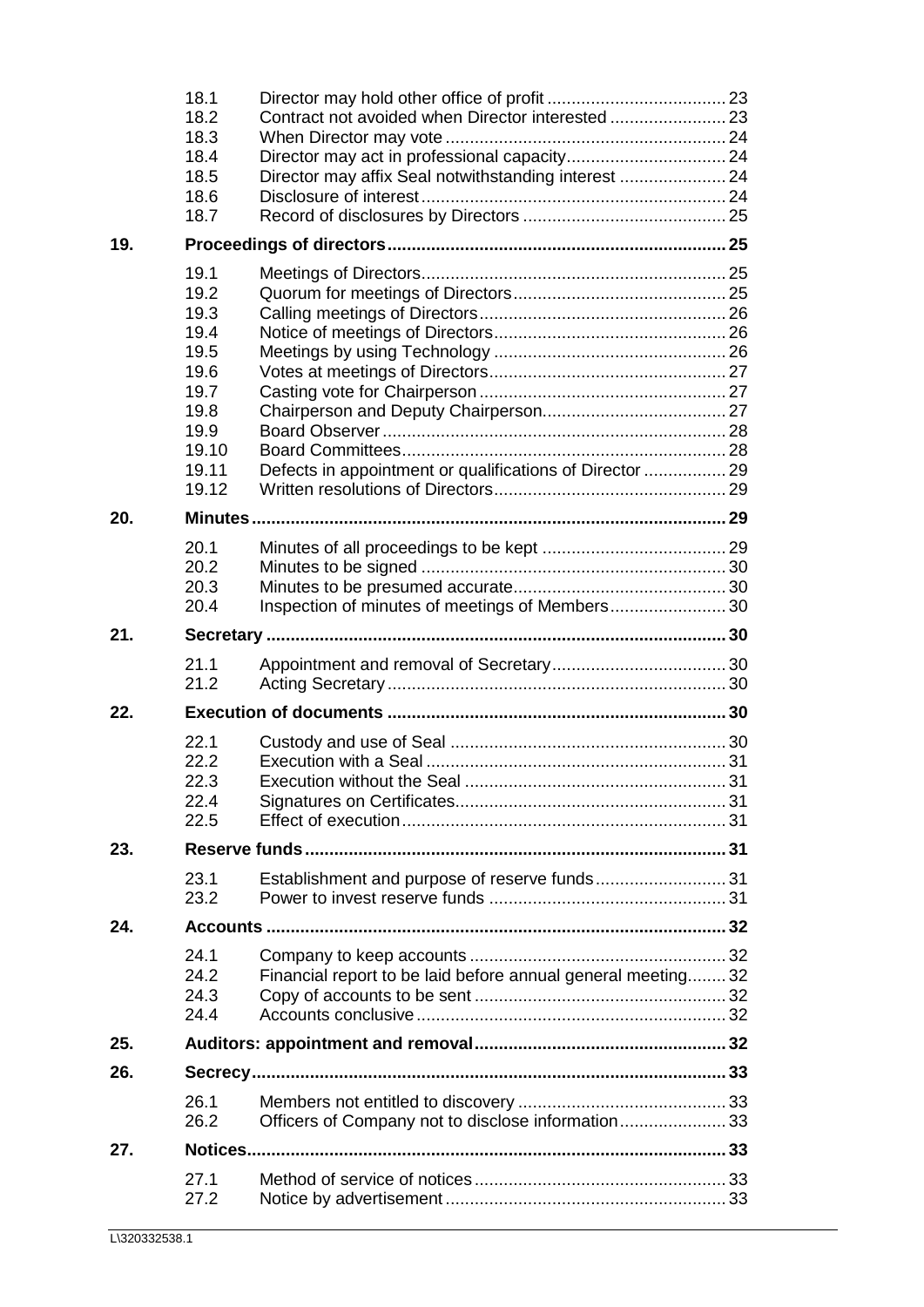|     | 27.3<br>27.4<br>27.5<br>27.6<br>27.7 | Time of service by electronic mail transmission 34 |    |
|-----|--------------------------------------|----------------------------------------------------|----|
| 28. |                                      |                                                    |    |
|     | 28.1<br>28.2<br>28.3                 |                                                    |    |
| 29. |                                      |                                                    | 35 |
|     | 29.1<br>29.2<br>29.3                 |                                                    |    |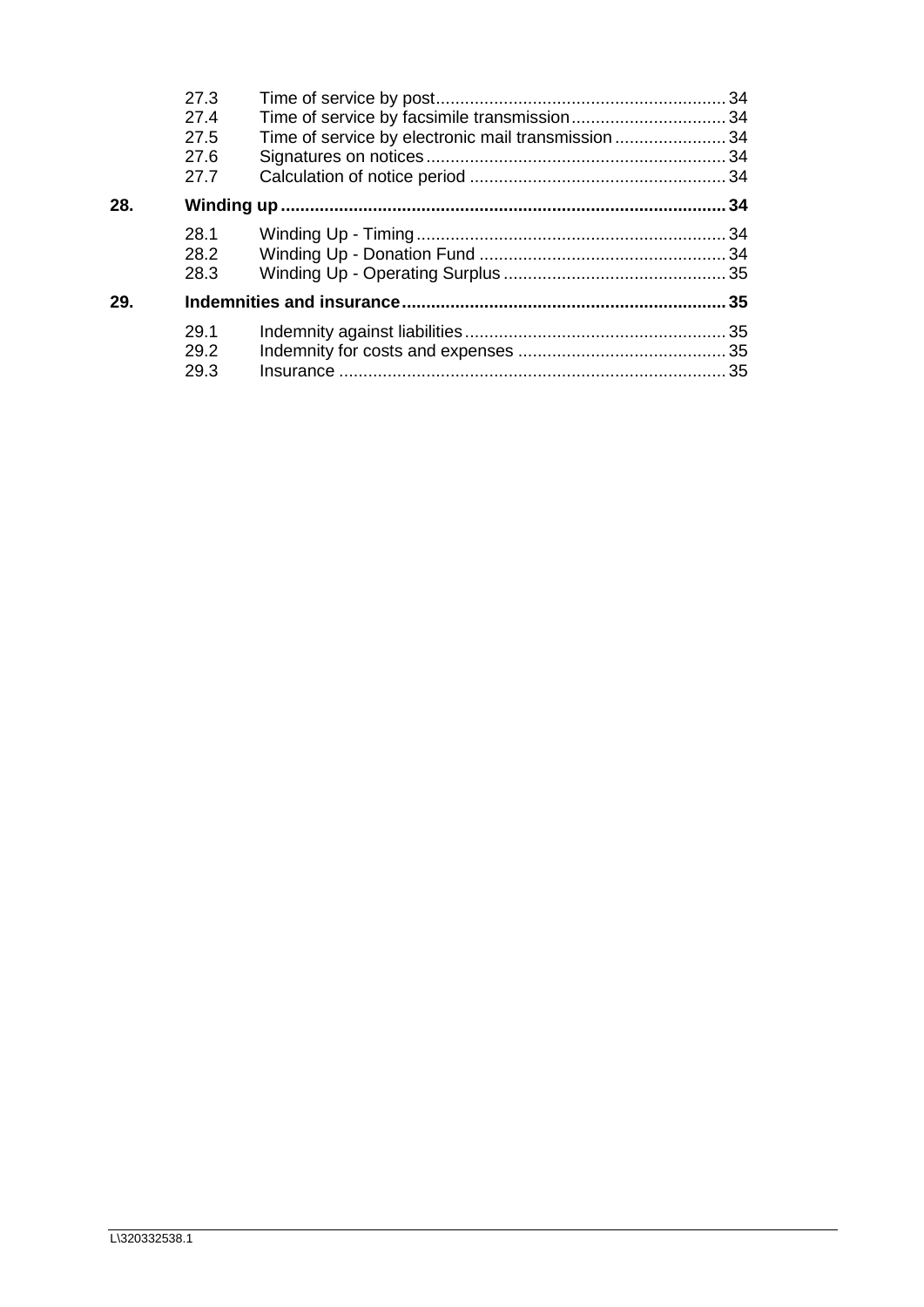## <span id="page-5-0"></span>**1. Definitions, interpretation and status**

### <span id="page-5-1"></span>**1.1 Definitions**

In this Constitution:

**"ACNC Act"** means the *[Australian Charities and Not-for-profits Commission Act 2012](https://www.legislation.gov.au/Details/C2012A00168)* (Commonwealth).

**"Address"** means:

- (a) in the case of a Member, the address of the Member in the Register;
- (b) in the case of a Director or the auditors of the Company, such address of that person derived from information that is available to the public from the ASIC; or
- (c) in the case of any Recipient, such address (if any) as notified in writing to the Company by the Recipient for the purpose of serving notice on that Recipient.

**"ASIC"** means Australian Securities and Investments Commission.

**"Board"** means the board of Directors of the Company.

**"Business Day"** means a day which is not a Saturday, Sunday or public holiday in Melbourne, Victoria.

**"Certificate"** means a certificate stating that a person is a Member.

**"Chairperson"** means the chairperson of the Board elected in accordance with Article [19.8\(a\).](#page-31-3)

**"Chief Executive Officer"** means a person holding office as chief executive officer of the Company under Article [15.1.](#page-23-4)

**"Commonwealth"** means the Commonwealth of Australia.

**"Company"** means Beyond Blue Limited ACN 093 865 840 (or such other name as may be determined by the Members from time to time).

**"Corporations Act"** means the *Corporations Act 2001* (Commonwealth), except to the extent of any exemption, modification, declaration or order made in respect of that legislation which applies to the Company.

**"Corporation"** means a body corporate, wherever incorporated.

**"Deputy Chairperson"** means a person elected in accordance with Article [19.8\(b\).](#page-31-4)

**"Director"** means a director for the time being of the Company.

**"Eligible Beneficiary"** means funds, authorities or institutions gifts to which are deductible under the item 1 of the table in section 30-15 of the Tax Act for any purposes set out in the item of the table in Subdivision 30-B of the Tax Act that covers the fund, authority or institution.

**"Executive Director"** means a Director who is an employee (whether full-time or part-time) of the Company or of any related body corporate of the Company.

**"Group Company"** means the Company or a subsidiary of the Company.

**"Member"** means, subject to this Constitution, each of: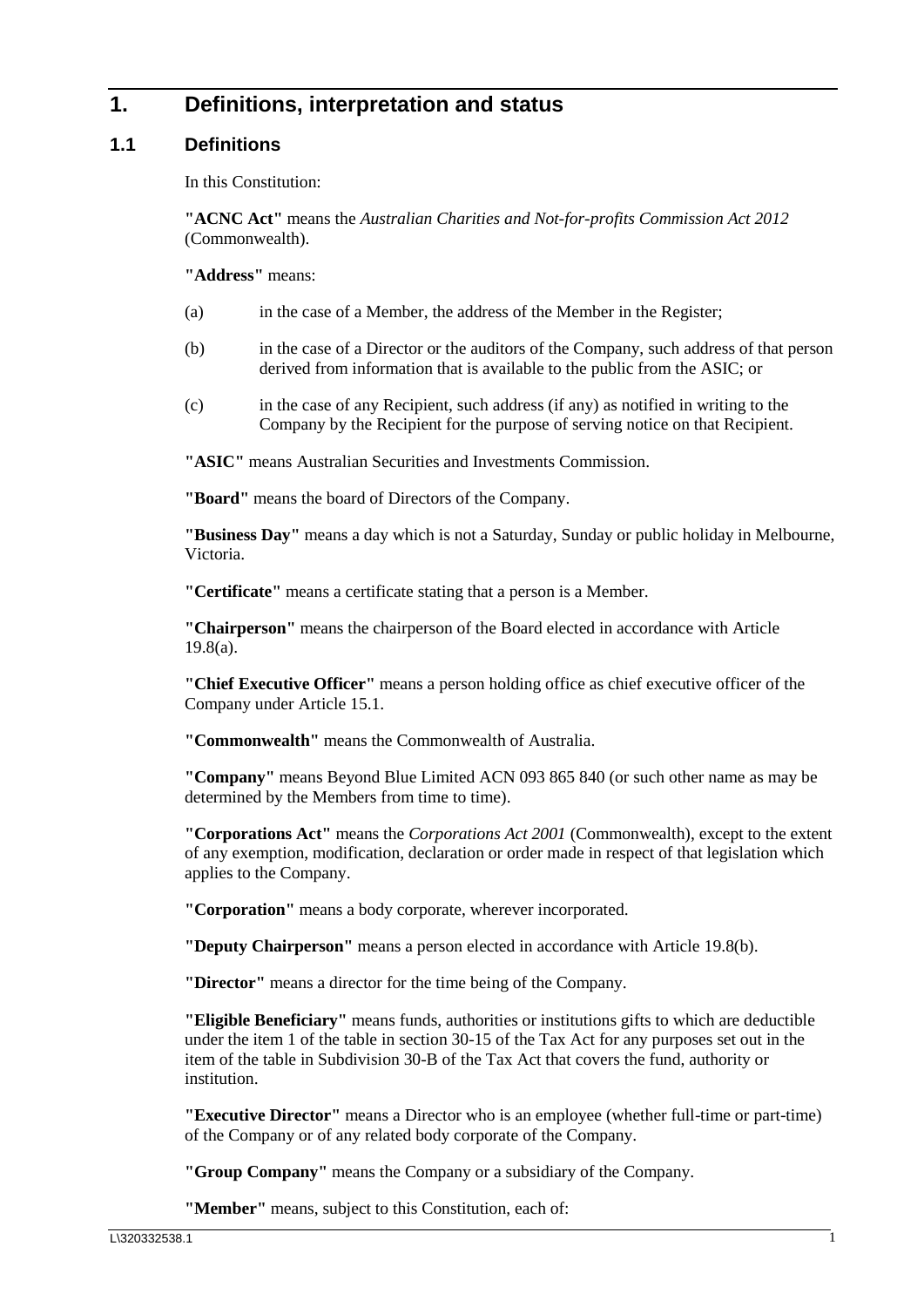- (a) the Commonwealth;
- (b) Victoria;
- (c) the State of New South Wales;
- (d) the State of Queensland;
- (e) the State of South Australia;
- (f) the State of Western Australia;
- (g) the State of Tasmania;
- (h) the Australian Capital Territory; and
- (i) the Northern Territory of Australia.

**"Membership"** means membership of the Company.

"**Members Observer"** has the meaning given in Article [9.5.](#page-16-0)

**"Membership Rights"** means the rights and benefits conferred on a Member under this Constitution, including any right conferred in relation to general meetings or meetings of Members.

**"Non-Executive Directors"** means all Directors other than Executive Directors.

**"Office"** means the registered office for the time being of the Company.

**"Officer"** has the meaning given to it in section 9 of the Corporations Act.

**"Prescribed Notice"** means, in relation to a meeting, the Prescribed Period or such shorter period of notice allowed under the Corporations Act.

**"Prescribed Period"** means 21 days.

**"Proceedings"** means, in relation to a person, any proceedings (whether civil or criminal) in which it is alleged that the person has done or omitted to do some act, matter or thing:

- (a) in his or her capacity as an Officer of a Group Company; or
- (b) in the course of acting in connection with the affairs of a Group Company; or
- (c) otherwise arising out of the person holding office as an Officer of a Group Company,

including proceedings alleging that he or she was guilty of negligence, default, breach of trust or breach of duty in relation to a Group Company.

**"Recipient"** means a Member or other person receiving notice from the Company under this Constitution.

**"Register"** means the register of Members kept under the Corporations Act and, where appropriate, includes any branch register.

**"Representative"** means a person appointed under Article [12.](#page-21-1)

**"Seal"** means the common seal of the Company (if any).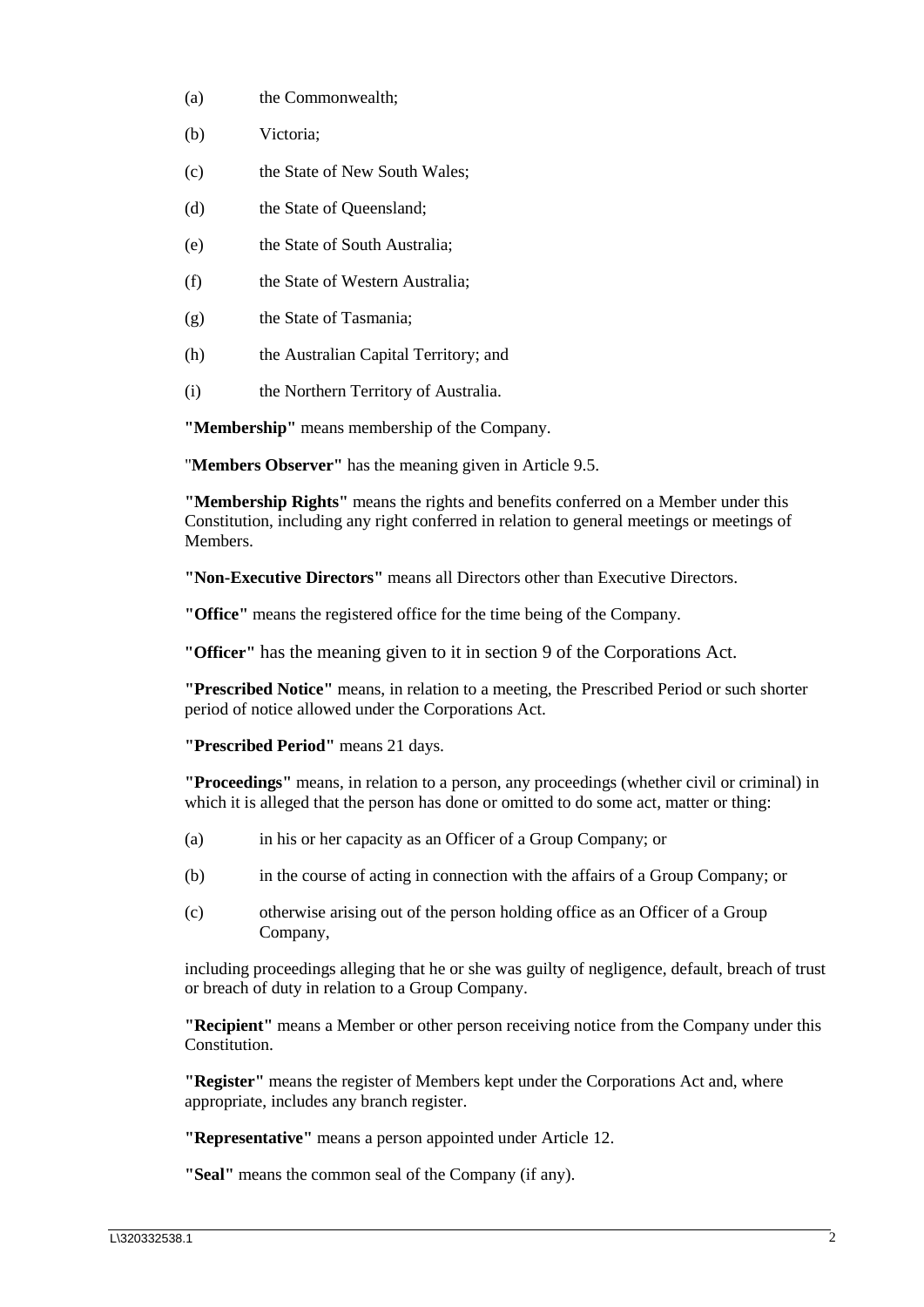**"Secretary"** means the secretary for the time being of the Company, and if there are joint secretaries, any one or more of such joint secretaries.

**"Tax Act"** means the *Income Tax Assessment Act 1997* (Commonwealth).

**"Technology"** includes radio, telephone, closed circuit television or other electronic means or telecommunications device for audio or audio-visual communication.

**"Victoria"** means the State of Victoria.

#### <span id="page-7-0"></span>**1.2 Interpretation**

In this Constitution:

- (a) headings are for convenience only and do not affect meaning; and unless the contrary intention appears:
- (b) words importing the singular number include the plural number and vice versa;
- (c) words importing any gender include all other genders;
- (d) a reference to a person includes a corporation, a partnership, a body corporate, an unincorporated association and a statutory authority;
- (e) where any word or phrase is given a defined meaning any other part of speech or grammatical form in respect of that word or phrase has a corresponding meaning;
- (f) a reference to an Article or a Schedule is to an article or a schedule of this Constitution;
- (g) any Schedule is part of this Constitution;
- (h) a reference to this Constitution is to this Constitution (and where applicable any of its provisions) as amended, supplemented or replaced from time to time;
- (i) a reference to any legislation or to any section or provision thereof includes any statutory modification, amendment or re-enactment or any statutory provision substituted for it; and
- (j) any power, right, discretion or authority conferred upon any person or people under this Constitution may be exercised at any time and from time to time.

### <span id="page-7-1"></span>**1.3 Application of Corporations Act**

- (a) Subject to clause [1.3\(b\),](#page-8-3) except so far as a contrary intention appears anywhere in this Constitution:
	- (i) an expression in a provision of this Constitution that deals with a matter dealt with by a provision of the Corporations Act has the same meaning as in that provision of the Corporations Act; and
	- (ii) an expression in a provision of this Constitution that is defined in section 9 of the Corporations Act has the same meaning as in that section.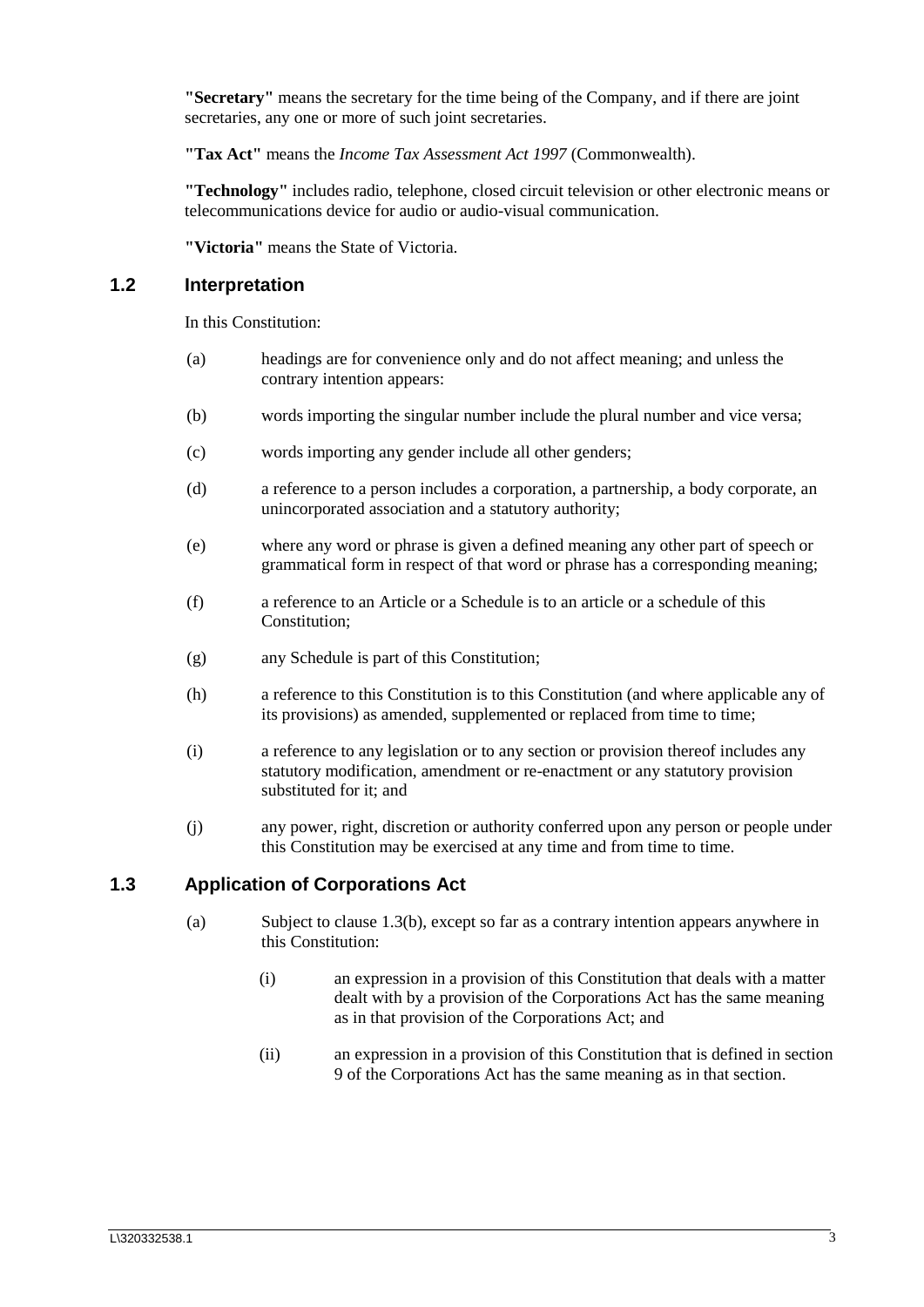<span id="page-8-3"></span>(b) For so long as but notwithstanding that the Company is registered as a charity under the ACNC Act, Parts 2G.2 and 2G.3 of the Corporations Act (to the extent that these provisions relate to meetings of members of a body corporate) shall be taken to apply to the Company and meetings of Members for the purposes of this Constitution as if the Company were not registered as a charity under the ACNC Act.

## <span id="page-8-0"></span>**1.4 Replaceable rules**

Each of the provisions of the sections or sub-sections of the Corporations Act which would but for this Article [1.4](#page-8-0) apply to the Company as a replaceable rule in accordance with section 135(1) of the Corporations Act is displaced and does not apply to the Company.

## <span id="page-8-1"></span>**1.5 Company limited by guarantee**

- (a) The Company is a company limited by guarantee.
- (b) Each Member undertakes to contribute an amount not exceeding \$50 to the property of the Company if the Company is wound up:
	- (i) at a time when that Member is a Member; or
	- (ii) within one year of the time that Member ceased to be a Member,
	- for:
	- (iii) payment of the debts and liabilities of the Company contracted before that Member ceased to be a Member;
	- (iv) payment of the costs, charges and expenses of winding up the Company; and
	- (v) adjustment of the rights of the contributories among themselves.

## <span id="page-8-2"></span>**1.6 Objects of the Company**

- (a) The objects for which the Company is established are to:
	- (i) Reduce the prevalence and impact of depression and anxiety conditions, and suicide in the Australian community by supporting people to protect and manage their mental health and to recover when they are unwell. Reduce people's experiences of stigma and discrimination relating to depression, anxiety conditions and suicide.
	- (ii) Improve people's opportunities to get effective support and services at the right time for depression and anxiety conditions and to prevent suicide.
	- (iii) Use best practices to deliver integrated, evidence-based and costefficient initiatives through the Company's people and resources.

These objects may be achieved through activities and advocacy which:

(iv) develop promotion, prevention and early intervention strategies to increase community awareness and understanding of depression and anxiety conditions, and suicide; increase help-seeking; reduce associated stigma and discrimination; positively influence individual and community behaviour; and improve outcomes for people, families and communities;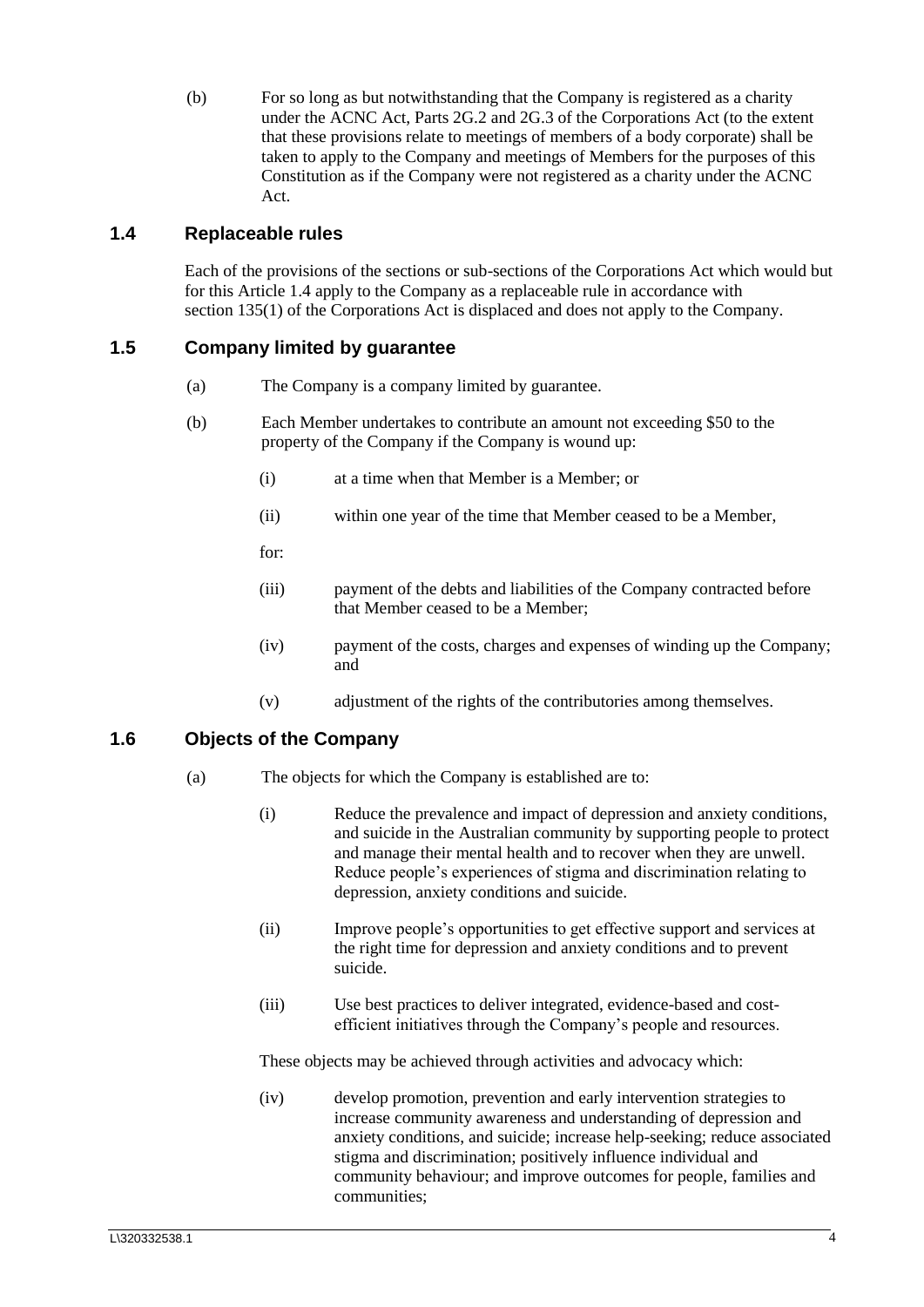- (v) increase the capacity of the Australian community, including governments, service providers, business, education and community sectors, working together, to deal effectively with depression and anxiety conditions and prevent suicide;
- (vi) enhance professional training, development and support for general practitioners, allied health and welfare professionals and others providing services and support to people experiencing depression and anxiety conditions, and suicide risk;
- (vii) commission and support research to enhance knowledge into the causes and consequences of depression and anxiety conditions, and suicide risk; trial new and innovative prevention, early detection, treatment and recovery activities for depression and anxiety conditions, and suicide risk and disseminate information about best practice models of care; and
- (viii) promote partnerships across health, community, business, education and other sectors to enhance responsiveness and support to all Australians who may experience or be at risk of experiencing depression and anxiety conditions, and suicide.
- (b) The Company will only apply the income and property of the Company in promoting the objects of the Company.

## <span id="page-9-5"></span><span id="page-9-0"></span>**1.7 No distribution**

- (a) Subject to Article [1.7\(b\),](#page-9-4) the Company will not make any distributions to any Members, whether by way of dividends, surplus on winding up or otherwise.
- <span id="page-9-4"></span>(b) Article [1.7\(a\)](#page-9-5) does not prevent the payment in good faith by the Company to a Member of:
	- (i) reasonable remuneration to any Member in consideration for services rendered or goods supplied by that Member to the Company in the ordinary course of business;
	- (ii) interest at a reasonable rate on money borrowed by the Company from that Member;
	- (iii) reasonable rent for premises demised or let to the Company by that Member; or
	- (iv) any other reasonable amount of a similar character to those described in this Article [1.7\(b\).](#page-9-4)

## <span id="page-9-1"></span>**2. Membership**

### <span id="page-9-2"></span>**2.1 Members**

Subject to this Constitution, the members of the Company shall be the Members.

#### <span id="page-9-3"></span>**2.2 Membership not transferable**

Membership Rights are not transferable whether by operation of law or otherwise.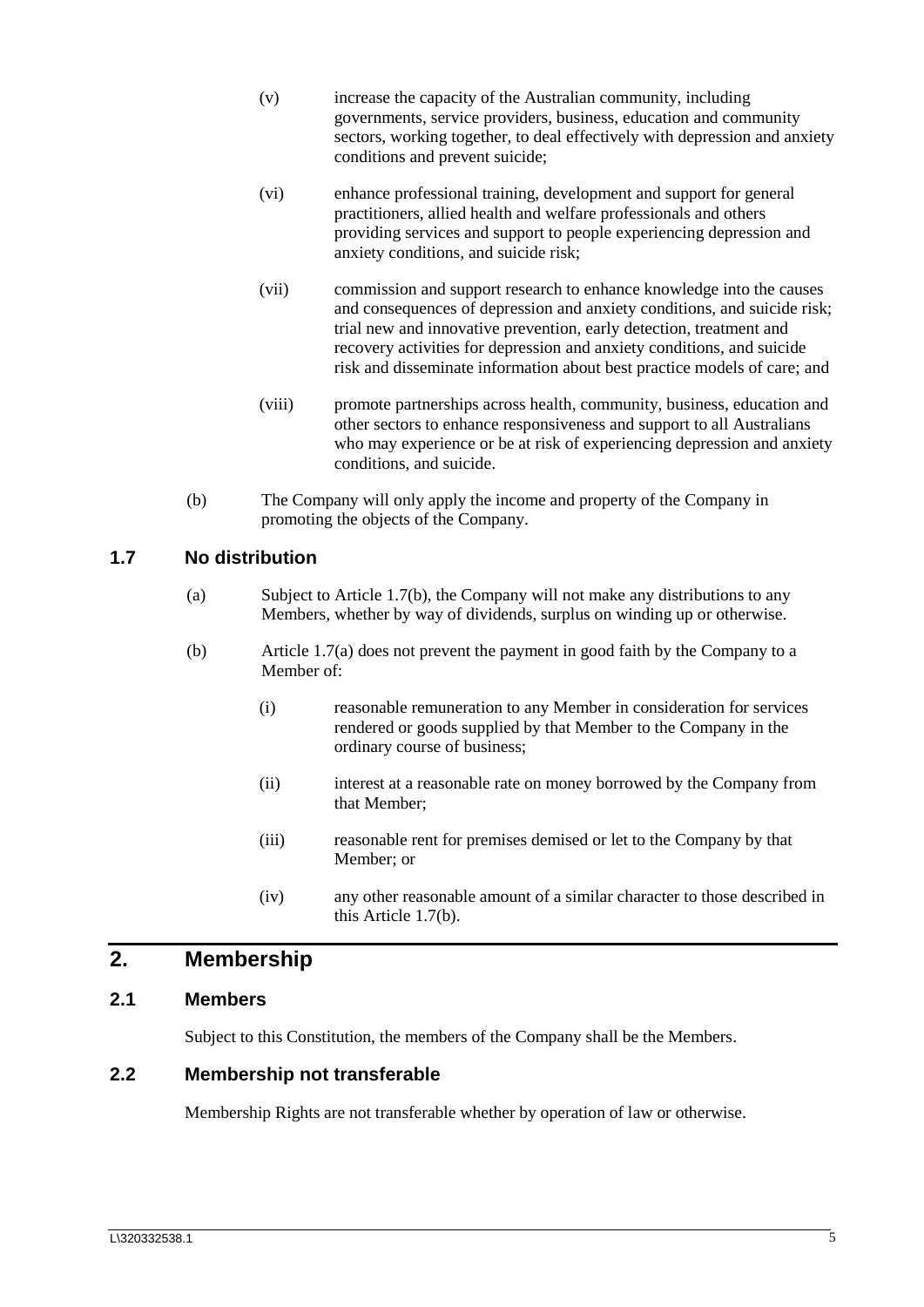## <span id="page-10-0"></span>**3. Certificates**

### <span id="page-10-1"></span>**3.1 Member's entitlement to Certificates**

Every Member will be entitled to one Certificate.

#### <span id="page-10-2"></span>**3.2 Issuing of Certificates**

- (a) Any Certificates will:
	- (i) be uniquely numbered; and
	- (ii) be executed in a manner permitted under the Corporations Act as the Directors may determine.
- (b) Subject to Article [3.3\(b\)\(iii\),](#page-10-8) the Company will not charge a fee for issuing Certificates.

#### <span id="page-10-3"></span>**3.3 Duplicate Certificates**

- (a) If any Certificate is worn out or defaced, then on production of it to the Directors, the Directors may order it to be cancelled and the Company may issue a duplicate of it.
- (b) If any Certificate is lost or destroyed, then on application by the Member accompanied by:
	- (i) a statement in writing that the Certificate has been lost or destroyed;
	- (ii) an undertaking in writing that if the Certificate is found or received by the Member it will be returned to the Company; and
	- (iii) payment of a fee (not exceeding that prescribed in the Corporations Act) as the Directors determine,

the Company will issue a duplicate of the certificate.

## <span id="page-10-8"></span><span id="page-10-4"></span>**4. Closure of register**

The Register may be closed during such time or times as the Directors think fit provided that the Register is not closed for more than 30 days in aggregate in any calendar year.

## <span id="page-10-5"></span>**5. Contributions**

- (a) The Company may receive payment of contributions from Members.
- (b) Each Member shall make contributions to the Company in the amounts and at the times specified in the funding agreement entered into by the respective Member and the Company and in force from time to time. A Member shall not be required to make any additional payments to the Company other than payments to be made under any such funding agreement.

## <span id="page-10-6"></span>**6. Cessation of membership**

### <span id="page-10-9"></span><span id="page-10-7"></span>**6.1 Resignation**

(a) Subject to Article [6.1\(b\),](#page-11-4) a Member may at any time resign as a Member by giving the Company notice in writing.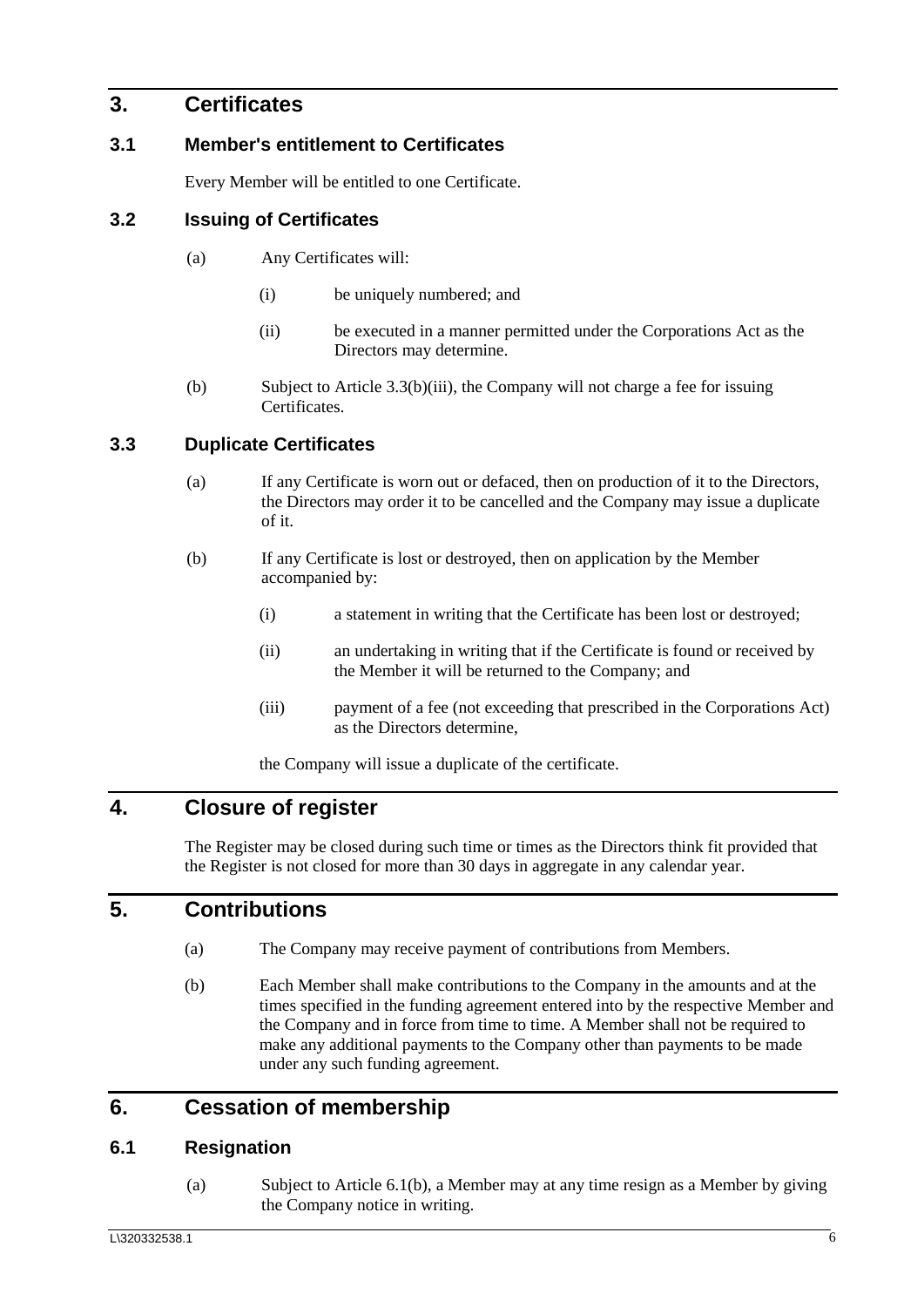- <span id="page-11-4"></span>(b) If there is only one Member and the Member gives proper notice of resignation or on the same day all of the Members give proper notice of resignation, the notice or notices will be ineffective and the Member or Members cannot resign until either another person is appointed as a Member or the Company is wound up.
- (c) Subject to Article [6.1\(b\),](#page-11-4) a resignation under Article [6.1\(a\)](#page-10-9) is effective from the date the Company receives the notice.
- (d) If a Member resigns, the Company must remove the Member's name from the Register.

#### <span id="page-11-5"></span><span id="page-11-0"></span>**6.2 Non-compliance with Constitution or misconduct**

- $(a)$  If:
	- (i) a Member wilfully refuses or neglects to comply with the provisions of this Constitution; or
	- (ii) the conduct of a Member appears to a majority of the Directors to be unbecoming of the Member or prejudicial to the interest of the Company,

the Directors may, subject to compliance with the remaining provisions of this Article [6.2,](#page-11-0) by resolution:

- (iii) censure the Member;
- (iv) forfeit the Membership Rights of the Member; or
- (v) expel the Member from the Company.
- <span id="page-11-6"></span>(b) A Member will be given at least seven days notice of the meeting of the Directors at which a resolution referred to in Article [6.2\(a\)](#page-11-5) is to be put.
- (c) A notice under Article [6.2\(b\)](#page-11-6) must:
	- (i) specify the allegations against the Member; and
	- (ii) state the proposed resolution.
- (d) Before the passing of any resolution referred to in Article [6.2\(a\),](#page-11-5) a Member will have the opportunity of giving orally, or in writing, any explanation or defence the Member may think fit at the meeting referred to in Article [6.2\(b\).](#page-11-6)

### <span id="page-11-1"></span>**6.3 Cancellation of forfeiture**

Where any Membership Rights have been forfeited under Article [6.2,](#page-11-0) the Directors may reinstate the Membership Rights on such terms as the Director thinks fit.

### <span id="page-11-2"></span>**6.4 Cessation of membership**

A Member will cease to be a Member:

- (a) if the Member resigns in accordance with Article [6.1;](#page-10-7) or
- (b) if the Member is expelled under Article [6.2.](#page-11-0)

### <span id="page-11-7"></span><span id="page-11-3"></span>**6.5 Continuing liability**

(a) The rights, duties, liabilities and obligations of a Member: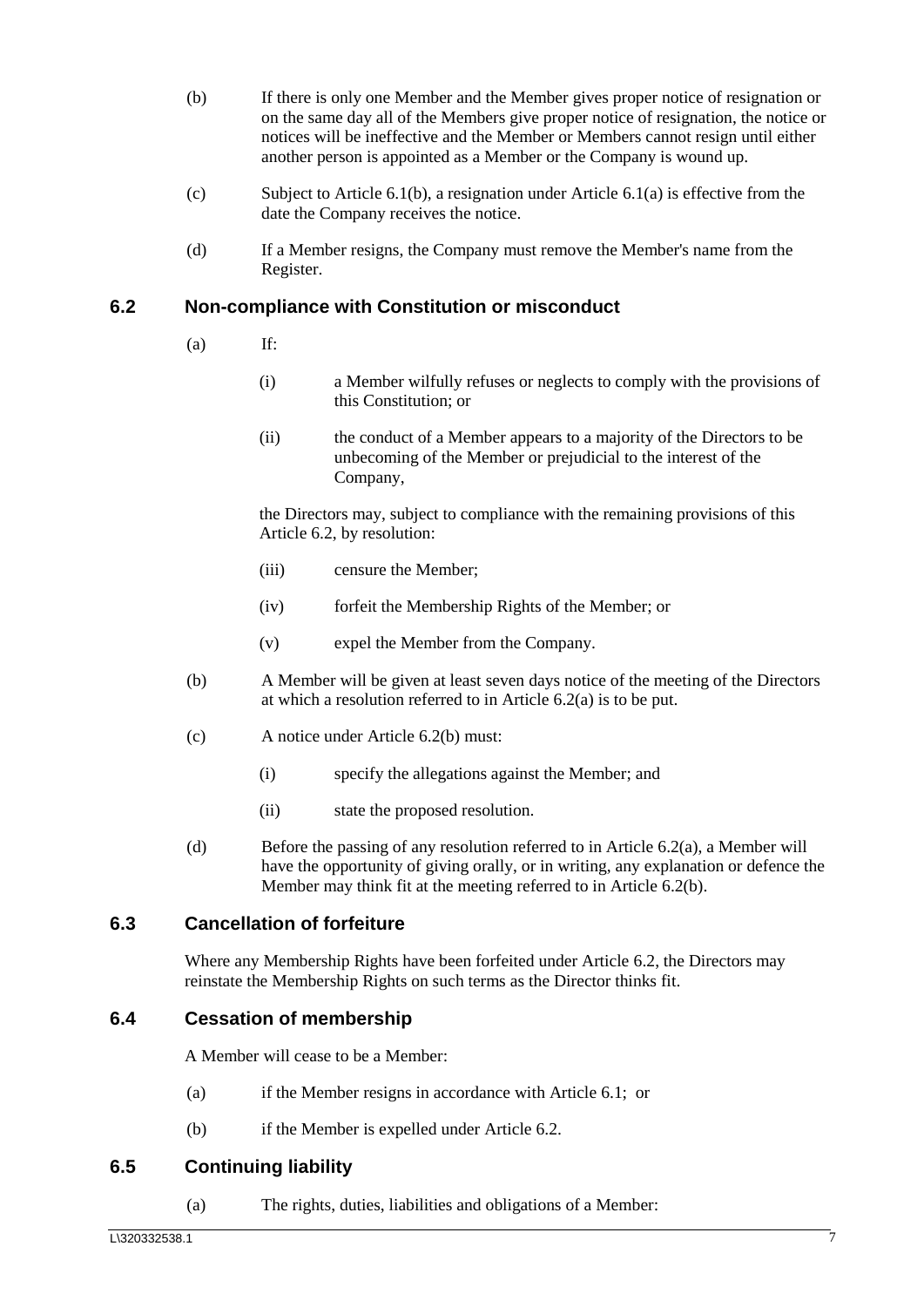- (i) arising under this Constitution; and
- (ii) whether or not existing at the date of the Member ceasing to be a Member or arising or crystallising after that date out of or by reason of facts or circumstances occurring or in existence at or before that date,

will not be prejudiced, lessened or affected by that Member ceasing to be a Member.

(b) Without limiting the generality of Article [6.5\(a\),](#page-11-7) a Member ceasing to become a Member will not relieve a Member from any obligation to pay any contribution owing at the time of cessation.

## <span id="page-12-6"></span><span id="page-12-0"></span>**7. Variation of class rights**

- (a) Subject to the Corporations Act and the rights of a particular class of Members, the Company may vary or cancel rights of Members in that class:
	- (i) by a special resolution passed at a meeting of the Members included in that class; or
	- (ii) with the written consent of Members who are entitled to at least 75% of the votes that may be cast by Members included in that class.
- (b) Article [13](#page-21-5) applies to a meeting held pursuant to Article [7\(a\)\(i\).](#page-12-6)

## <span id="page-12-1"></span>**8. Meetings of members**

#### <span id="page-12-7"></span><span id="page-12-2"></span>**8.1 Calling meetings of Members**

- (a) The Directors may call a meeting of Members whenever they think fit.
- (b) The Directors will call and arrange a general meeting on the request of Members made in accordance with the Corporations Act.
- (c) The Members may call and arrange to hold a general meeting as provided by the Corporations Act.

#### <span id="page-12-3"></span>**8.2 Annual general meetings**

Where the Corporations Act requires the Company to hold annual general meetings, the Company will hold those annual general meetings in accordance with the Corporations Act.

#### <span id="page-12-4"></span>**8.3 Notice of Members' meetings**

The Company must give to Members not less than Prescribed Notice of a meeting of **Members** 

### <span id="page-12-5"></span>**8.4 Contents of notice**

A notice of a meeting of Members will:

- (a) set out the place, date and time of the meeting (and, if the meeting is to be held in two or more places, the technology that will be used to facilitate this);
- (b) subject to the Corporations Act, state the general nature of the business of the meeting;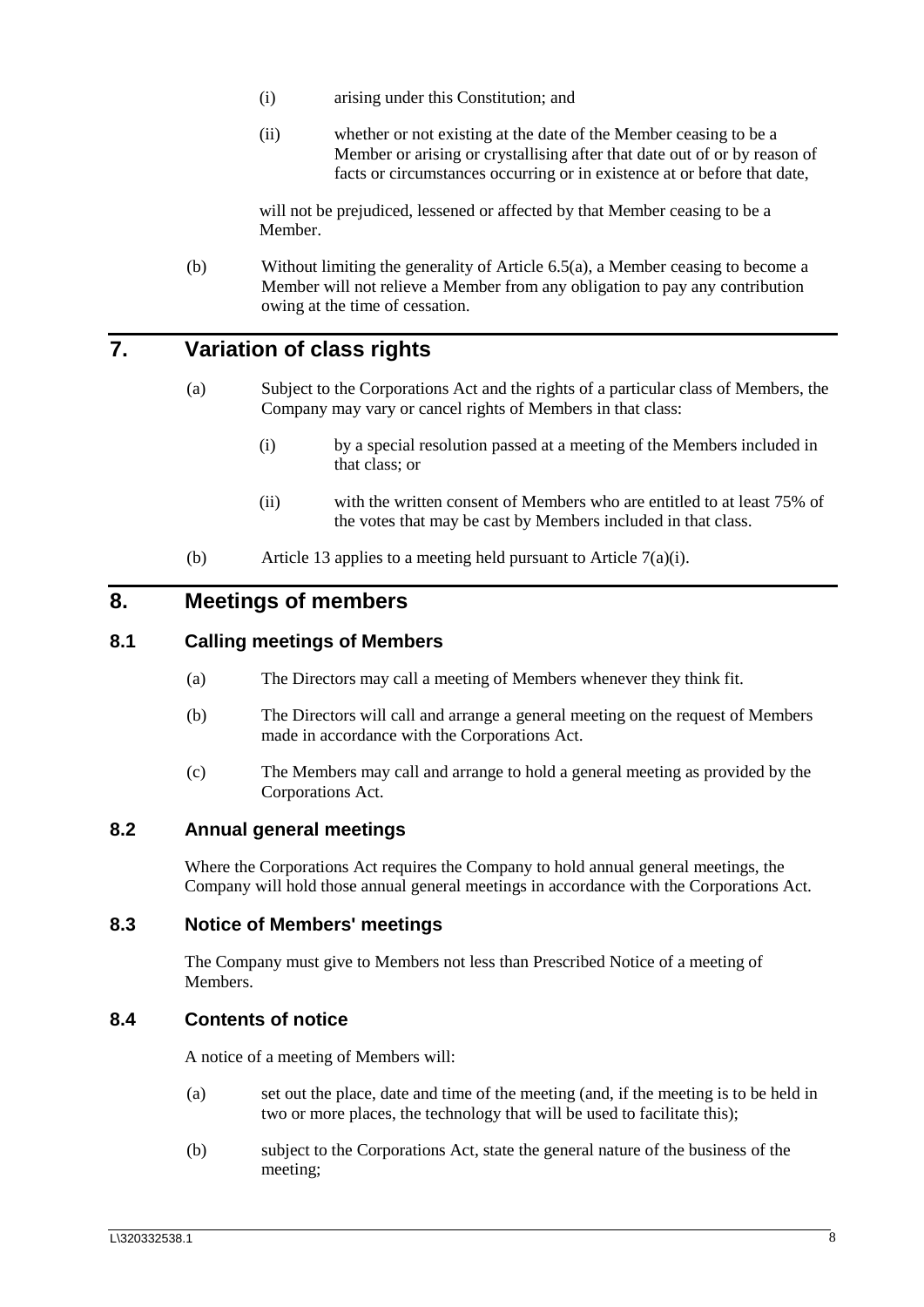- (c) if a special resolution is to be proposed at the meeting, set out the intention to propose the special resolution and state the resolution;
- (d) if a Member is entitled to appoint a proxy, contain a statement that:
	- (i) the Member has a right to appoint a proxy; and
	- (ii) the proxy of a Member does not need to be a Member; and
- (e) set out or include any additional information or documents specified by the Corporations Act.

#### <span id="page-13-0"></span>**8.5 Failure to give notice**

Subject to the Corporations Act, the accidental omission to give notice of any meeting of Members to, or the non-receipt of that notice by, any of the Members will not invalidate any resolution passed at that meeting.

#### <span id="page-13-1"></span>**8.6 Notice of adjourned meeting**

- (a) Whenever a meeting of Members is adjourned for a period not exceeding the Prescribed Period, no further notice of the time and place of the adjourned meeting need be given by the Company.
- (b) Whenever a meeting of Members is adjourned for a period exceeding the Prescribed Period, at least three days' notice of the time and place of the adjourned meeting will be given by the Company.

#### <span id="page-13-5"></span><span id="page-13-4"></span><span id="page-13-2"></span>**8.7 Persons entitled to notice of meeting of Members**

- (a) Notice of every meeting of Members (including an adjourned meeting referred to in Article [8.6\(b\)\)](#page-13-4) will be given in a manner authorised by Article [27](#page-37-3) and in accordance with the Corporations Act to:
	- (i) every Member;
	- (ii) every Director;
	- (iii) every Members Observer appointed in accordance with Article 9.5; and
	- (iv) the auditors of the Company.
- (b) Subject to the Corporations Act, no person other than those persons specified in Article [8.7\(a\)](#page-13-5) is entitled to receive notices of meetings of Members.

#### <span id="page-13-6"></span><span id="page-13-3"></span>**8.8 Persons entitled to attend meetings of Members**

- (a) All Members and Members Observers are entitled to attend meetings of Members as well as any other persons entitled to attend under the Corporations Act.
- (b) Subject to this Constitution, each Director is entitled to attend and speak at all meetings of Members.
- (c) The chairperson of a meeting of Members may require any person to leave and remain out of any meeting of Members if that person, in the opinion of the chairperson, is not complying with his or her reasonable directions.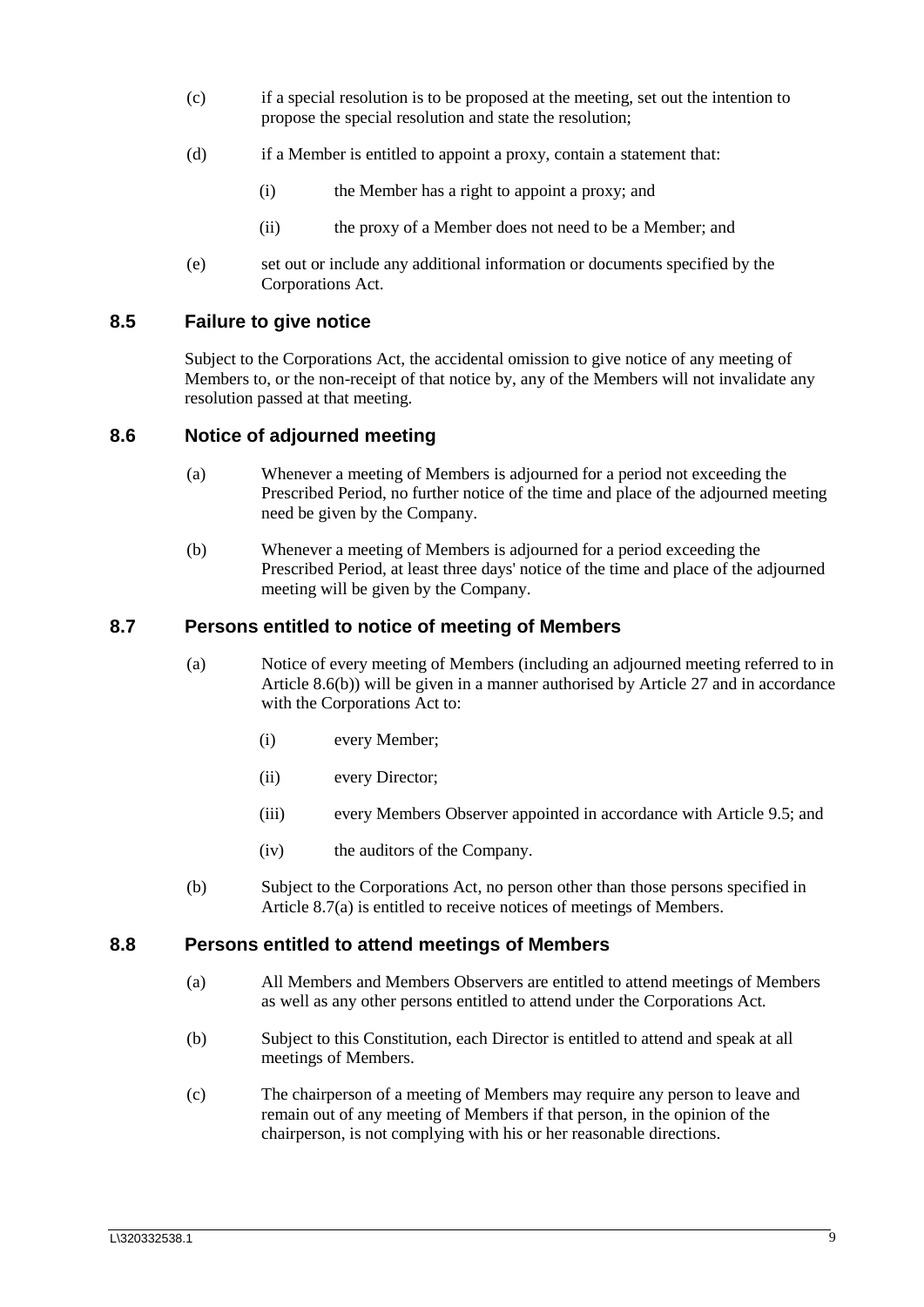### <span id="page-14-0"></span>**8.9 Postponement or cancellation of meeting**

The Directors may whenever they think fit postpone or cancel any meeting of Members other than a meeting called as a result of a request under Article [8.1\(b\).](#page-12-7)

#### <span id="page-14-5"></span><span id="page-14-1"></span>**8.10 Meeting of Members at more than one place**

- (a) A meeting of Members called in accordance with this Constitution may be held in two or more separate meeting places linked together by an instantaneous audiovisual communication device or any other Technology which, by itself or in conjunction with other arrangements:
	- (i) gives the Members as a whole in the separate meeting places a reasonable opportunity to participate in proceedings;
	- (ii) enables the chairperson to be aware of proceedings in each such place; and
	- (iii) enables the Members in each such place to vote on a show of hands and on a poll.
- (b) A Member present at one of the separate meeting places is taken to be present at the meeting of Members and entitled to exercise all rights which the Member is granted under this Constitution.
- (c) Where a meeting of Members is held in two or more separate places pursuant to Article [8.10\(a\),](#page-14-5) that meeting will be deemed to have been held at one of those places as is determined by the chairperson of the meeting.

## <span id="page-14-2"></span>**9. Proceedings at meetings of members**

#### <span id="page-14-3"></span>**9.1 Business of annual general meeting**

The business of an annual general meeting is:

- (a) to receive and consider the annual financial report and any other accounts, reports and statements as are required to be laid before the meeting;
- (b) to determine the aggregate remuneration of the Non-Executive Directors for the purposes of Article [17.2\(a\);](#page-26-4) and
- (c) to transact any other business which under this Constitution or the Corporations Act ought to be or may be transacted at an annual general meeting.

#### <span id="page-14-4"></span>**9.2 Special business**

- (a) All business transacted at an annual general meeting other than the matters specified in Article [9.1](#page-14-3) and all business transacted at any other meeting of Members will be deemed special business.
- (b) Subject to the Corporations Act, no person may move at any meeting of Members:
	- (i) any resolution (other than a resolution in the same terms as specified in the notice of meeting); or
	- (ii) any amendment of a resolution,

in respect of special business, unless the chairperson of the meeting approves.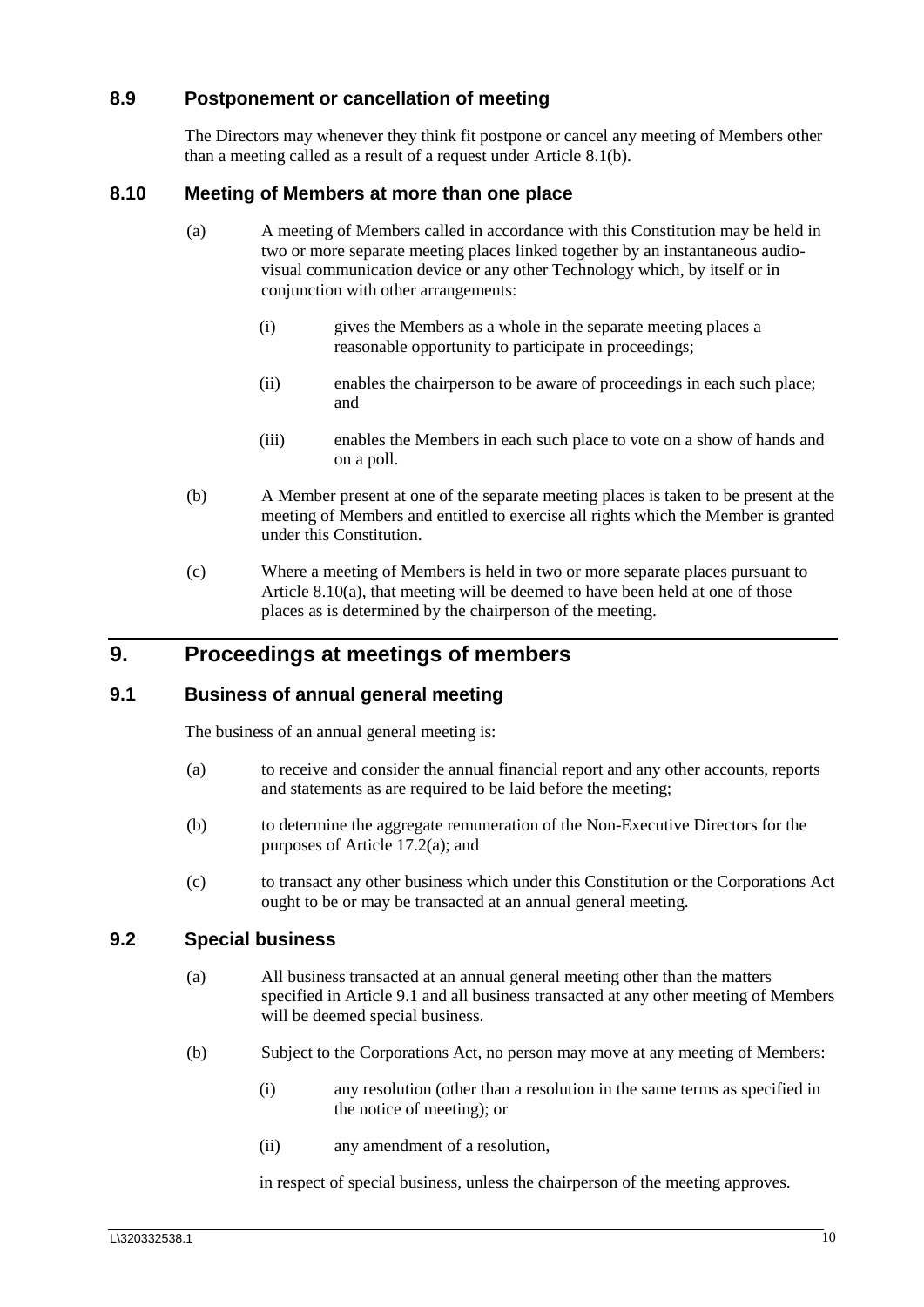#### <span id="page-15-0"></span>**9.3 Quorum**

- (a) A quorum for a meeting of Members is the Commonwealth, Victoria and one other Member (present in person or by proxy or attorney or by a Representative) who has the right to vote at that meeting.
- (b) For the purposes of determining whether a quorum is present a Member who is present in their own capacity and as a proxy, attorney or Representative of another Member will be counted only once.
- (c) No business can be transacted at any meeting of Members unless the requisite quorum is present at the commencement of the meeting.
- (d) If a quorum is present at the beginning of a meeting of Members it is deemed present throughout the meeting unless the chairperson otherwise declares on the chairperson's own motion or on the motion of a Member (present in person or by proxy or attorney or by a Representative).
- (e) If half an hour after the time appointed for a meeting of Members a quorum is not present:
	- (i) a meeting called by the Directors on a request of Members, or called by the Members as is provided by the Corporations Act, will be dissolved; and
	- (ii) in any other case, the meeting will be adjourned to the date, time and place as the Directors may by notice to the Members appoint, but failing such appointment, then to the same day in the next week at the same time and place as the meeting adjourned.
- (f) If after half an hour from the time appointed for an adjourned meeting of Members, a quorum is not present, then the meeting will be dissolved.

#### <span id="page-15-1"></span>**9.4 Chairperson**

- (a) The Chairperson or, in the Chairperson's absence, the Deputy Chairperson (if any) will preside as chairperson at every meeting of Members.
- (b) If:
	- (i) there is no Chairperson or Deputy Chairperson; or
	- (ii) at any meeting of Members neither the Chairperson nor the Deputy Chairperson is present within 15 minutes of the time appointed for holding the meeting or willing to act as chairperson for all or part of that meeting,

the Director present or, if more than one Director is present, a majority of those Directors present, may choose another Director as chairperson of the meeting of Members or part of that meeting (as the case may be).

- (c) If no Director is present or if all Directors present decline to act as chairperson of all or part of a meeting of Members, the Members present may choose one of their number to be chairperson of that meeting or part of that meeting (as the case may be).
- (d) In the case of an equality of votes at any meeting of Members, the chairperson of the meeting has a casting vote both on a show of hands and on a poll.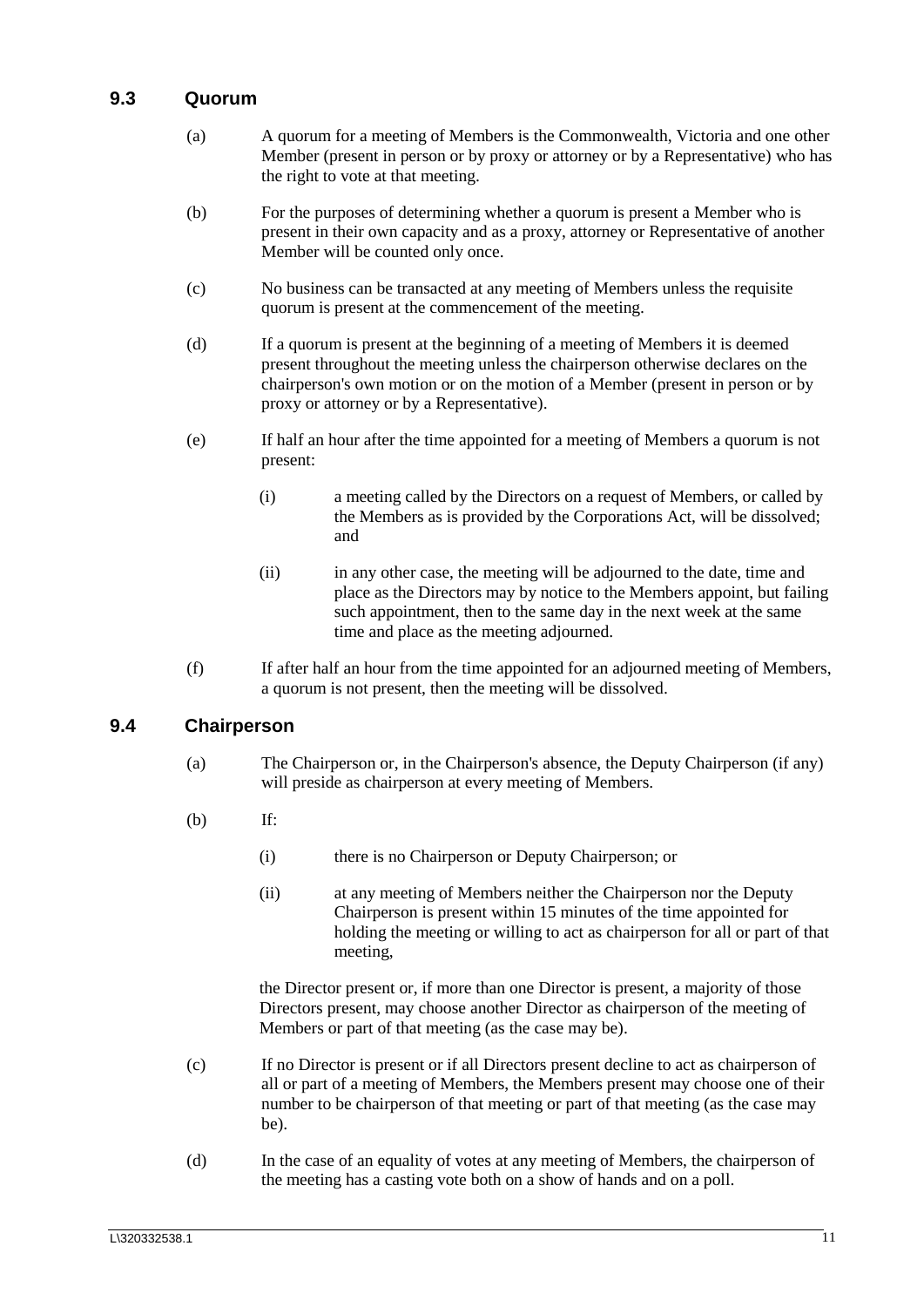### <span id="page-16-5"></span><span id="page-16-0"></span>**9.5 Members Observer**

- (a) Each of Victoria and the Commonwealth may from time to time appoint a person to attend Members' meetings (**Members Observer**). An appointment may relate to a specific Members' meeting or be a standing appointment. A Members Observer must be appointed in writing signed by or on behalf of Victoria or the Commonwealth (as the case may be). A copy of the appointment must be given to the Company at least 24 hours prior to the scheduled time of the relevant Members meeting.
- (b) Subject to Article [9.5\(a\),](#page-16-5) a Members Observer is entitled to attend Members' meetings and is entitled to receive notice of Members' meetings in accordance with Article [8.8\(a\).](#page-13-6)
- (c) For the avoidance of doubt, a Members Observer is not a Member and is not entitled to vote at any Members' meeting or count in the quorum for any Members' meeting. Nor is a Members Observer entitled to speak at any Members' meeting unless invited to do so by the Chairperson.

## <span id="page-16-1"></span>**9.6 Voting: show of hands or poll**

- (a) At any meeting of Members a resolution put to the vote of the meeting will be decided on a show of hands of Members (present in person or by proxy or attorney or by a Representative) unless:
	- (i) before a vote is taken; or
	- (ii) before or immediately after the declaration of the result of the show of hands,

a poll is demanded:

- (iii) by the chairperson; or
- (iv) by at least two Members, present in person or by proxy or attorney or by a Representative, having the right to vote at the meeting.
- (b) No poll will be demanded on any resolution concerning the election of a chairperson of a meeting or the adjournment of any meeting.

### <span id="page-16-2"></span>**9.7 Questions decided by majority**

Subject to the requirements of the Corporations Act in relation to special resolutions, a resolution will be taken to be carried if more votes are cast in favour of the resolution than against it.

### <span id="page-16-3"></span>**9.8 Declaration by chairperson of resolution's result**

A declaration by the chairperson of a meeting of Members that a resolution has on a show of hands been carried or carried by a particular majority or lost or not carried by a particular majority and an entry to that effect in the book of proceedings of the Company will be conclusive evidence of the fact without proof of the number or proportion of the votes recorded in favour of or against that resolution.

### <span id="page-16-4"></span>**9.9 Conduct of poll**

- (a) If a poll has been demanded under this Article [9,](#page-14-2) it will be taken:
	- (i) in such manner and at such time and place as the chairperson directs; and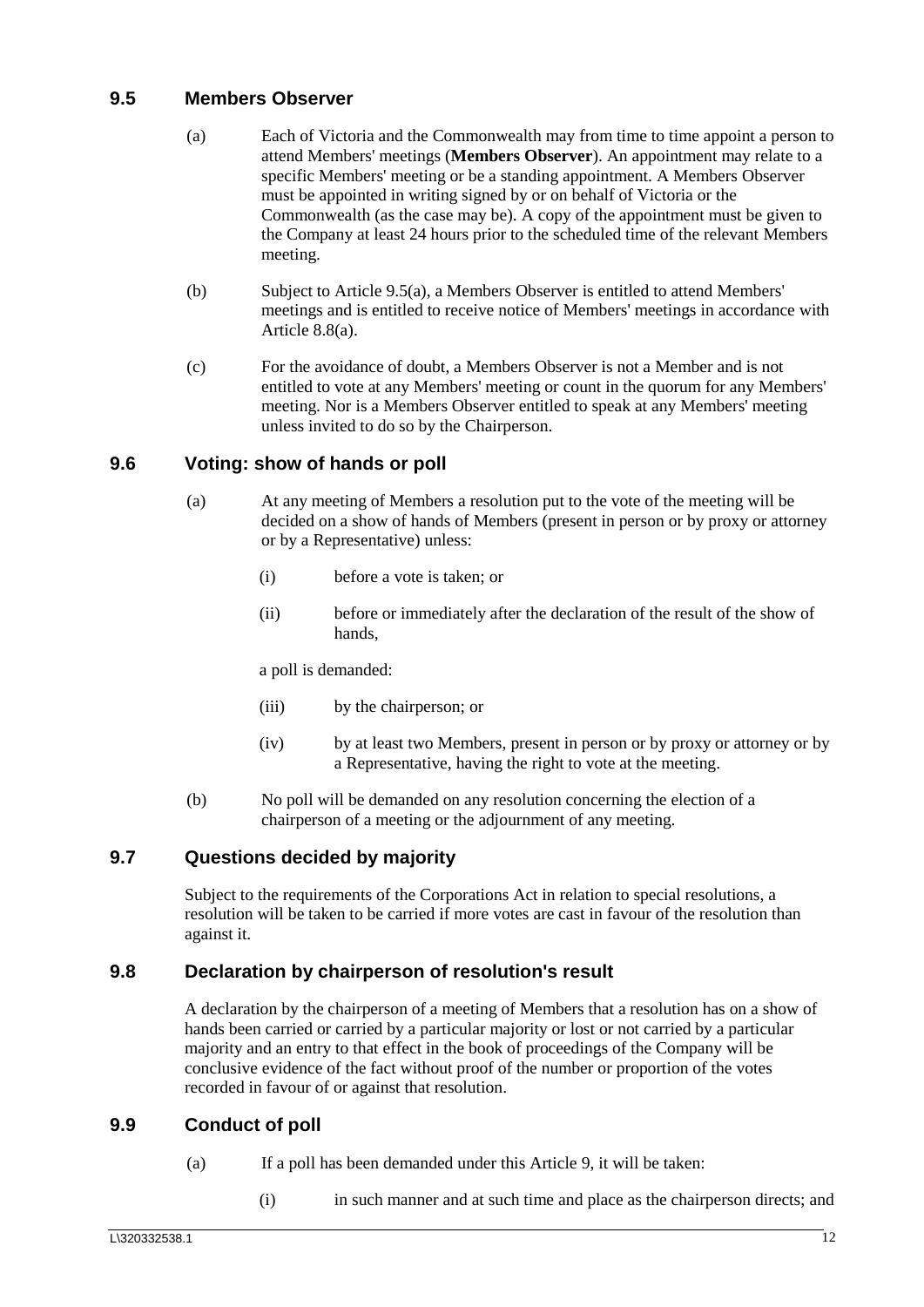- (ii) either at once or after an interval or adjournment or otherwise.
- (b) The result of the poll will be deemed to be the resolution of the meeting of Members at which the poll was demanded.
- (c) A demand for a poll may be withdrawn.
- (d) A demand for a poll will not prevent the continuance of the meeting or the transaction of any business other than the resolution on which a poll has been demanded.

#### <span id="page-17-0"></span>**9.10 Adjournment of meetings of Members**

- (a) The chairperson must adjourn a meeting of Members from time to time and from place to place or close that meeting if the Members present with a majority of votes that may be cast at that meeting agree or direct the chairperson to do so.
- (b) No business will be transacted at any adjourned meeting other than the business left unfinished at the meeting from which the adjournment took place.

#### <span id="page-17-1"></span>**9.11 General conduct of meetings**

- (a) Subject to the Corporations Act, the chairperson will be responsible for the general conduct of meetings of Members and for the procedures to be adopted at meetings of Members.
- (b) The chairperson may make rulings or adjourn a meeting of Members without putting the question (or any question) to the vote if such action is required to ensure the orderly conduct of the meeting.
- (c) The chairperson may require the adoption of any procedures which are, in the chairperson's opinion, necessary or desirable for the proper and orderly casting or recording of votes at any meeting of Members, whether on a show of hands or on a poll.
- (d) The chairperson may determine conclusively any dispute concerning the admission, validity or rejection of a vote at a meeting of Members.
- (e) The chairperson of a meeting of Members may refuse admission to, or require to leave and remain out of, the meeting any person:
	- (i) in possession of a pictorial-recording or sound-recording device;
	- (ii) in possession of a placard or banner;
	- (iii) in possession of an article considered by the chairperson to be dangerous, offensive or liable to cause disruption;
	- (iv) who refuses to produce or to permit examination of any article, or the contents of any article, in the person's possession; or
	- (v) who behaves or threatens to behave in a dangerous, offensive or disruptive manner.
- (f) The chairperson may delegate the powers conferred by this Article to such person or persons as he or she thinks fit.
- (g) Nothing contained in this Article [9.11](#page-17-1) will be taken to limit the powers conferred on the chairperson by law.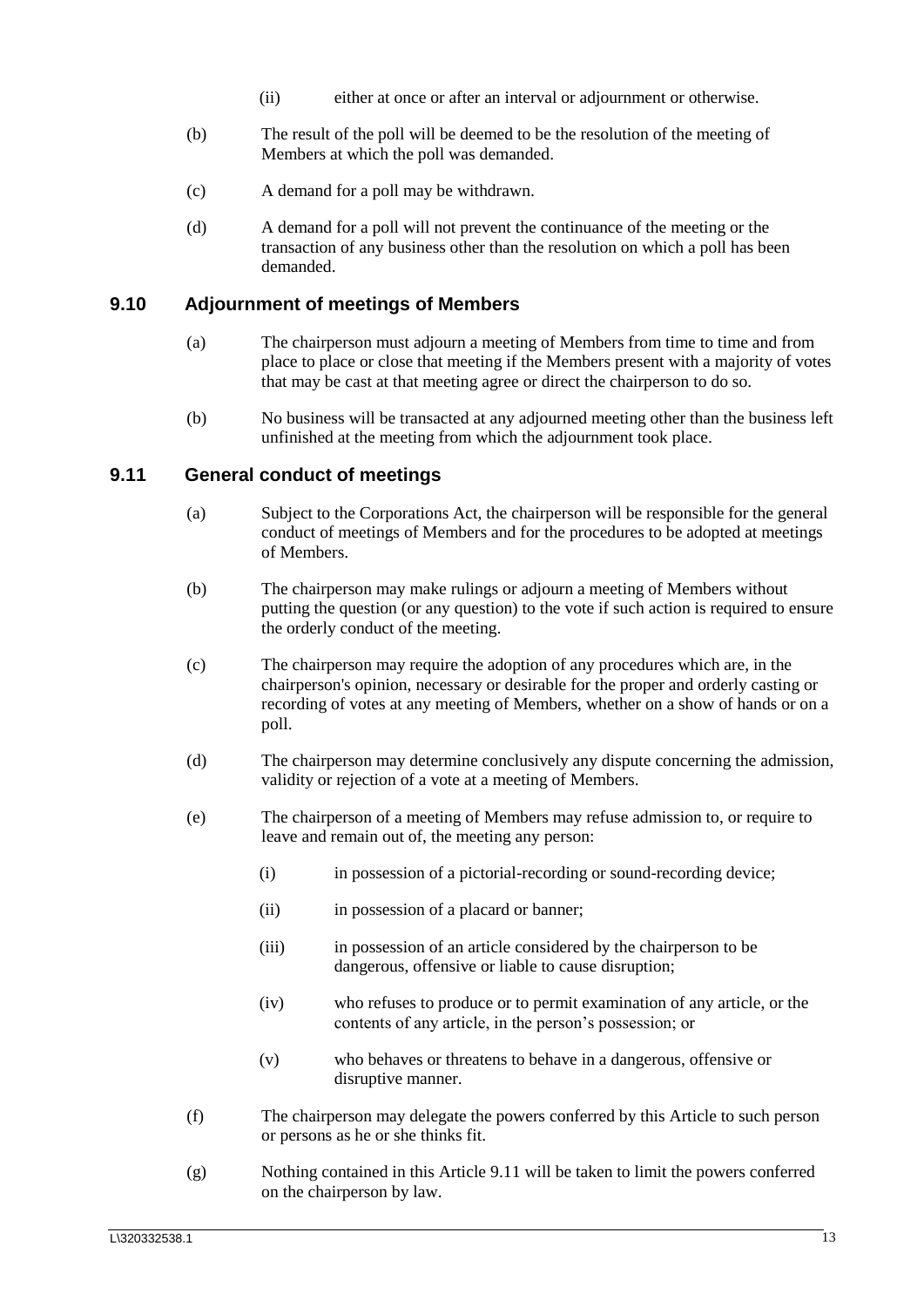### <span id="page-18-7"></span><span id="page-18-0"></span>**9.12 Written resolutions of Members**

- (a) The Company may pass a resolution by the signing of a written record of that resolution by all Members.
- (b) To the extent permitted by the Corporations Act, a requirement, right or power in these Articles to pass a resolution in general meeting will be satisfied by the Company passing a resolution in accordance with Article [9.12\(a\).](#page-18-7)

## <span id="page-18-1"></span>**10. Votes at meetings of Members**

## <span id="page-18-2"></span>**10.1 Number of votes**

On a show of hands, and on a poll at a meeting of Members:

- (a) each Member (present in person or by proxy or attorney or by a Representative), other than the Commonwealth and Victoria, is entitled to one vote; and
- (b) each of the Commonwealth and Victoria is entitled to two votes.

#### <span id="page-18-3"></span>**10.2 No vote if Membership Rights forfeited**

Notwithstanding Article [10.1,](#page-18-2) a Member will not be entitled to vote on any resolution, whether on a show of hands or on a poll, if:

- (a) the Directors have forfeited the Membership Rights relating to that Member under Article [6.2;](#page-11-0) or
- (b) the Membership Rights have not been reinstated under Article [6.3.](#page-11-1)

### <span id="page-18-8"></span><span id="page-18-4"></span>**10.3 Objections to qualification to vote**

- (a) No objection to the qualification of any person to vote at a meeting of Members will be raised except at the meeting or adjourned meeting at which the vote objected to is given or tendered, and every vote not disallowed at that meeting is valid for all purposes.
- (b) Any objection to the qualification of any person to vote at a meeting of Members made within the time referred to in Article [10.3\(a\)](#page-18-8) will be referred to the chairperson of the meeting, whose decision, made in good faith, is final and conclusive.

### <span id="page-18-5"></span>**10.4 Proxy not to vote if Member present**

If a Member is present at a meeting of Members and a proxy or attorney for such Member is also present, the proxy or attorney is not entitled to speak at the meeting or vote on a show of hands or on a poll.

### <span id="page-18-6"></span>**10.5 No vote if contrary to Corporations Act**

Notwithstanding anything contained in this Constitution to the contrary:

- (a) a Member (present in person or by proxy or attorney or by a Representative) will not be entitled to vote; and
- (b) the Company will disregard any vote purported to be cast by a Member (present in person or by proxy or attorney or by a Representative),

on a particular resolution where such a vote is prohibited by the Corporations Act.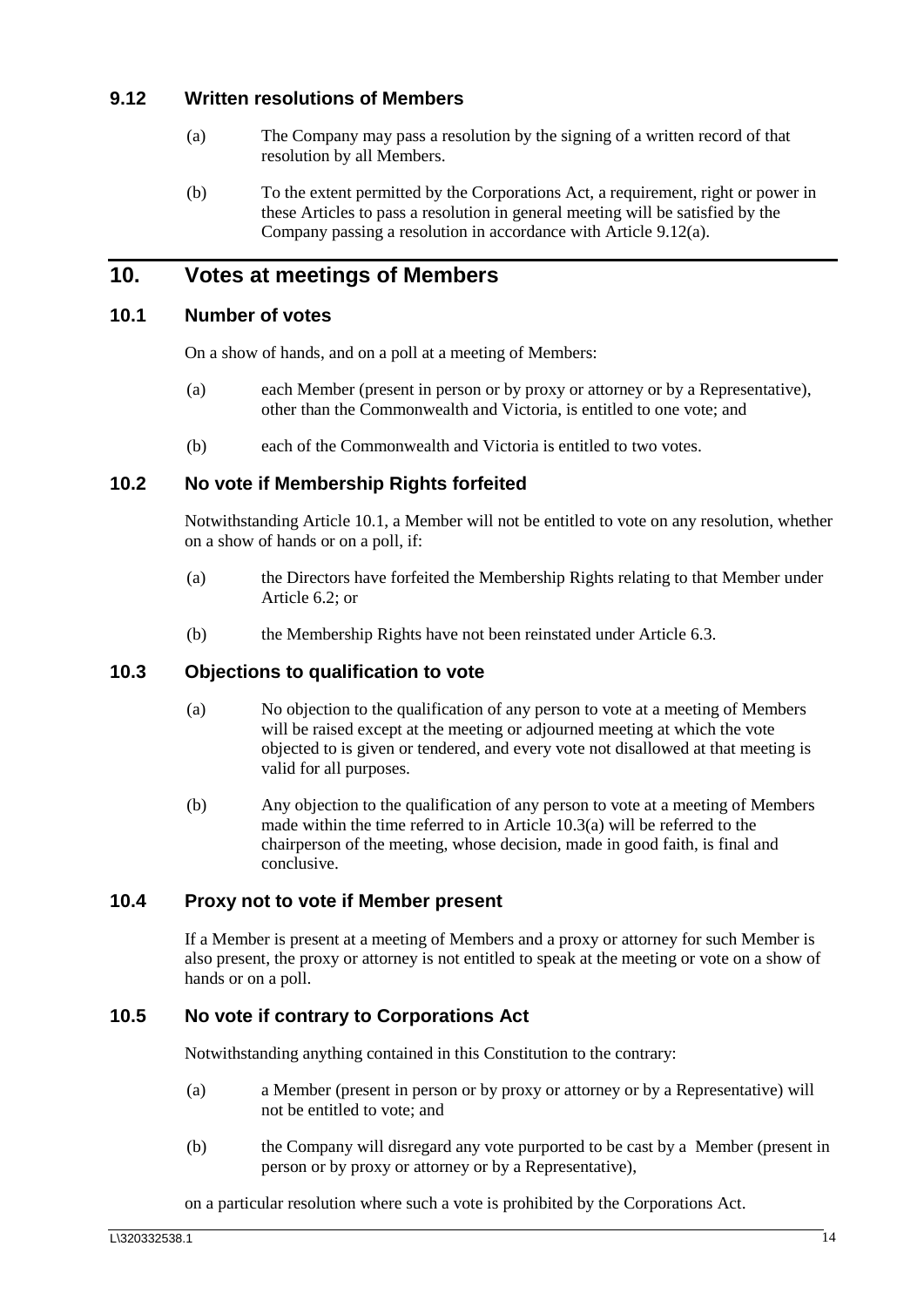## <span id="page-19-0"></span>**11. Proxies**

### <span id="page-19-1"></span>**11.1 Right to appoint proxy or attorney**

- (a) A Member who is entitled to attend and cast a vote at a meeting of Members may appoint a person (whether a Member or not) as the Member's proxy or attorney, as the case may be, to attend and vote for the Member at the meeting.
- (b) A proxy or attorney may be appointed for all meetings or for any number of meetings or for a particular purpose.

#### <span id="page-19-2"></span>**11.2 Form of proxy or attorney**

- (a) An instrument appointing a proxy or attorney:
	- (i) must be in writing executed under the hand of a person authorised by the Member;
	- (ii) may contain directions as to the manner in which the proxy or attorney, as the case may be, is to vote in respect of any particular resolution or resolutions; and
	- (iii) subject to the Corporations Act, may otherwise be in any form as the Directors may prescribe or accept.
- (b) A facsimile or electronic copy of a written appointment of a proxy or a power of attorney is valid.
- (c) An appointment of a proxy is not invalid by virtue only of the fact that it contains some but not all of the information required by the Corporations Act.

### <span id="page-19-3"></span>**11.3 Directors or chairperson decide validity**

Subject to the Corporations Act, the Chairperson's decision or, in his or her absence, the Directors' decision as to the validity of a proxy or power of attorney or a facsimile or electronic copy thereof will be final and binding.

### <span id="page-19-4"></span>**11.4 Authority conferred on proxy or attorney**

Unless otherwise provided in the instrument, an instrument appointing a proxy or attorney will be taken to confer authority:

- (a) to agree to a meeting of Members being called by shorter notice than is required by the Corporations Act or this Constitution;
- (b) to agree to a resolution being proposed and passed at a meeting of Members of which notice of less than the Prescribed Period is given;
- (c) to vote on a show of hands in accordance with the directions (if any) given in the instrument;
- (d) even though the instrument may refer to specific resolutions and may direct the proxy or attorney how to vote on those resolutions:
	- (i) to vote on any amendment moved to the proposed resolutions and on any motion that the proposed resolutions not be put or any similar motion; and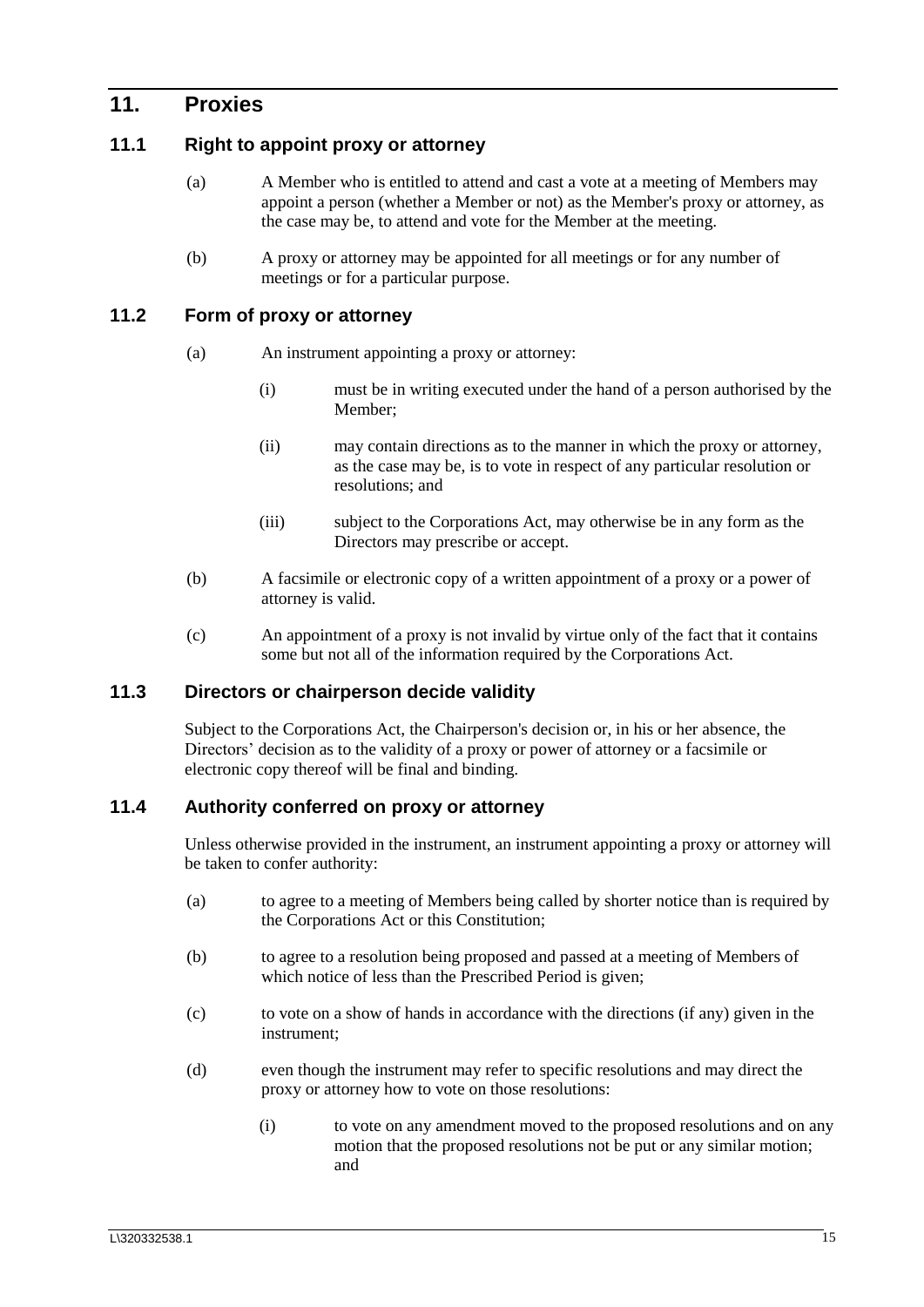- (ii) to vote on any procedural motion, including any motion to elect the chairperson, to vacate the chair or to adjourn the meeting;
- (e) to speak on any proposed resolution on which the proxy or attorney may vote; and
- (f) to demand or join in demanding a poll on any resolution on which the proxy or attorney may vote.

### <span id="page-20-0"></span>**11.5 Deposit of power of attorney and proxy form before meeting**

An instrument appointing an attorney or a proxy and the power of attorney or other authority (if any) under which it is signed or a copy of that power or authority certified as a true copy or a facsimile or electronic copy of any of the documents referred to in this Article, must be deposited:

- (a) at the place, fax number or electronic mail address as is specified in the notice of meeting of Members to which the proxy or attorney relates; or
- (b) at the Office,

not less than 48 hours before the time scheduled for commencement of the meeting (or any adjournment of that meeting) at which the person named in the instrument intends to vote.

#### <span id="page-20-1"></span>**11.6 Vote by proxy valid notwithstanding intervening event**

Unless the Company has received written notice not less than 48 hours before the time scheduled for the commencement of the meeting at which a person named in a proxy or power of attorney, as the case may be, intends to vote, a vote cast by that person will, subject to this Constitution, be valid even if, before the person votes:

- (a) the Member revokes the proxy or power of attorney; or
- (b) the Member revokes the authority under which the person was appointed by a third party.

#### <span id="page-20-2"></span>**11.7 How proxy is to vote**

- (a) Any form of proxy sent out by the Company to Members in respect of a proposed meeting of Members will make provision for the Member to indicate whether the Member wishes to vote for or against each resolution.
- (b) A Member may, but need not, specify the manner in which a proxy is to vote on a particular resolution.
- (c) Where a Member does specify how a proxy is to vote on a particular resolution:
	- (i) the proxy need not vote on a show of hands, but if the proxy does so, the proxy must vote in accordance with that specification;
	- (ii) if the proxy has two or more appointments that specify different manners in which a proxy is to vote on the resolution, the proxy must not vote on a show of hands;
	- (iii) if the proxy is the chairperson of the meeting concerned, the proxy must vote in accordance with that specification; and
	- (iv) if the proxy is not the chairperson of the meeting concerned, the proxy need not vote on a poll, but if the proxy does so, the proxy must vote in accordance with that specification.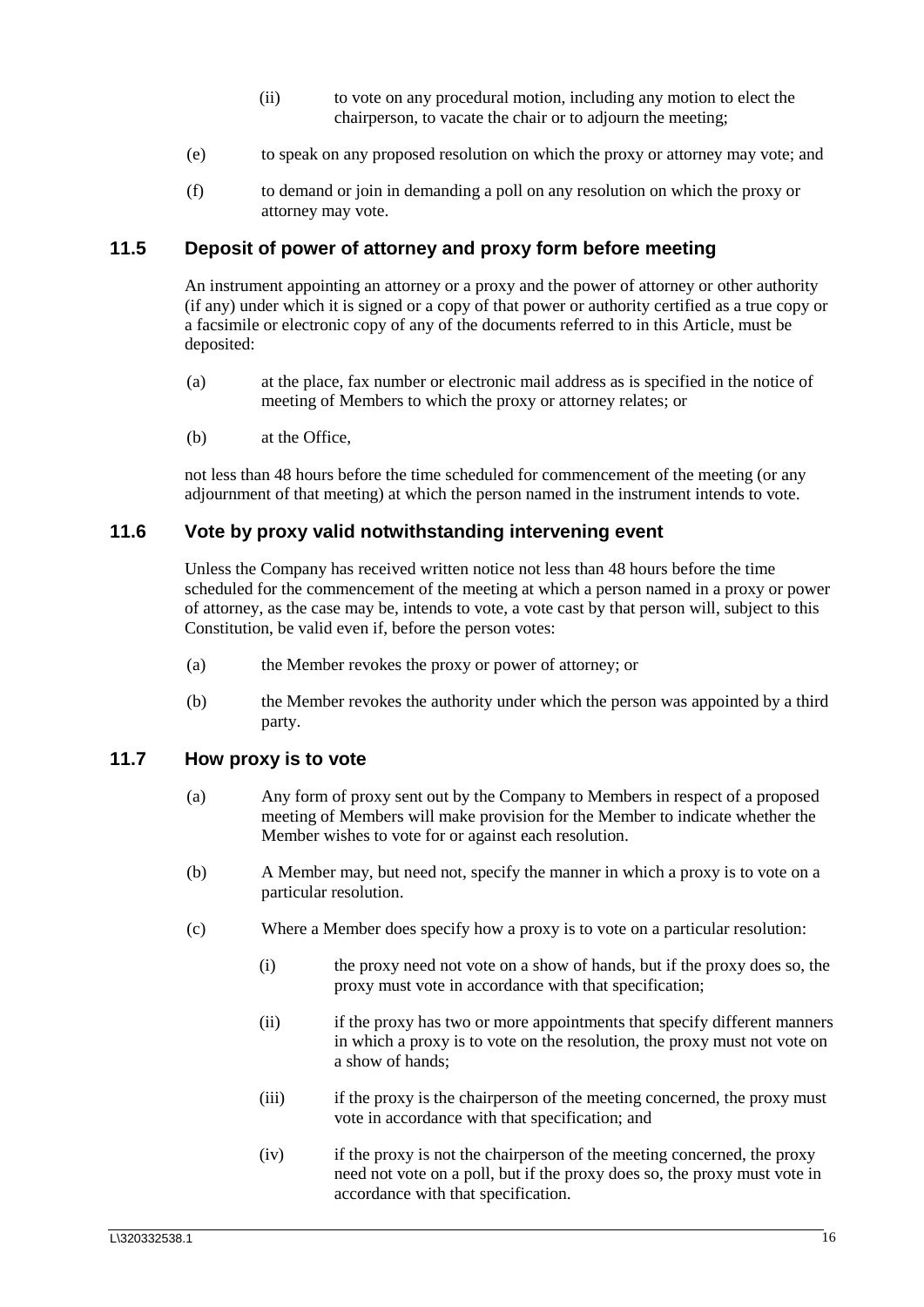## <span id="page-21-0"></span>**11.8 Failure to name appointee**

Any instrument of proxy in which the name of the appointee is not filled in will be deemed to be given in favour of the chairperson or such other person as is nominated by the Directors in the instrument of proxy or the notice calling the meeting of Members to which the proxy relates.

## <span id="page-21-1"></span>**12. Representatives of Members**

## <span id="page-21-2"></span>**12.1 Appointment**

- (a) Any Member may appoint an individual (either by name or position and whether a Member or not) as its representative to exercise all or any of the powers the Member may exercise:
	- (i) at a meeting of Members; or
	- (ii) relating to resolutions to be passed without a meeting of Members.
- (b) A Representative may be appointed for any number of, or all, meetings of **Members**
- (c) A Member may appoint more than one Representative but only one Representative may exercise that Member's powers at any one time.

### <span id="page-21-3"></span>**12.2 Powers**

- (a) The appointment of a Representative by a Member may set out restrictions on the Representative's powers.
- (b) Unless otherwise specified in the appointment, a Representative acting in accordance with his or her authority until it is revoked by the Member, is entitled to exercise the same powers on behalf of that Member or the Corporation as that Member could exercise at a meeting or in voting on a resolution.

#### <span id="page-21-4"></span>**12.3 Evidence of appointment or revocation**

- (a) A certificate:
	- (i) under the seal of a Corporation;
	- (ii) signed by two directors of the Corporation (or where the Corporation has only one director, signed by that director); or
	- (iii) signed by one director and one secretary of the Corporation; or
- (b) a letter signed by or on behalf of the Member,

or any other document as the chairperson of the meeting in his or her sole discretion considers sufficient, will be prima facie evidence of the appointment, or of the revocation of the appointment, as the case may be, of a Representative.

## <span id="page-21-5"></span>**13. Meetings of a class of Members**

All the provisions of this Constitution relating to a meeting of Members apply so far as they are capable of application and with any necessary changes to a meeting of a class of Members required to be held pursuant to this Constitution or the Corporations Act except that: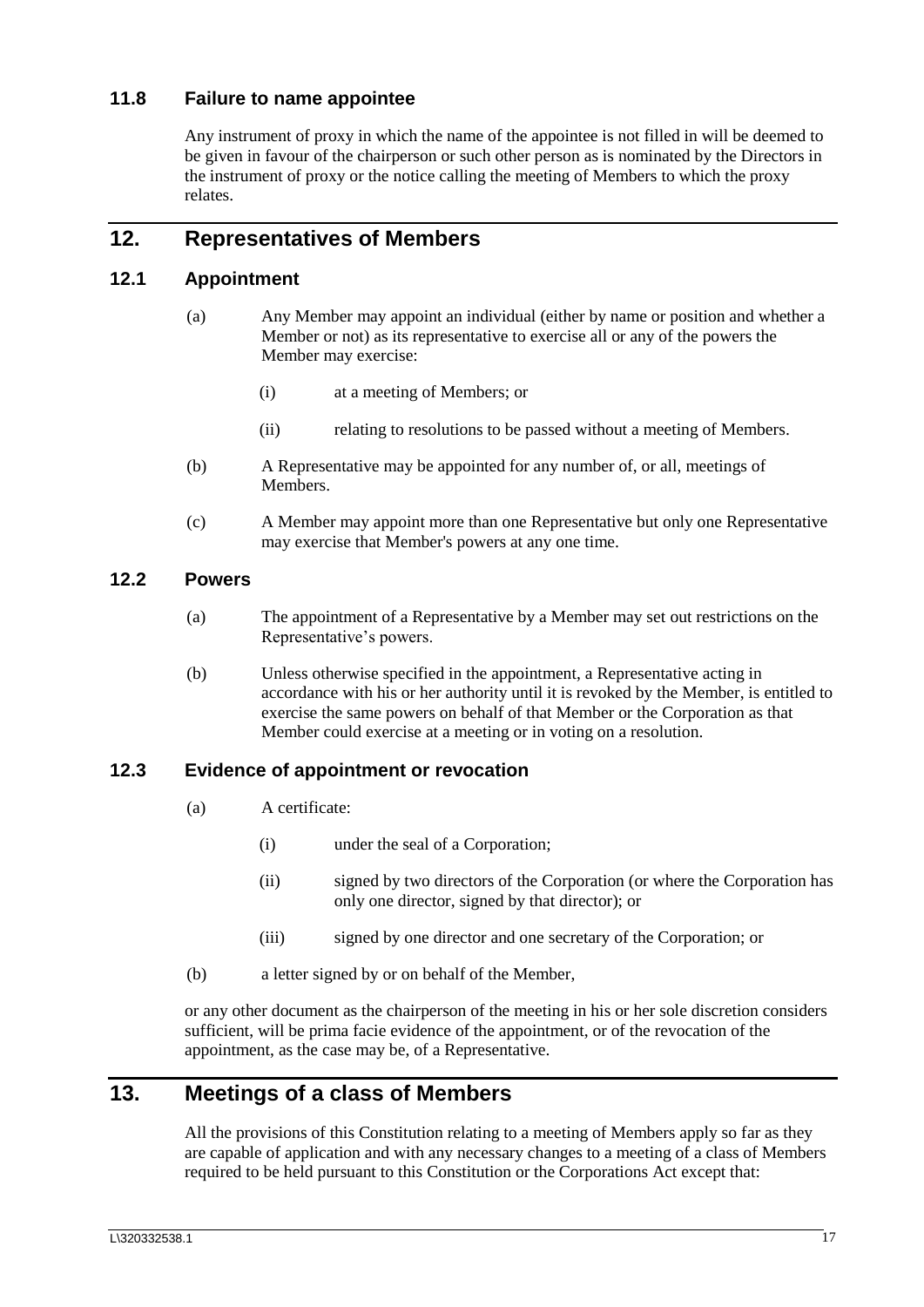- (a) a quorum is two Members, present in person or by proxy or attorney or by a Representative, who are members of that class of Members, or if only one person is a member of that class of Members, that person (attending in person or by representation); and
- (b) any Member, present in person or by proxy or attorney or by a Representative, who is a member of that class of Members may demand a poll.

## <span id="page-22-0"></span>**14. Directors: appointment and removal**

### <span id="page-22-7"></span><span id="page-22-1"></span>**14.1 Number of Directors**

- (a) Subject to Articles [14.1\(b\)](#page-22-5) and [14.1\(c\),](#page-22-6) the Company must at all times have such number of directors as the Directors determine, being a number not less than a minimum of five and not more than a maximum of 15.
- <span id="page-22-5"></span>(b) The Directors cannot reduce the number of Directors below the number in office at the time of any determination under Article [14.1\(a\).](#page-22-7)
- (c) The Company in general meeting may increase or reduce the maximum or minimum number of Directors by ordinary resolution, but the minimum cannot be less than 5.

### <span id="page-22-6"></span><span id="page-22-2"></span>**14.2 Limited ability of Directors to act during vacancies**

The continuing Directors may act notwithstanding any vacancy in their number, but for as long as the number of Directors is below the minimum fixed by this Constitution, the Directors will not act except:

- (a) in emergencies;
- (b) for the purpose of filling up vacancies; or
- (c) for the purpose of convening a meeting of Members.

#### <span id="page-22-3"></span>**14.3 Director need not be Member**

A Director shall not be a Member.

### <span id="page-22-8"></span><span id="page-22-4"></span>**14.4 Appointment and Removal of Directors**

- (a) The Company may appoint or remove a person as a Director by resolution passed at a meeting of Members.
- <span id="page-22-9"></span>(b) If a Director dies, resigns or otherwise ceases to be a Director, the Directors may appoint another person in his or her place as a Director to hold office until the next annual general meeting at which time that person shall be eligible for reappointment.
- <span id="page-22-10"></span>(c) Subject to Article [14.1,](#page-22-1) the Directors may appoint any person as a Director to hold office until the next annual general meeting at which time that person shall be eligible for reappointment.
- (d) In exercising its powers of appointment of Directors, the Company shall take into account any special considerations relating to composition of the Directors recognized in any funding agreement entered into by the Company.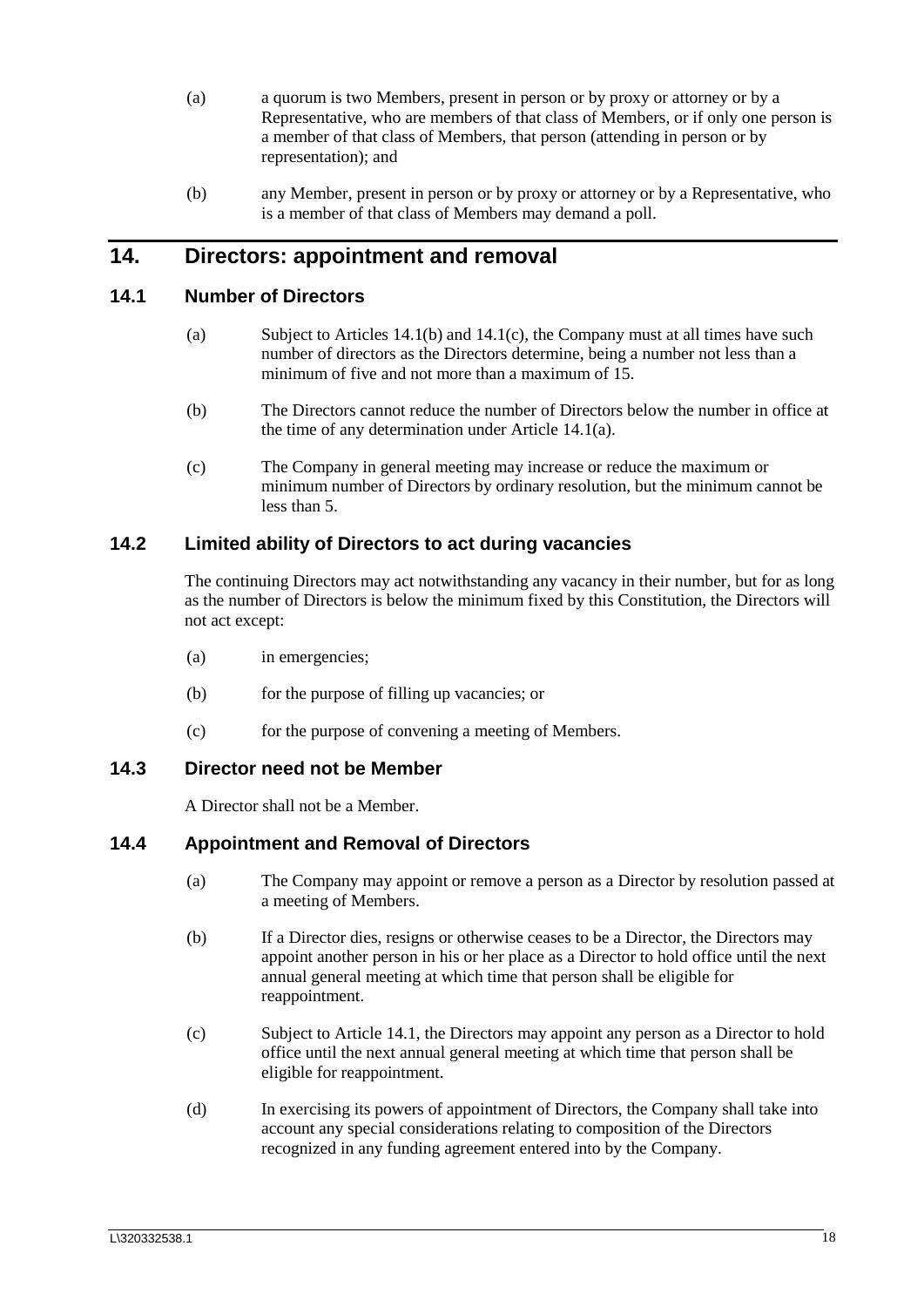## <span id="page-23-7"></span><span id="page-23-0"></span>**14.5 Period of Appointment**

- (a) Subject to Article [14.5\(d\),](#page-23-5) a Director appointed under Article [14.4\(a\)](#page-22-8) will hold office until the third annual general meeting of the Company following that Director's last election or appointment.
- (b) Subject to Article [14.5\(c\),](#page-23-6) a Director who ceases to hold office pursuant to Article [14.5\(a\)](#page-23-7) does so at the end of the relevant meeting and is eligible for reappointment.
- <span id="page-23-6"></span>(c) Subject to Articles [14.5\(d\)](#page-23-5) and [14.5\(e\),](#page-23-8) the maximum aggregate period that a Director may continuously hold office as a Director is nine years (excluding any period the person acts as a Director under Article [14.4\(b\)](#page-22-9) or [14.4\(c\)\)](#page-22-10).
- <span id="page-23-5"></span>(d) A Director who is also the Chief Executive Officer of the Company is not subject to Articles [14.5\(a\),](#page-23-7) [15.5\(b\)](#page-24-4) or [14.5\(c\).](#page-23-6) Article [15](#page-23-3) also applies in accordance with its terms to a Director who is also the Chief Executive Officer.
- <span id="page-23-8"></span>(e) A Director who is also the Chairperson is not subject to Article [14.5\(c\).](#page-23-6) Article [19.8](#page-31-2) also applies in accordance with its terms to a Director who is also the Chairperson.

## <span id="page-23-1"></span>**14.6 Resignation of Directors**

A Director may resign from office on giving the Company notice in writing.

### <span id="page-23-2"></span>**14.7 Vacation of office of Director**

- (a) Each Director will remain in office until his or her office is vacated pursuant to Article [14.7\(b\)](#page-23-9) or the period of appointment for that Director expires.
- <span id="page-23-9"></span>(b) The office of a Director is vacated if that Director:
	- (i) is absent without the consent of the Directors from all meetings of the Directors held during a period of six months and the Directors resolve that his or her office be vacated;
	- (ii) resigns the office of Director in accordance with Article [14.6](#page-23-1) or [15.3;](#page-24-1)
	- (iii) is removed under the provisions of Article [14.4](#page-22-4) or [15.2;](#page-24-0)
	- (iv) has served his or her maximum period of tenure prescribed by Article [14.5\(c\),](#page-23-6) if applicable, unless the other Directors unanimously determine that exceptional circumstances justify an extension of such tenure by a further period of not more than 3 years;
	- (v) ceases to be a Director by virtue of Article [15.4;](#page-24-2)
	- (vi) becomes an insolvent under administration (within the meaning of the Corporations Act); or
	- (vii) otherwise ceases to be, or becomes prohibited from being, a Director by virtue of the Corporations Act.

## <span id="page-23-3"></span>**15. Chief Executive Officer and Executive Directors**

## <span id="page-23-4"></span>**15.1 Appointment of Chief Executive Officer**

The Directors may appoint a Chief Executive Officer: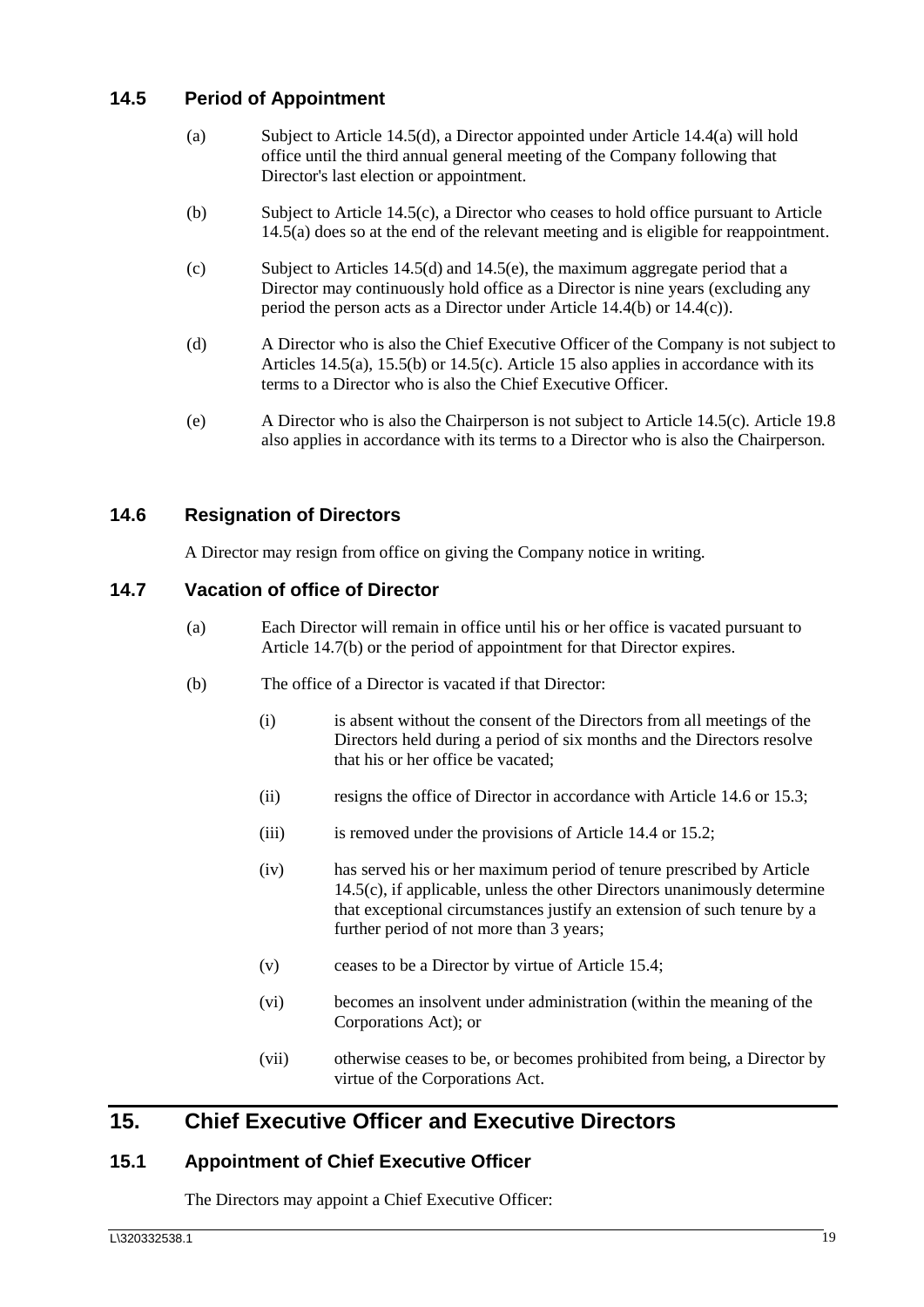- (a) either for a fixed term or without any limitation as to the period for which the person appointed is to hold the office; and
- (b) subject to this Constitution, on any terms and conditions that the Directors determine.

The Chief Executive Officer may be a Director.

#### <span id="page-24-0"></span>**15.2 Removal, suspension, replacement of absent Chief Executive Officer**

- (a) Subject to the provisions of any contract between a Chief Executive Officer and the Company, the Directors may:
	- (i) remove or dismiss or suspend a Chief Executive Officer from that office and appoint another or others in his or her place; or
	- (ii) appoint a temporary substitute for a Chief Executive Officer while that Chief Executive Officer is absent or unable to act.
- (b) If the Chief Executive Officer is also a Director, the Chief Executive Officer is not entitled to attend or vote at any meeting of Directors while under suspension from office.

### <span id="page-24-1"></span>**15.3 Retirement of Chief Executive Officer**

Subject to the provisions of any contract between each Chief Executive Officer and the Company, if the Chief Executive Officer is also a Director, the Chief Executive Officer is subject to the same provisions in this Constitution as to resignation, vacation from office and removal as the other Directors.

#### <span id="page-24-2"></span>**15.4 Executive Director or Chief Executive Officer ceasing to be an employee**

- (a) Each Executive Director or Chief Executive Officer ceases to be a Director on ceasing to be an employee of the Company or of a related body corporate of the Company.
- (b) A person ceasing to be a Director by virtue of this Article will not for that reason alone be rendered ineligible for appointment as a Director under any other Article.

### <span id="page-24-5"></span><span id="page-24-3"></span>**15.5 Powers of Chief Executive Officer and Executive Directors**

- (a) The Directors may entrust to and confer on each Chief Executive Officer and each Executive Director such of the powers exercisable under this Constitution by the Directors as the Directors think fit.
- <span id="page-24-4"></span>(b) The Directors may confer any of the powers referred to in Article [15.5\(a\):](#page-24-5)
	- (i) for such period;
	- (ii) to be exercised for any objects and purposes; and
	- (iii) subject to any terms and conditions,

as the Directors think fit.

(c) The Directors may confer any of the powers referred to in Article [15.5\(a\)](#page-24-5) either collaterally with or to the exclusion of and in substitution for all or any of the powers of the Directors in that behalf, and may revoke, withdraw, alter or vary all or any of the powers conferred.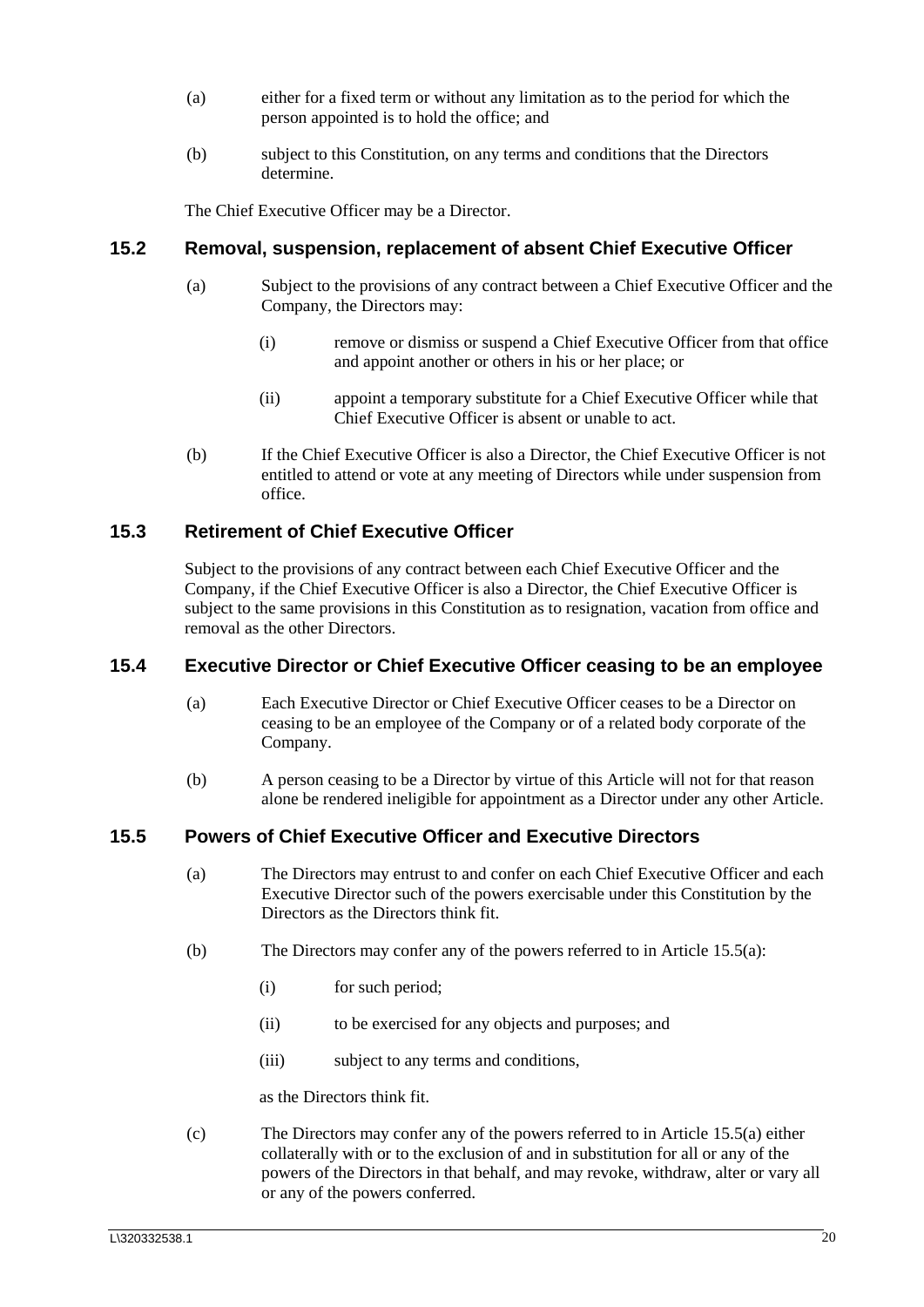(d) Notwithstanding any provision of this Constitution, every Chief Executive Officer and Executive Director will at all times and in all respects be subject to the control of the Directors.

## <span id="page-25-0"></span>**16. Powers of company and its directors**

### <span id="page-25-1"></span>**16.1 Directors have powers of the Company**

- (a) The business of the Company is to be managed by or under the direction of the Directors.
- (b) Subject to this Constitution, the Directors may exercise all the powers of the Company and do all such acts and things which the Company is authorised or permitted to exercise and do and which are not by this Constitution or by statute directed or required to be exercised or done by the Company in general meeting.

#### <span id="page-25-2"></span>**16.2 Directors may not exercise Company's power to borrow etc**

Notwithstanding any other provision of this Constitution, the Directors must not exercise any of the powers of the Company to:

- (a) borrow or raise money;
- (b) charge any property or business of the Company;
- (c) issue debentures, bills of sale or debt instruments or give any other security for a debt, liability or obligation of the Company or of any other person; or
- (d) guarantee or become liable for the payment of money or the performance of any obligations by any other person,

except for or in relation to equipment leases, finance leases, hire purchase agreements or similar arrangements or credit card arrangements in the ordinary course of the operations of the Company or as permitted by Article [16.3.](#page-25-3)

### <span id="page-25-3"></span>**16.3 Security from Company for Directors**

If:

- (a) the Directors or any of them; or
- (b) any other person,

become or are about to become personally liable for the payment of any sum due from the Company, the Directors may execute or cause to be executed any mortgage, charge, bill of sale or security over or affecting the whole or any part of the assets of the Company in order to secure the Directors or persons so becoming liable from any loss in respect of such liability.

#### <span id="page-25-5"></span><span id="page-25-4"></span>**16.4 Directors may appoint attorney or agent**

- (a) The Directors may, by resolution, power of attorney, or other written instrument, appoint any person or persons, to be attorney or agent of the Company:
	- (i) for any purposes;
	- (ii) with any powers, authorities and discretions being powers, authorities and discretions vested in or exercisable by the Directors;
	- (iii) for any period; and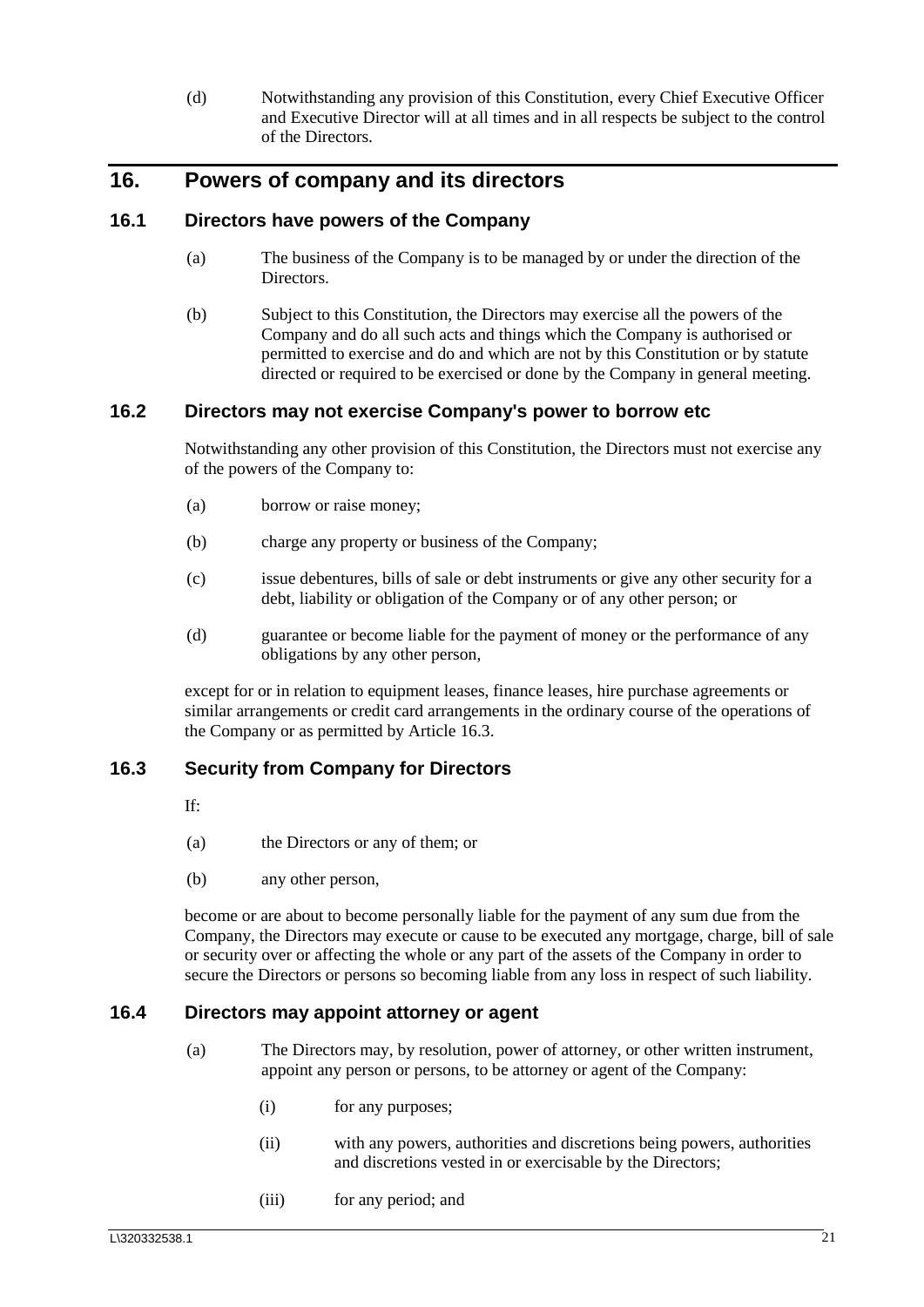(iv) subject to any conditions,

as the Directors think fit.

- (b) An appointment under Article [16.4\(a\)](#page-25-5) may:
	- (i) be on such terms for the protection and convenience of persons dealing with the attorney or agent as the Directors think fit; and
	- (ii) authorise the attorney or agent to delegate all or any of the powers, authorities and discretions vested in the attorney or agent.

#### <span id="page-26-0"></span>**16.5 Execution of negotiable instruments**

All cheques, promissory notes, banker's drafts, bills of exchange and other negotiable instruments signed, drawn, accepted, endorsed or otherwise executed by the Company, and all receipts for money paid to the Company, will be signed, drawn, accepted, endorsed or otherwise executed, as the case may be, in the manner and by the persons as the Directors determine.

## <span id="page-26-1"></span>**17. Remuneration of directors**

#### <span id="page-26-2"></span>**17.1 Fees for Directors**

The Company must not pay any amount (including under Articles [17.2,](#page-26-3) [17.3](#page-27-0) or [17.4\)](#page-27-1) to a Director unless that payment has been approved by the Directors.

#### <span id="page-26-4"></span><span id="page-26-3"></span>**17.2 Remuneration of Directors**

- (a) The remuneration of the Non-Executive Directors will not:
	- (i) be more than the aggregate fixed sum which is determined by a general meeting, or until so determined, such sum as determined by the Directors; nor
	- (ii) be by way of a commission on, or percentage of, operating revenue or surplus.
- (b) Provided that the aggregate remuneration paid to the Non-Executive Directors does not exceed the aggregate fixed sum determined in accordance with Article [17.2\(a\),](#page-26-4) the Directors will determine the amount of remuneration to be paid, or applied for the benefit of, any Non-Executive Director.
- (c) For the purposes of Article [17.2\(a\),](#page-26-4) the remuneration of a Non-Executive Director does not include payments made in connection with the provision of superannuation benefits, the payment of superannuation benefits or any other payments made as a consequence of and in accordance with Articles [17.3,](#page-27-0) [17.4](#page-27-1) or [17.5.](#page-27-2)
- (d) The remuneration of a Non-Executive Directors will be deemed to accrue from day to day.
- <span id="page-26-5"></span>(e) The remuneration of the Executive Directors:
	- (i) will, subject to Article [17.2\(e\)\(ii\)](#page-26-5) and the provisions of any contract between each of them and the Company, be fixed by the Directors; and
	- (ii) may be by way of salary only,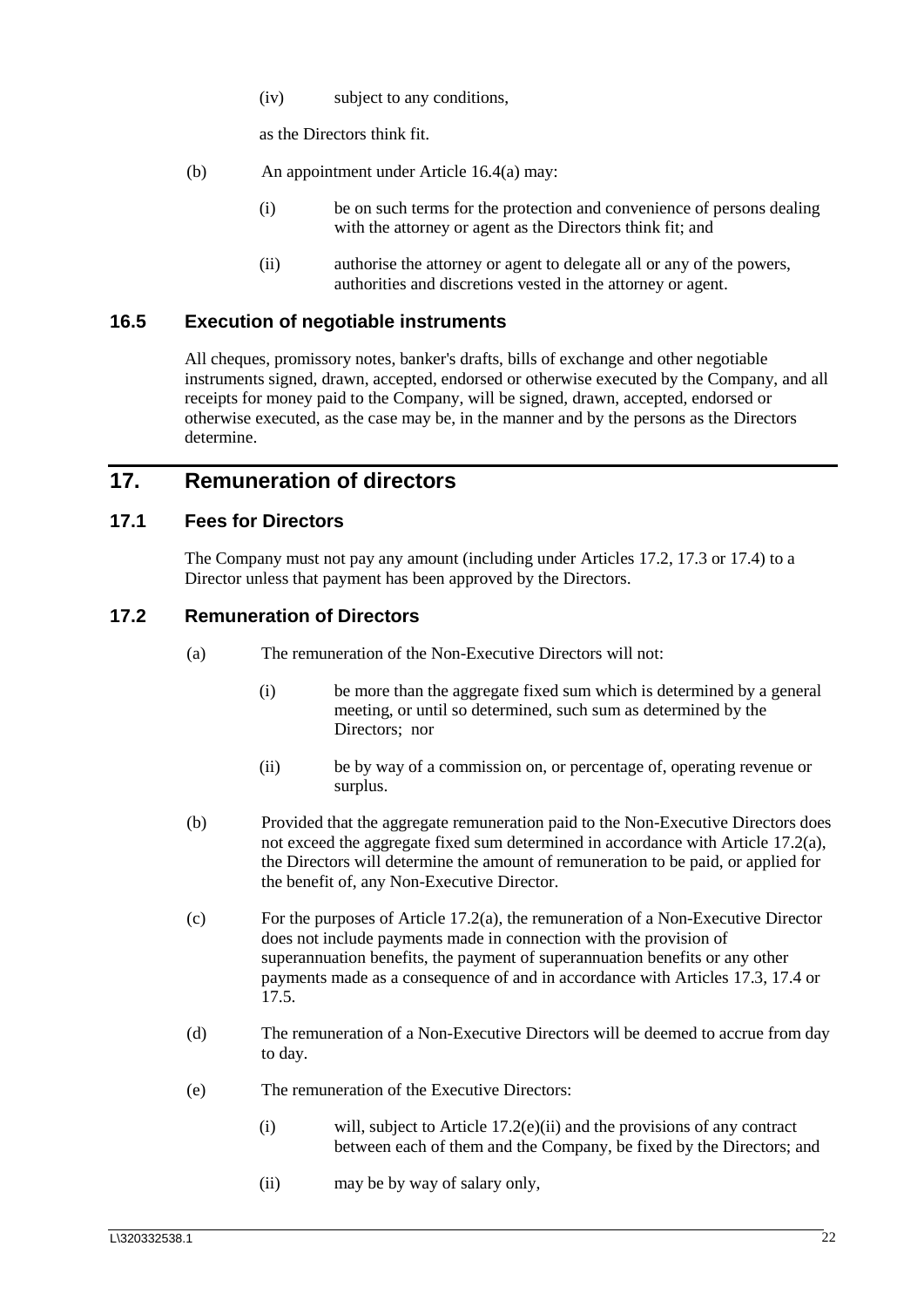but will not be by way of commission on, or percentage of, operating revenue or surplus.

### <span id="page-27-0"></span>**17.3 Payments on retirement, loss of office or death of Director**

Subject to the Corporations Act, the Company may, or may agree to, pay provide or make any payment or other benefit to a Director, a director of a related body corporate of the Company or any other person in connection with that person's or someone else's retirement, resignation from or loss of office, or death while in office.

#### <span id="page-27-7"></span><span id="page-27-1"></span>**17.4 Remuneration of Directors - extra services, payment of expenses and increases in fees**

- (a) If any Director is called upon to:
	- (i) perform extra services (including being a member on a committee referred to in Article [19.10\)](#page-32-1); or
	- (ii) make any special exertion in going or residing abroad or otherwise for any of the purposes of the Company,

the Company may, subject to the Corporations Act and Article [17.4\(b\),](#page-27-6) pay additional remuneration or provide benefits to that Director as the Directors determine.

- <span id="page-27-6"></span>(b) Any additional remuneration or benefits paid or provided under Article [17.4\(a\)](#page-27-7) will be by salary only and must not include or be by way of commission on, or percentage of, operating revenue or surplus.
- (c) The Company will pay all reasonable travelling, accommodation and other expenses incurred by a Director in consequence of his or her attendance at meetings of Directors and otherwise in the execution of his or her duties as a Director.

## <span id="page-27-2"></span>**17.5 Interests in staff funds**

Subject to the Corporations Act, any Director may participate in any association, institution, fund, trust or scheme for the benefit of past or present employees or Directors of the Company, a related body corporate of the Company or any of their respective predecessors in business, or for the benefit of the dependants of any such persons, or for the benefit of persons connected with any of those persons.

## <span id="page-27-3"></span>**18. Directors' contracts with company**

#### <span id="page-27-4"></span>**18.1 Director may hold other office of profit**

A Director may hold any other office or place of profit in the Company (except that of auditor) in conjunction with the office of Director, on such terms as the Directors arrange.

#### <span id="page-27-5"></span>**18.2 Contract not avoided when Director interested**

Subject to the Corporations Act:

- (a) no Director will be disqualified by virtue of holding the office of Director from holding any office or place of profit under any Corporation in which the Company is a shareholder or is otherwise interested;
- (b) no Director will be disqualified by virtue of holding the office of Director from contracting with the Company or any Corporation in which the Company is a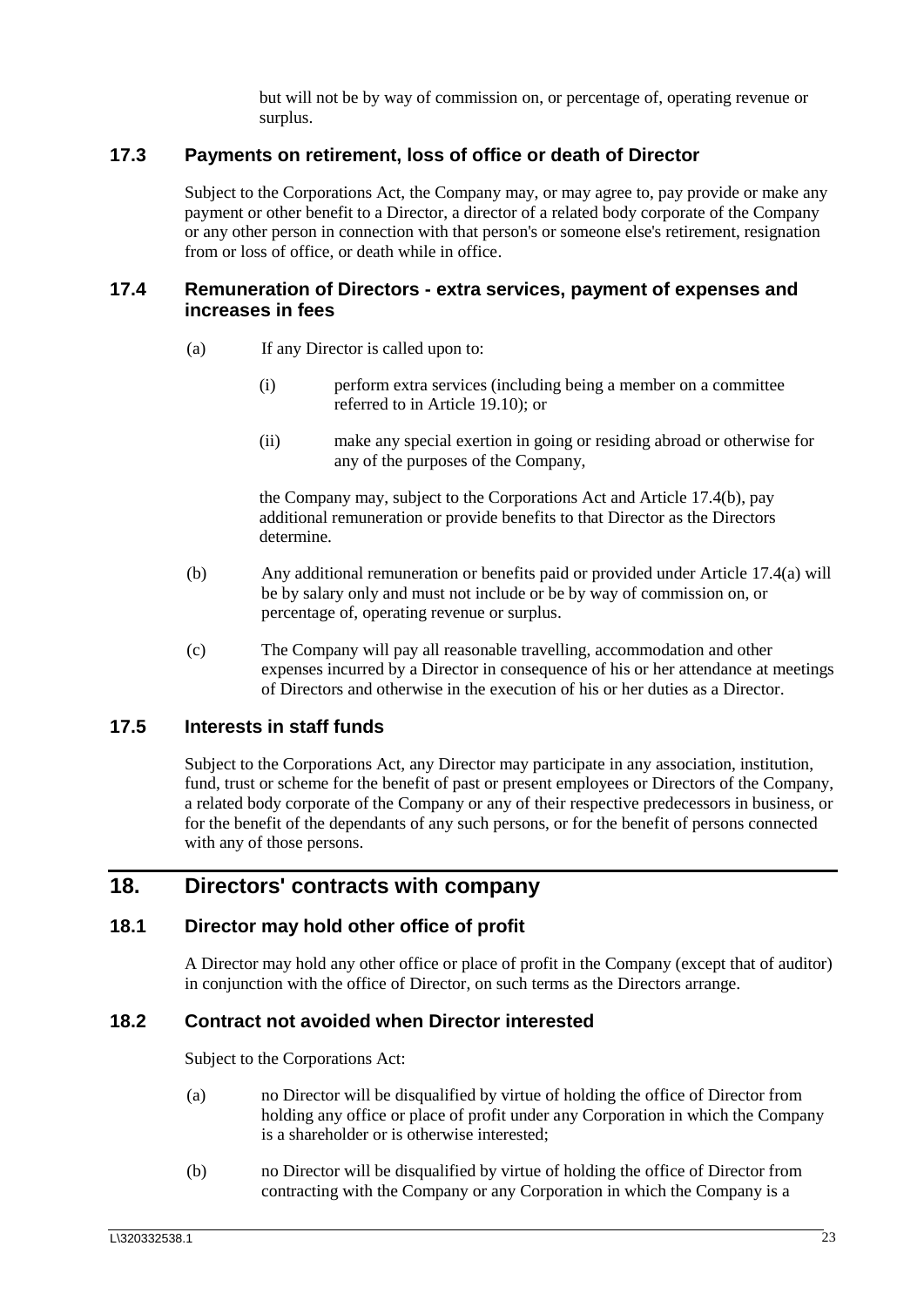shareholder or is otherwise interested, either as vendor, purchaser or otherwise, and nor will any contract or arrangement entered into by or on behalf of the Company in which any Director is in any way interested be avoided; and

(c) a Director is not liable to account to the Company for any profit arising from that office or place of profit or realised by the contract or arrangement, or by any participation in an association or otherwise under Article [17.5](#page-27-2) by reason only of the Director holding that office or of the fiduciary relations thereby established, provided that the disclosure required by Article [18.6](#page-28-3) has been made.

#### <span id="page-28-0"></span>**18.3 When Director may vote**

- (a) A Director who has an interest in a matter that is being considered at a meeting of Directors, may, despite that interest, vote, be present and be counted in a quorum at that meeting, unless that is prohibited by the Corporations Act.
- (b) No act of the Company is invalid or voidable by reason only of a failure of the Director to comply with a prohibition on voting, whether imposed by the Corporations Act or otherwise, in relation to a matter in which the Director is interested.

### <span id="page-28-1"></span>**18.4 Director may act in professional capacity**

Subject to the Corporations Act:

- (a) any Director may act by himself or herself or the Director's firm may act in a professional capacity for the Company or any other Corporation in which the Company is a shareholder or is otherwise interested; and
- (b) that Director and that Director's firm will be entitled to remuneration for professional services as if that Director were not a Director,

but nothing in this Article [18.4](#page-28-1) authorises a Director or that Director's firm to act as an auditor of the Company.

#### <span id="page-28-2"></span>**18.5 Director may affix Seal notwithstanding interest**

Notwithstanding that a Director is interested in a contract or arrangement, that Director may be appointed as the Director to sign on behalf of the Company or in whose presence the Seal of the Company is to be affixed to any instrument to which the interest relates.

#### <span id="page-28-4"></span><span id="page-28-3"></span>**18.6 Disclosure of interest**

- (a) A Director who is in any way, whether directly or indirectly, interested in a matter in which the Company has an interest will declare the nature of the interest at a meeting of the Directors as soon as practicable after the relevant facts have come to the Director's knowledge.
- (b) For the purposes of Article [18.6\(a\),](#page-28-4) a general notice given to the Directors by a Director to the effect that the Director is an officer or member of a specified Corporation or a member of a specified firm or is otherwise interested in any Corporation or firm and is to be regarded as interested in any matter, after the date of the notice, in which that Corporation or firm may have an interest, will be deemed to be a sufficient declaration of interest in relation to the matter if:
	- (i) the notice states the nature and extent of the Director's interest in the Corporation or firm;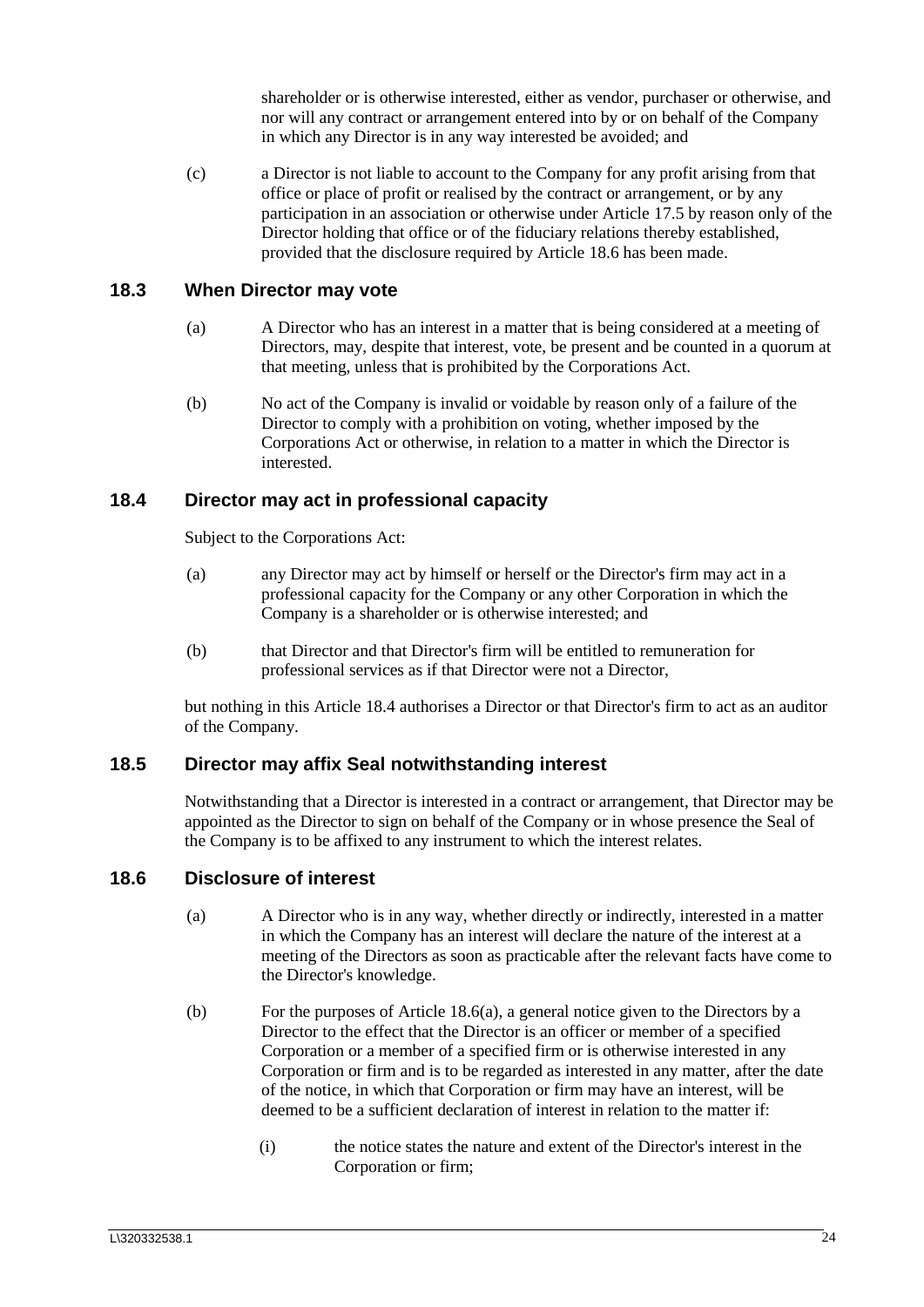- (ii) when the matter is first considered, the extent of the Director's interest in the Corporation or firm is not greater than is stated in the notice; and
- (iii) the notice is given at a meeting of the Directors or the Director takes reasonable steps to ensure that it is brought up and read at the next meeting of the Directors after it was given.
- (c) It is the duty of a Director who holds any office or possesses any property the holding of which office or the possession of which property might, whether directly or indirectly, create duties or interests in conflict with the duties or interests as a Director of the Company of that Director to declare the fact of his or her holding such office or possessing such property and the nature, character and extent of the conflict:
	- (i) if that Director was not a Director at the time he or she commenced to hold such office or possess such property, at the first meeting of Directors held after that Director was appointed as a Director; or
	- (ii) if otherwise, at the first meeting of Directors held after that Director commenced to hold such office or possess such property.

### <span id="page-29-0"></span>**18.7 Record of disclosures by Directors**

It is the Secretary's duty to record in the minutes any disclosure given by a Director under this Article [18.](#page-27-3)

### **18.8 ACNC Governance Standards**

For so long as the Company is registered as a charity under the ACNC Act:

- (a) for the purposes of this Article [18,](#page-27-3) sections 191 and 192 of the Corporations Act shall be taken to apply to each Director in relation to the disclosure of his or her interests as if the Company were not so registered under the ACNC Act;
- (b) without limiting the requirements of Article [18.6\(a\),](#page-28-4) each Director shall comply with the duties of disclosure set out in the governance standards in the ACNC Act from time to time (**ACNC Governance Standards**); and
- (c) the applicable requirements of the ACNC Act and the ACNC Governance Standards shall prevail over this Constitution to the extent of any inconsistency.

## <span id="page-29-1"></span>**19. Proceedings of directors**

### <span id="page-29-2"></span>**19.1 Meetings of Directors**

The Directors may hold a meeting, adjourn and otherwise regulate their meetings as they think fit.

### <span id="page-29-3"></span>**19.2 Quorum for meetings of Directors**

- (a) The Directors may determine the quorum necessary for the transaction of business.
- (b) Until otherwise determined, a quorum for the purpose of considering a matter at a meeting will be five persons, each of whom is:
	- (i) a Director; and
	- (ii) entitled under the Corporations Act to vote on a motion that may be moved in relation to such matter at that meeting.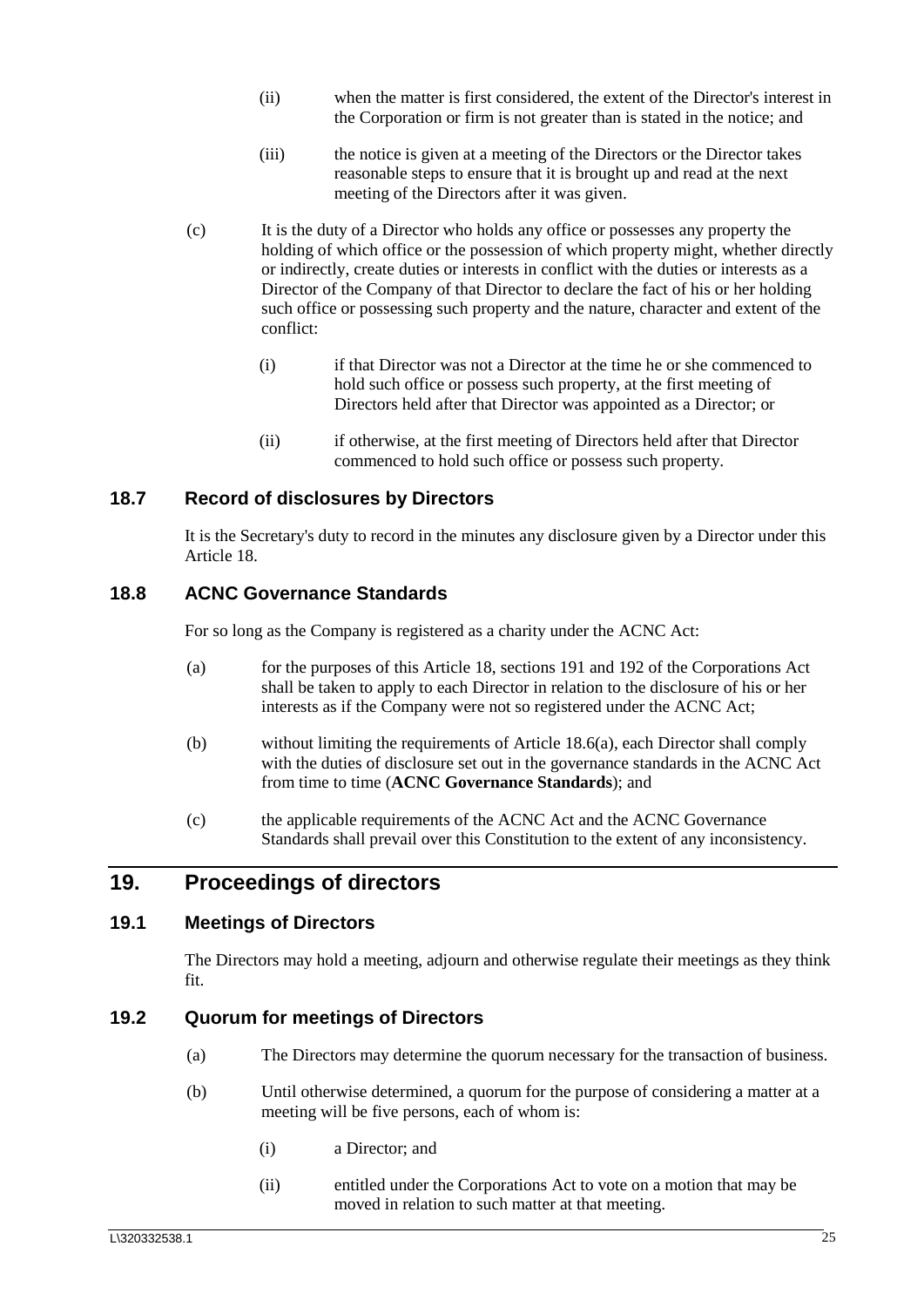- (c) A meeting of the Directors during which a quorum is present is competent to exercise all or any of the authorities, powers and discretions under this Constitution for the time being vested in or exercisable by the Directors generally.
- (d) Where a quorum cannot be established for a meeting of Directors (or consideration of a particular matter) a Director may convene a general meeting of Members to deal with the matter or the matters in question.

### <span id="page-30-0"></span>**19.3 Calling meetings of Directors**

Any 3 Directors may at any time, and the Secretary will on the request of any 3 Directors, call a meeting of the Directors.

#### <span id="page-30-7"></span><span id="page-30-1"></span>**19.4 Notice of meetings of Directors**

- (a) Notice of every Directors' meeting must be given to each Director and each Board Observer appointed in accordance with Article [19.9.](#page-32-0)
- <span id="page-30-4"></span><span id="page-30-3"></span>(b) Notice of a meeting of Directors may be given:
	- (i) in writing, by electronic mail to an electronic address or by any Technology; and
	- (ii) provided it accords with Article [19.4\(b\)\(i\),](#page-30-3) in different ways to different Directors.
- (c) If notice of a meeting of Directors cannot be given to a particular Director in accordance with Article [19.4\(b\),](#page-30-4) written notice served on:
	- (i) the usual residential address of that person;
	- (ii) the alternative address of that person notified under the Corporations Act; or
	- (iii) such other address (including an electronic address) provided to the Company by that person for the purpose of serving notice on that person,

will constitute notice to that person of that meeting for the purposes of this Article [19.4.](#page-30-1)

#### <span id="page-30-5"></span><span id="page-30-2"></span>**19.5 Meetings by using Technology**

- (a) Without limiting the discretion of the Directors to regulate their meetings under Article [19.1,](#page-29-2) the Directors may, if they think fit, confer by any Technology.
- <span id="page-30-6"></span>(b) Notwithstanding that the Directors are not present together in one place at the time of the conference, a resolution passed by the conference will be deemed to have been passed at a meeting of the Directors held on the day on which and at the time at which the conference was held.
- (c) The provisions of this Constitution relating to proceedings of Directors apply to the conference to the extent that they are capable of applying, and with the necessary changes.
- (d) A Director present at the commencement of the conference will be conclusively presumed to have been present and, subject to other provisions of this Constitution, to have formed part of the quorum throughout the conference.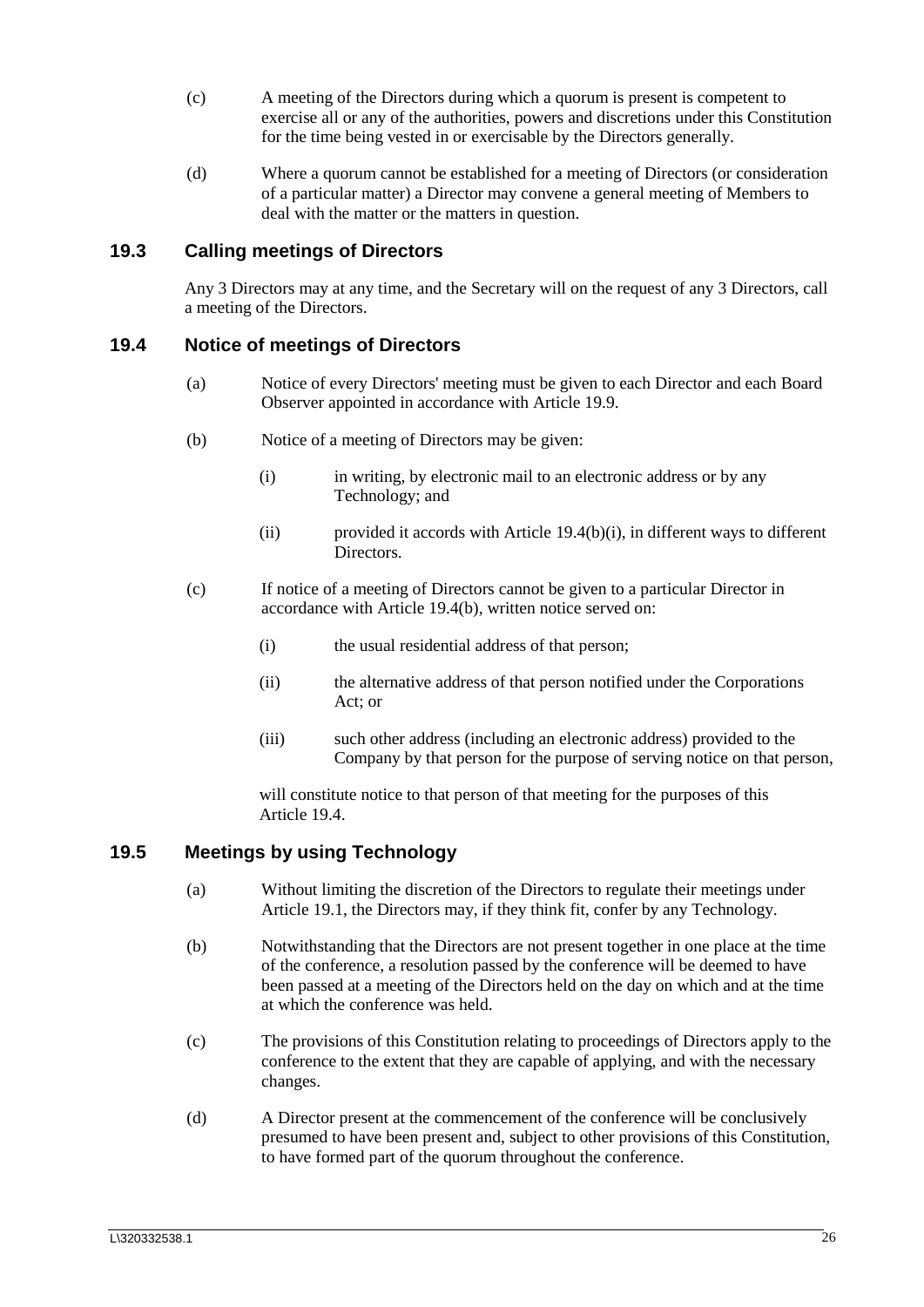- (e) Any minutes of a conference of the type referred to in Article [19.5\(a\)](#page-30-5) purporting to be signed by the chairperson of that conference or by the Chairperson will be sufficient evidence of the observance of all necessary formalities regarding the convening and conduct of the conference.
- (f) When, by the operation of Article [19.5\(b\),](#page-30-6) a resolution is deemed to have been passed at a meeting of the Directors, that meeting will be deemed to have been held at such place as is determined by the chairperson of the relevant conference, provided that at least one of the Directors who took part in the conference was at that place for the duration of the conference.

### <span id="page-31-0"></span>**19.6 Votes at meetings of Directors**

Motions and resolutions arising at any meeting of the Directors will be decided by a majority of votes and, subject to the provisions of Article [18,](#page-27-3) each Director has one vote.

## <span id="page-31-1"></span>**19.7 Casting vote for Chairperson**

Subject to the Corporations Act, in case of an equality of votes at a meeting of Directors, the Chairperson will have a casting vote in addition to any vote he or she has in his or her capacity as a Director.

### <span id="page-31-4"></span><span id="page-31-3"></span><span id="page-31-2"></span>**19.8 Chairperson and Deputy Chairperson**

- (a) The Directors may elect a Director as the chairperson of the Board.
- (b) The Directors may also elect a Director as the deputy chairperson who, in the absence of the Chairperson at a meeting of the Directors, may exercise all the powers and authorities of the Chairperson.
- $(c)$  If:
	- (i) no Chairperson or Deputy Chairperson is elected; or
	- (ii) at any meeting the Chairperson or Deputy Chairperson is not present within half an hour of the time appointed for holding the meeting or is not willing to act as Chairperson for all or part of that meeting,

the Directors present will choose one of their number to be chairperson of that meeting or part of that meeting (as the case may be).

- <span id="page-31-5"></span>(d) Subject to Article [14](#page-22-0) and Article 19.8(e), the Directors may determine the period for which a person elected as Chairperson or Deputy Chairperson is to hold that office.
- (e) A person appointed as Chairperson will hold office as Chairperson until the first to occur of:
	- (i) the expiration of the period determined under Article [19.8\(d\)](#page-31-5) in respect of the person;
	- (ii) the person ceasing to be a Director;
	- (iii) the Directors at any time during that period resolving that the person will from that time cease to hold office as Chairperson; or
	- (iv) the person having held office as Chairperson until the longer of: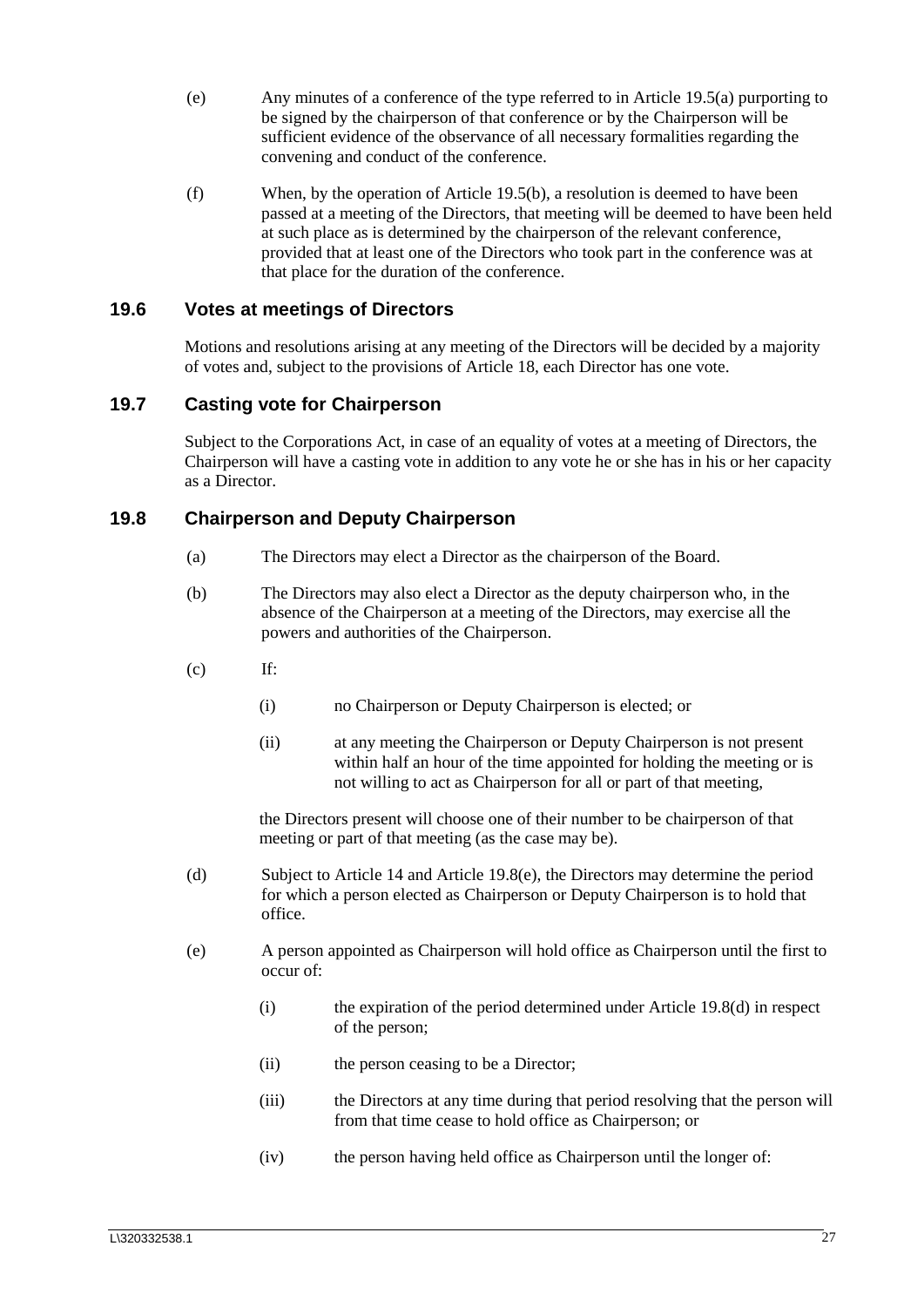- A. the sixth anniversary of his or her initial appointment as Chairperson; or
- B. where the Chairperson was initially appointed as such prior to the expiry of the period determined under Article 19.8(d) in respect of the immediately preceding Chairperson (the **Expected Succession Date**), the sixth anniversary of the Expected Succession Date.
- (f) When a Director who is the Chairperson or Deputy Chairperson retires at a general meeting and is re-appointed or re-elected as a Director at that meeting, that Chairperson or Deputy Chairperson will not by that fact alone cease to be the Chairperson or Deputy Chairperson as the case may be.

#### <span id="page-32-2"></span><span id="page-32-0"></span>**19.9 Board Observer**

- (a) Each of Victoria and the Commonwealth may from time to time appoint a person to attend Board meetings (**Board Observer**). An appointment may relate to a specific Board meeting or be a standing appointment. A Board Observer must be appointed in writing signed by or on behalf of Victoria or the Commonwealth (as the case may be). A copy of the appointment must be given to the Company at least 24 hours prior to the scheduled time of the relevant Board meeting.
- (b) Subject to Article [19.9\(a\),](#page-32-2) a Board Observer is entitled to attend Board meetings and is entitled to receive notice of Board meetings in accordance with Article  $19.4(a)$ .
- (c) For the avoidance of doubt, a Board Observer is not a Director and is not entitled to vote at any Board meeting or count in the quorum for any Board meeting. Nor is a Board Observer entitled to speak at any Board meeting unless invited to do so by the Chairperson.

#### <span id="page-32-1"></span>**19.10 Board Committees**

- (a) The Directors may:
	- (i) delegate any of their powers to committees consisting of one or more members who are Directors together with one or more persons who are not Directors (provided that the majority of the members of any committee are Directors) as they think fit; and
	- (ii) revoke that delegation.
- (b) A committee will conform to any directions and regulations that may be imposed upon it by the Directors in the exercise of its powers.
- (c) So far as they are capable of application and with the necessary changes, the provisions of the Constitution for regulating the meetings and proceedings of the Directors govern the meetings and proceedings of committees of two or more members to the extent that the same are consistent with any directions and regulations made by the Directors.
- (d) Where a committee consists of two or more members, a quorum will be any two members who are Director or a larger number of Directors as the committee itself determines.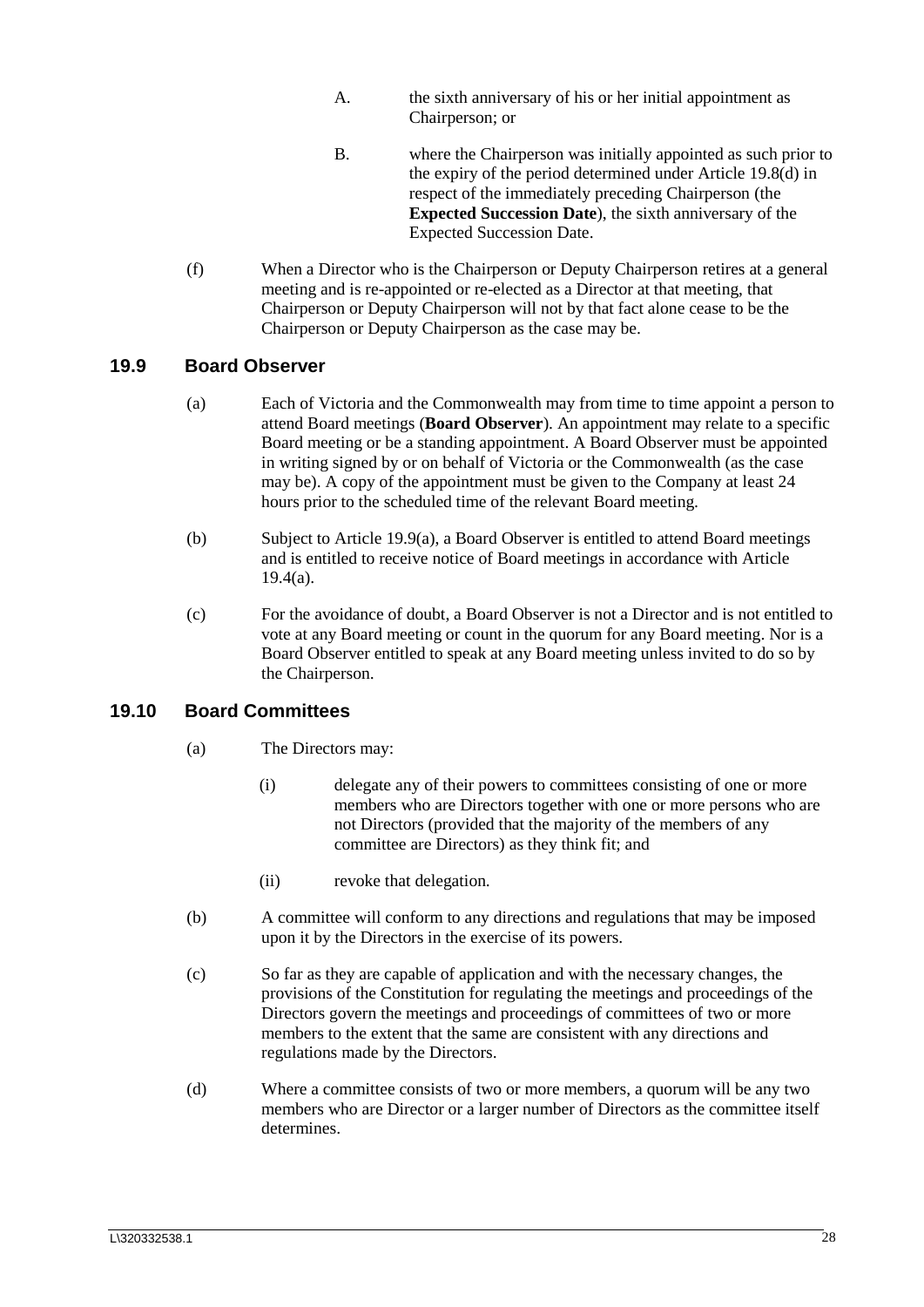## <span id="page-33-0"></span>**19.11 Defects in appointment or qualifications of Director**

All acts:

- (a) done at any meeting of the Directors; or
- (b) of a Board committee; or
- (c) by any person acting as a Director,

will be as valid as if every such person or committee had been duly appointed and every Director was qualified and entitled to vote, notwithstanding that it is afterwards discovered that:

- (d) there was some defect in the appointment of a Director (or as the case requires, a non-Director committee member) or of the committee or of the person acting; or
- (e) any Director (or as the case requires, a non-Director committee member) was disqualified or not entitled to vote.

#### <span id="page-33-1"></span>**19.12 Written resolutions of Directors**

- (a) If all of the Directors have signed a document containing a statement that they are in favour of a resolution of the Directors in terms set out in the document, a resolution in those terms will be deemed to have been passed at a meeting of the Directors held on the day on which and at the time at which the document was last signed by a Director.
- (b) For the purposes of this Article [19.12:](#page-33-1)
	- (i) two or more separate documents containing statements in identical terms each of which is signed by one or more Directors will together be deemed to constitute one document containing a statement in those terms signed by the Directors;
	- (ii) a reference to all the Directors does not include a reference to a Director who, at a meeting of Directors, would not be entitled to vote on the resolution;
	- and
	- (iii) any document so signed by a Director may be received by the Company at the Office (or other place agreed by the Directors) by post, by facsimile, by electronic mail or other Technology which displays the Director's signature or by delivery (personal or otherwise).

## <span id="page-33-2"></span>**20. Minutes**

#### <span id="page-33-4"></span><span id="page-33-3"></span>**20.1 Minutes of all proceedings to be kept**

The Directors will cause minutes of:

- (a) all proceedings and resolutions of meetings of Members;
- <span id="page-33-5"></span>(b) all proceedings and resolutions of meetings of the Directors, including meetings of Board committees;
- <span id="page-33-6"></span>(c) all resolutions passed by Members without a meeting; and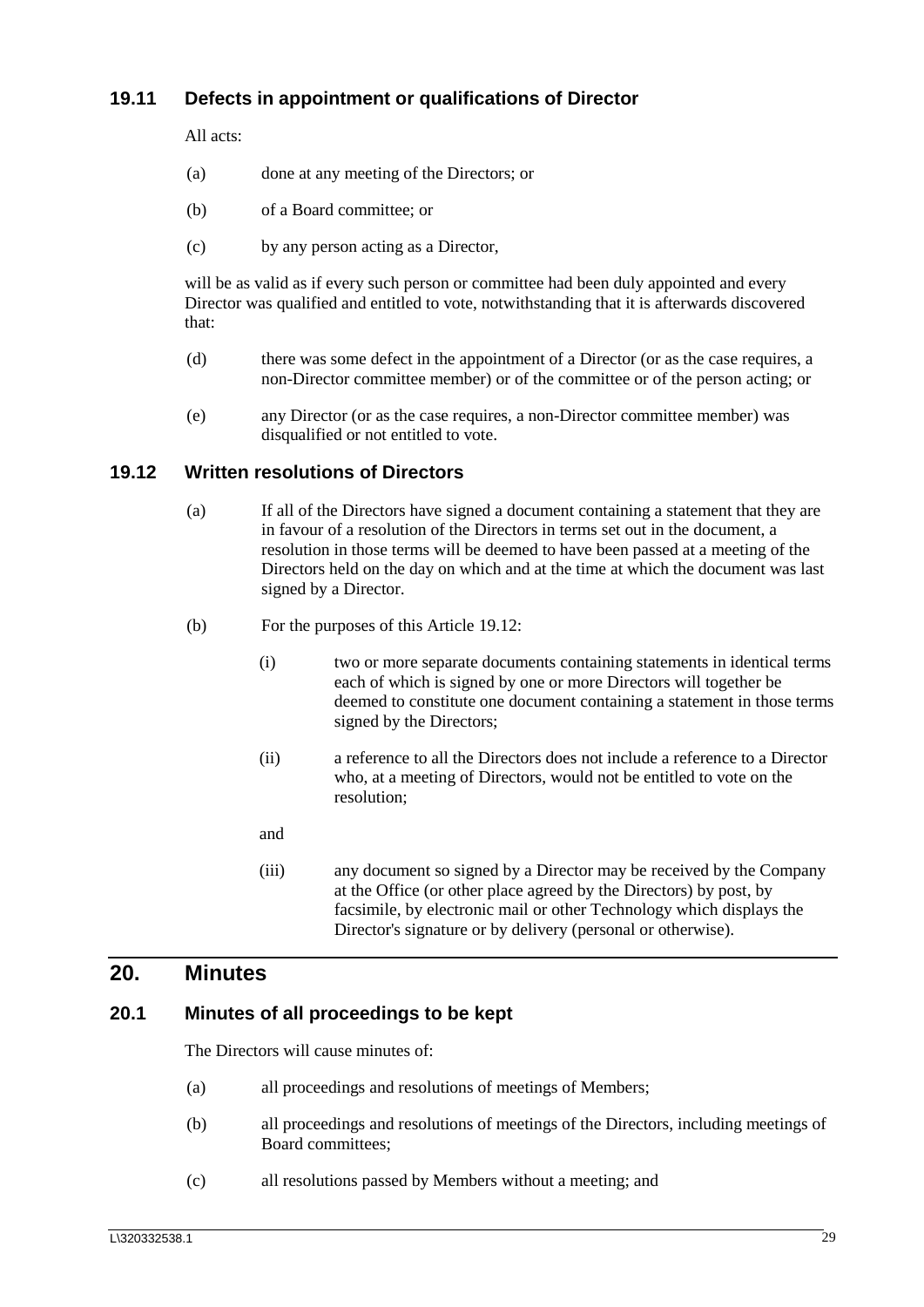(d) all resolutions passed by the Directors without a meeting of Directors in accordance with Article [19.12,](#page-33-1)

to be duly entered in books kept for that purpose in accordance with the Corporations Act.

#### <span id="page-34-0"></span>**20.2 Minutes to be signed**

- (a) The Directors will cause the minutes referred to in Articles [20.1\(a\)](#page-33-4) and [20.1\(b\)](#page-33-5) to be signed by:
	- (i) the chairperson of the meeting at which the proceedings took place or at which the resolutions were proposed; or
	- (ii) the chairperson of the next meeting.
- (b) The Directors will cause the minutes referred to in Article [20.1\(c\)](#page-33-6) to be signed by a Director within a reasonable time after the resolution the subject of that minute is passed.

#### <span id="page-34-1"></span>**20.3 Minutes to be presumed accurate**

Where the minutes referred to in Article [20.2](#page-34-0) are signed in accordance with that Article, those minutes will be presumed to be an accurate record of the relevant proceedings and resolutions unless the contrary is proved.

#### <span id="page-34-2"></span>**20.4 Inspection of minutes of meetings of Members**

Books containing the minutes of proceedings of meetings of Members and resolutions passed by Members without a meeting in accordance with Article [9.12](#page-18-0) will be open for inspection by any Member without charge.

## <span id="page-34-3"></span>**21. Secretary**

### <span id="page-34-8"></span><span id="page-34-4"></span>**21.1 Appointment and removal of Secretary**

- (a) A Secretary or Secretaries will be appointed by the Directors in accordance with the Corporations Act for the term, at the remuneration and on the conditions as the Directors think fit.
- (b) Any Secretary appointed pursuant to Article [21.1\(a\)](#page-34-8) may be removed by the **Directors**

### <span id="page-34-5"></span>**21.2 Acting Secretary**

The Directors may appoint a person as an acting Secretary or as a temporary substitute for a Secretary who, for the purposes of this Constitution, will be deemed to be a Secretary.

## <span id="page-34-6"></span>**22. Execution of documents**

#### <span id="page-34-7"></span>**22.1 Custody and use of Seal**

- (a) The Directors may provide a Seal for the Company and, if so, will provide for the safe custody of that Seal.
- (b) The Seal will only be used by the authority of the Directors or of a Board committee authorised by the Directors in that behalf.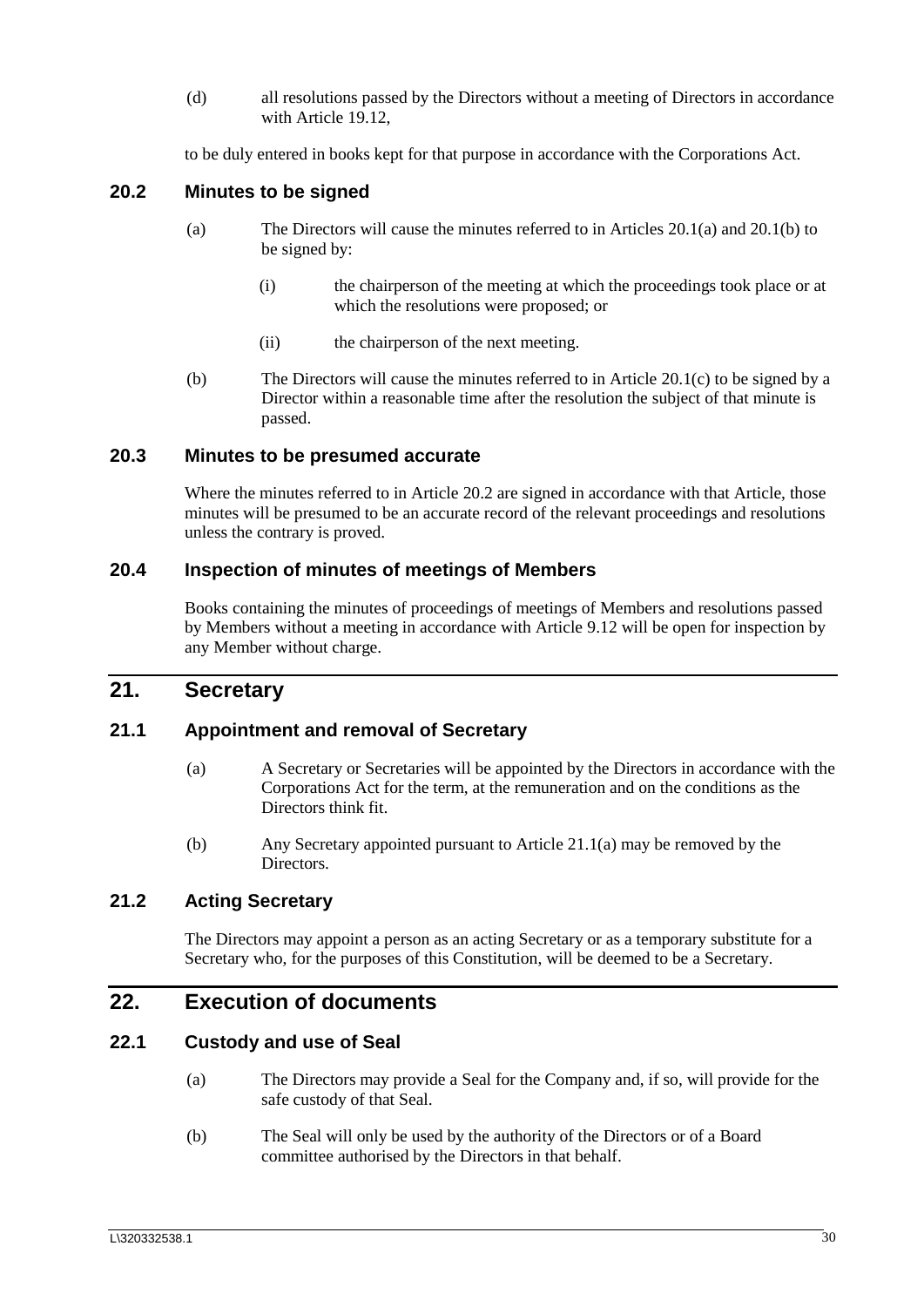## <span id="page-35-0"></span>**22.2 Execution with a Seal**

If the Company has a Seal, it may execute a document if the Seal is fixed to the document and the fixing of the Seal is witnessed by two Directors, a Director and a Secretary, or a Director and another person appointed by the Directors for that purpose.

### <span id="page-35-1"></span>**22.3 Execution without the Seal**

The Company may execute a document without using a Seal if the document is signed by two Directors, a Director and a Secretary, or a Director and another person appointed by the Directors for that purpose.

#### <span id="page-35-2"></span>**22.4 Signatures on Certificates**

The Directors may determine:

- (a) either generally or in a particular case; and
- (b) in any event, subject to such conditions as the Directors think fit,

that wherever a Certificate requires a signature, that requirement will be satisfied by a facsimile or electronic copy of the signature affixed by such means as the Directors determine.

#### <span id="page-35-3"></span>**22.5 Effect of execution**

Any instrument executed in accordance with this Article [22](#page-34-6) if issued for valuable consideration will be binding on the Company notwithstanding any irregularity touching the authority of the Directors to issue the same, or the circumstances of its issue.

## <span id="page-35-4"></span>**23. Reserve funds**

### <span id="page-35-5"></span>**23.1 Establishment and purpose of reserve funds**

Subject to the Corporations Act the Directors may set aside out of the operating surplus of the Company any sums as the Directors think proper as a reserve fund to be applied, at the discretion of the Directors, for any purpose for which the operating surplus of the Company may be properly applied, including but not limited to the following:

- (a) to meet contingencies;
- (b) for repairing, improving and maintaining any property of the Company; and
- (c) for all other purposes as the Directors in their absolute discretion think conducive to the interests of the Company.

#### <span id="page-35-6"></span>**23.2 Power to invest reserve funds**

- (a) The Directors may invest any of the sums set aside as a reserve fund on any investments as the Directors think fit, and may deal with, vary, and dispose of all or any part of those sums for the benefit of the Company.
- (b) The Directors may divide the reserve fund into any special funds as the Directors think fit and employ the whole or any part of the reserve fund in the business of the Company without being bound to keep it separate from the other assets.
- (c) Pending any application of reserves in accordance with this Article [23.2,](#page-35-6) and at the discretion of the Directors, the reserves may be used in the business of the Company or be invested as the Directors think fit.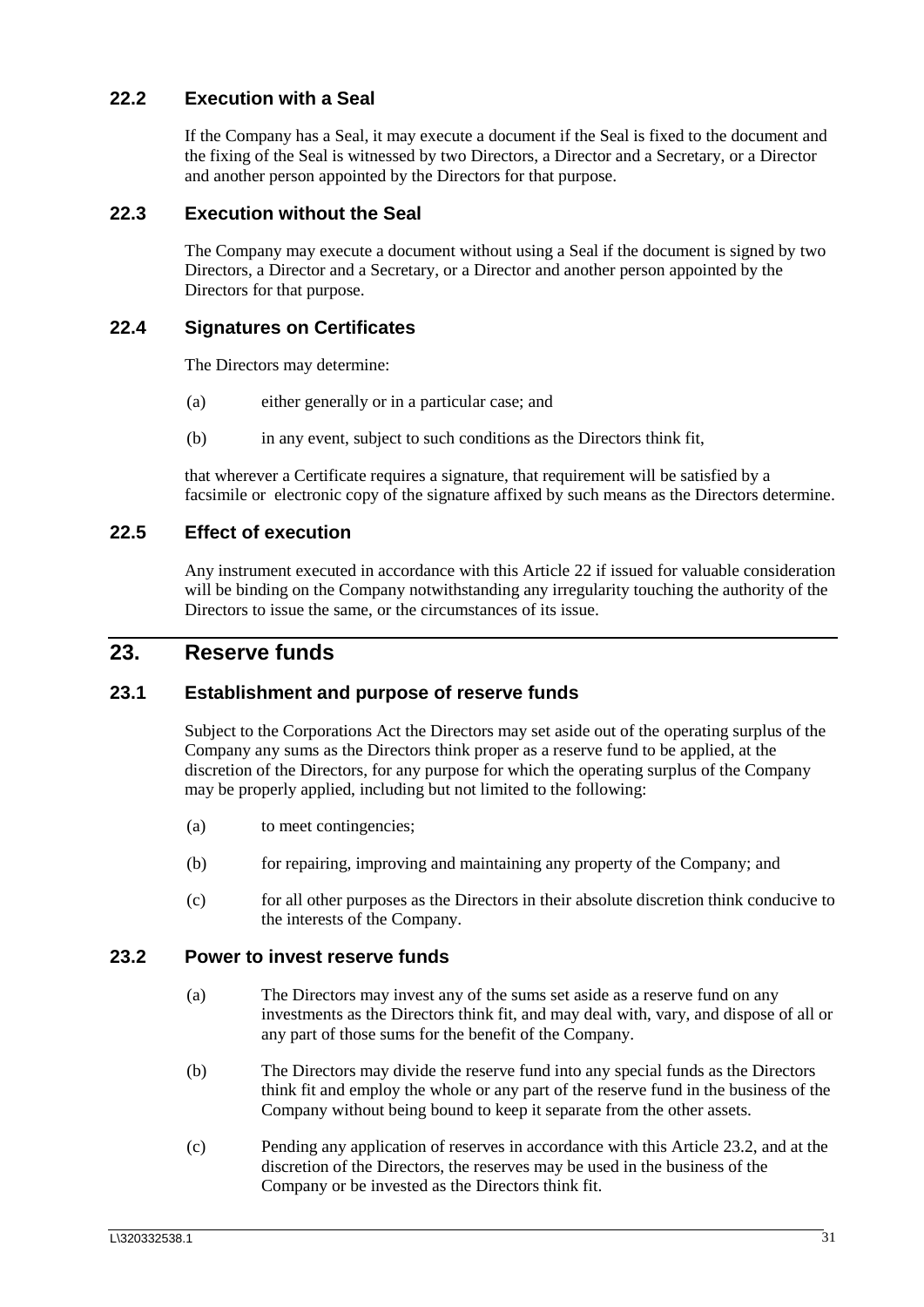## <span id="page-36-0"></span>**24. Accounts**

#### <span id="page-36-6"></span><span id="page-36-1"></span>**24.1 Company to keep accounts**

The Company will keep:

- (a) all accounting and other records of the business of the Company as it is required to keep by the Corporations Act; and
- (b) notwithstanding Article [24.1\(a\),](#page-36-6) such other accounts and financial statements in the form specified in a resolution (if any) passed at a meeting of Members.

### <span id="page-36-7"></span><span id="page-36-2"></span>**24.2 Financial report to be laid before annual general meeting**

At the annual general meeting in every year (if any), the Directors will, if required by the Corporations Act, lay before the meeting:

- (a) the financial report for the last financial year of the Company that ended before that meeting; and
- (b) any other accounts, reports and statements as are required by the Corporations Act or by the resolution in Article [24.1\(b\).](#page-36-7)

### <span id="page-36-3"></span>**24.3 Copy of accounts to be sent**

Subject to the Corporations Act, a copy of the financial report and other reports referred to in Article [24.2](#page-36-2) must be sent to Members and other persons entitled to receive them as required by the Corporations Act or by the resolution in Article [24.1\(b\).](#page-36-7)

#### <span id="page-36-8"></span><span id="page-36-4"></span>**24.4 Accounts conclusive**

- (a) The financial report of the Company when:
	- (i) audited; and
	- (ii) if required to be laid before a general meeting of the Company, approved or received by that general meeting,

will be conclusive except as regards any material error discovered in it within three months after its approval or receipt (if any).

(b) Whenever any material error is discovered within the three month period referred to in Article [24.4\(a\),](#page-36-8) the financial report will be corrected immediately and then it will be conclusive.

## <span id="page-36-5"></span>**25. Auditors: appointment and removal**

The auditors of the Company will:

- (a) be appointed and may be removed as provided in the Corporations Act; and
- (b) perform the duties and have the rights and powers as may be provided in the Corporations Act.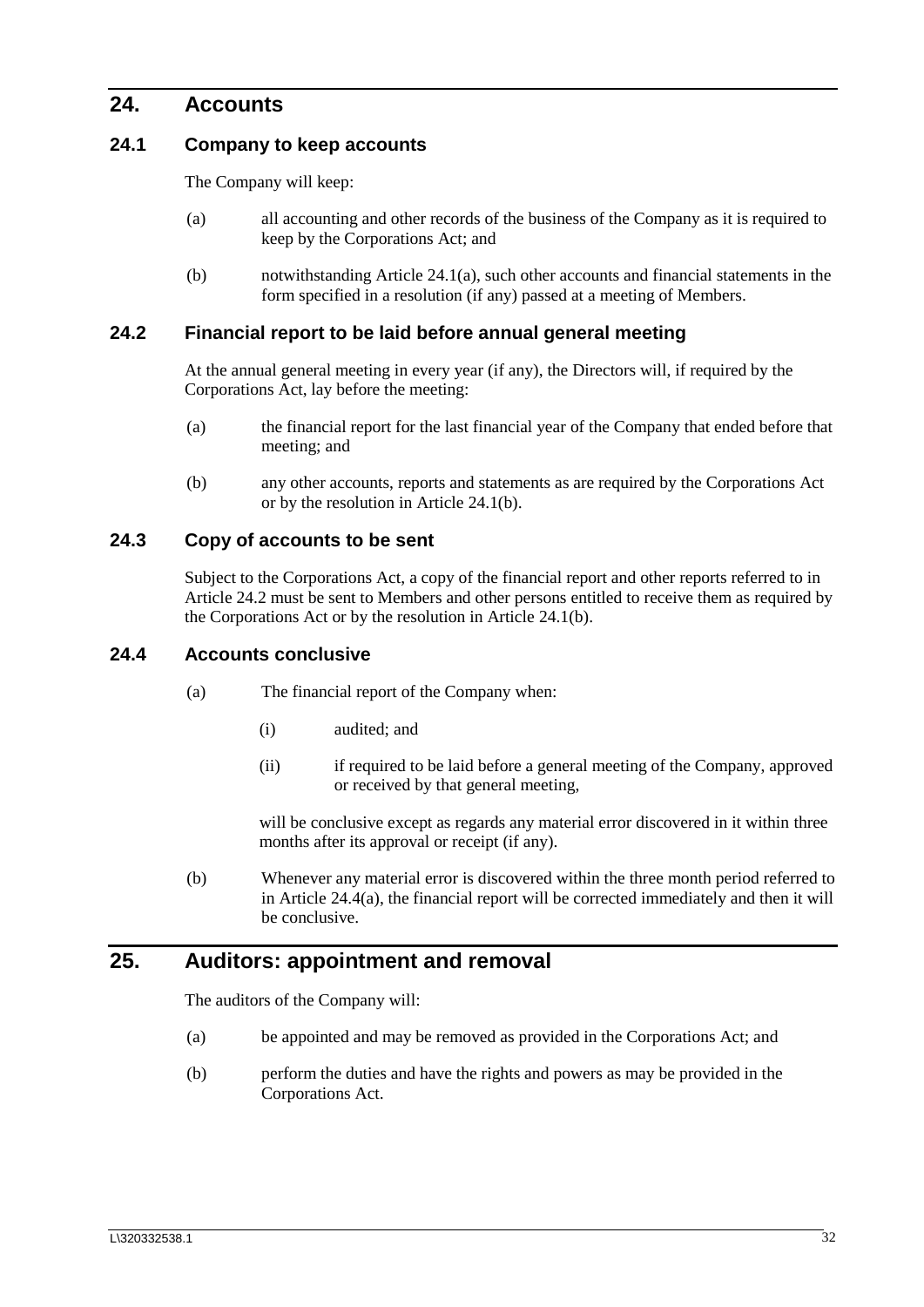## <span id="page-37-0"></span>**26. Secrecy**

#### <span id="page-37-1"></span>**26.1 Members not entitled to discovery**

- (a) The Directors will determine whether and to what extent, at what time and place, and under what conditions, the accounting records and other documents of the Company will be open to the inspection of Members other than Directors.
- (b) Subject to the Corporations Act, a Member not being a Director does not have the right, but may in the absolute discretion of the Directors be authorised, to inspect or to require or receive any information, or to require discovery of any record or document of the Company or any information respecting any detail of the Company's trading or business, or any matter which is or may be in the nature of a trade secret, confidential information, mystery of trade or secret process which may relate to the conduct of the business of the Company.

### <span id="page-37-2"></span>**26.2 Officers of Company not to disclose information**

Every Director, Chief Executive Officer, manager, Secretary, auditor, trustee, member of a committee, agent, accountant or other Officer is bound to observe secrecy with respect to all transactions of the Company with its customers, the state of the account of any individual, and all related matters.

## <span id="page-37-3"></span>**27. Notices**

#### <span id="page-37-4"></span>**27.1 Method of service of notices**

- (a) A notice may be served by the Company on a Recipient by any of the following methods:
	- (i) by serving it personally on the Recipient;
	- (ii) by leaving it at the Address of the Recipient;
	- (iii) by sending it by post addressed to the Recipient at the Address of the Recipient; or
	- (iv) by sending it to a facsimile number or electronic address (if any) nominated by the Recipient for the purpose of serving notices on the Recipient.
- <span id="page-37-6"></span>(b) The Company will acknowledge receipt of all notifications of change of address by Members or Directors.
- (c) The Company may also give notice to a Member by, if permitted by the Corporations Act, notifying that Member of the notice's availability by an electronic means nominated by the Member for that purpose.

#### <span id="page-37-5"></span>**27.2 Notice by advertisement**

Any notice by a court of law or otherwise required or allowed to be given by the Company to the Members or any of them by advertisement will unless otherwise stipulated be sufficiently advertised if advertised once in a daily newspaper circulating in the states and territories of Australia.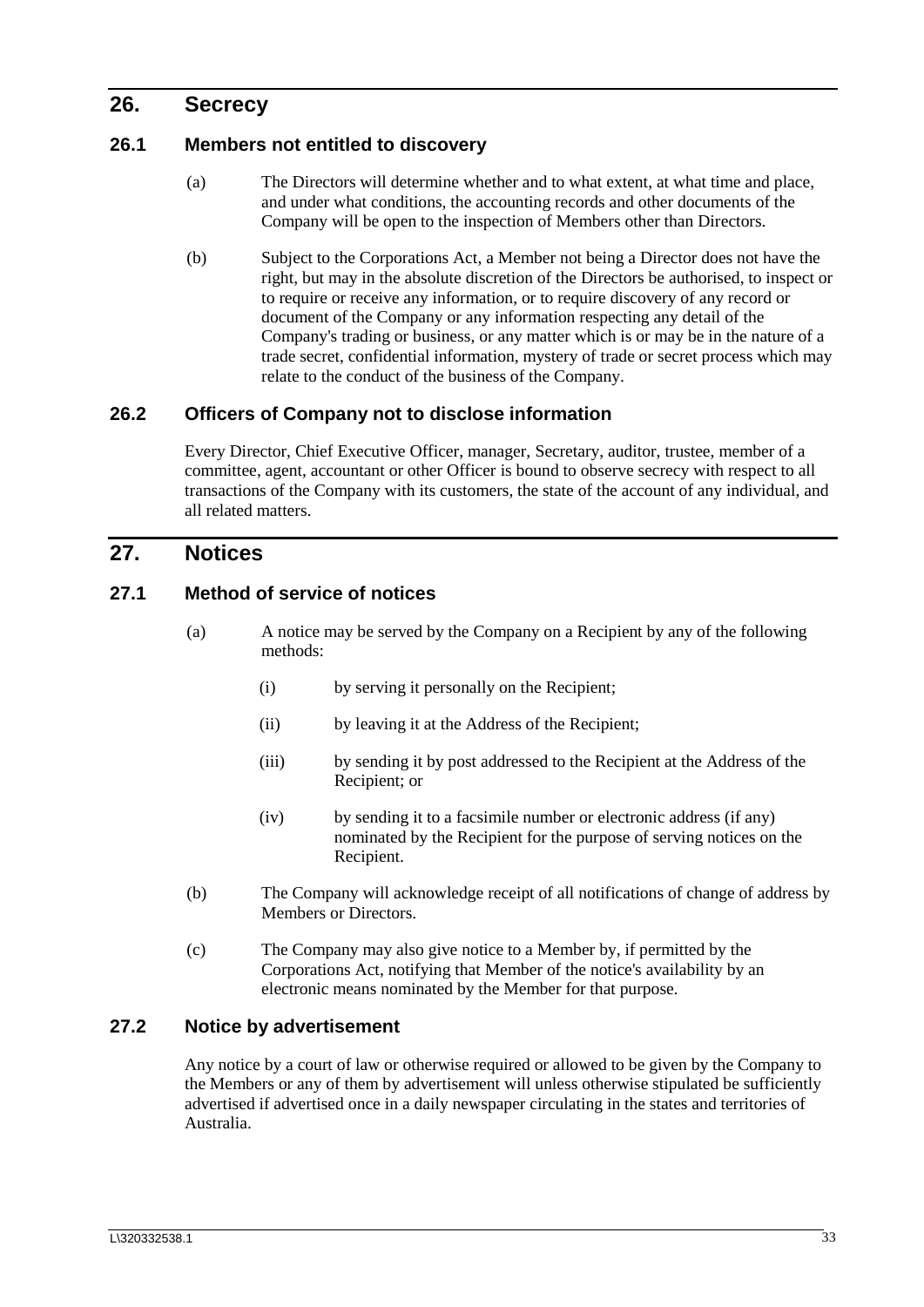## <span id="page-38-0"></span>**27.3 Time of service by post**

- (a) Any notice sent by post, air-mail or air courier will be deemed to have been served on the day following that on which the letter, envelope or wrapper containing the notice is posted or delivered to the air courier.
- (b) In proving service of any notice it will be sufficient to prove that the letter, envelope or wrapper containing the notice was properly addressed and put into the post office or other public postal receptacle or delivered to the air courier.
- (c) A certificate in writing signed by any manager, Secretary or other Officer of the Company that the letter envelope or wrapper containing the notice was so addressed and posted is conclusive evidence thereof.

### <span id="page-38-1"></span>**27.4 Time of service by facsimile transmission**

Any notice sent by facsimile transmission to the Recipient's facsimile number nominated under Article [27.1\(a\)\(iv\)](#page-37-6) will be deemed to have been served on the Recipient on receipt by the Company of a transmission report confirming successful transmission.

### <span id="page-38-2"></span>**27.5 Time of service by electronic mail transmission**

Any notice sent by electronic mail transmission to the Recipient's electronic address nominated under Article  $27.1(a)(iv)$  will be deemed to have been served on the Recipient on the receipt by the Company of an electronic confirmation of successful transmission.

### <span id="page-38-3"></span>**27.6 Signatures on notices**

The signature to any notice to be given by the Company may be written or printed or an electronic copy of it may be affixed by mechanical or other means.

### <span id="page-38-4"></span>**27.7 Calculation of notice period**

Where a period of notice is required to be given, the day on which the notice is dispatched and the day of doing the act or other thing will not be included in the number of days or other period.

## <span id="page-38-5"></span>**28. Winding up**

## <span id="page-38-6"></span>**28.1 Winding Up - Timing**

The company may be terminated or wound up by the Directors at any time.

### <span id="page-38-7"></span>**28.2 Winding Up - Donation Fund**

- (a) At the first occurrence of:
	- (i) the winding up of the Company; or
	- (ii) the Company ceasing to be endorsed as a deductible gift recipient under subdivision 30-BA of the Tax Act;

any property that remains after the satisfaction of all the debts and liabilities of the Company ("**Surplus Assets**") must, subject to Article 1.7(a), be transferred to one or more:

<span id="page-38-8"></span>(iii) Eligible Beneficiaries; or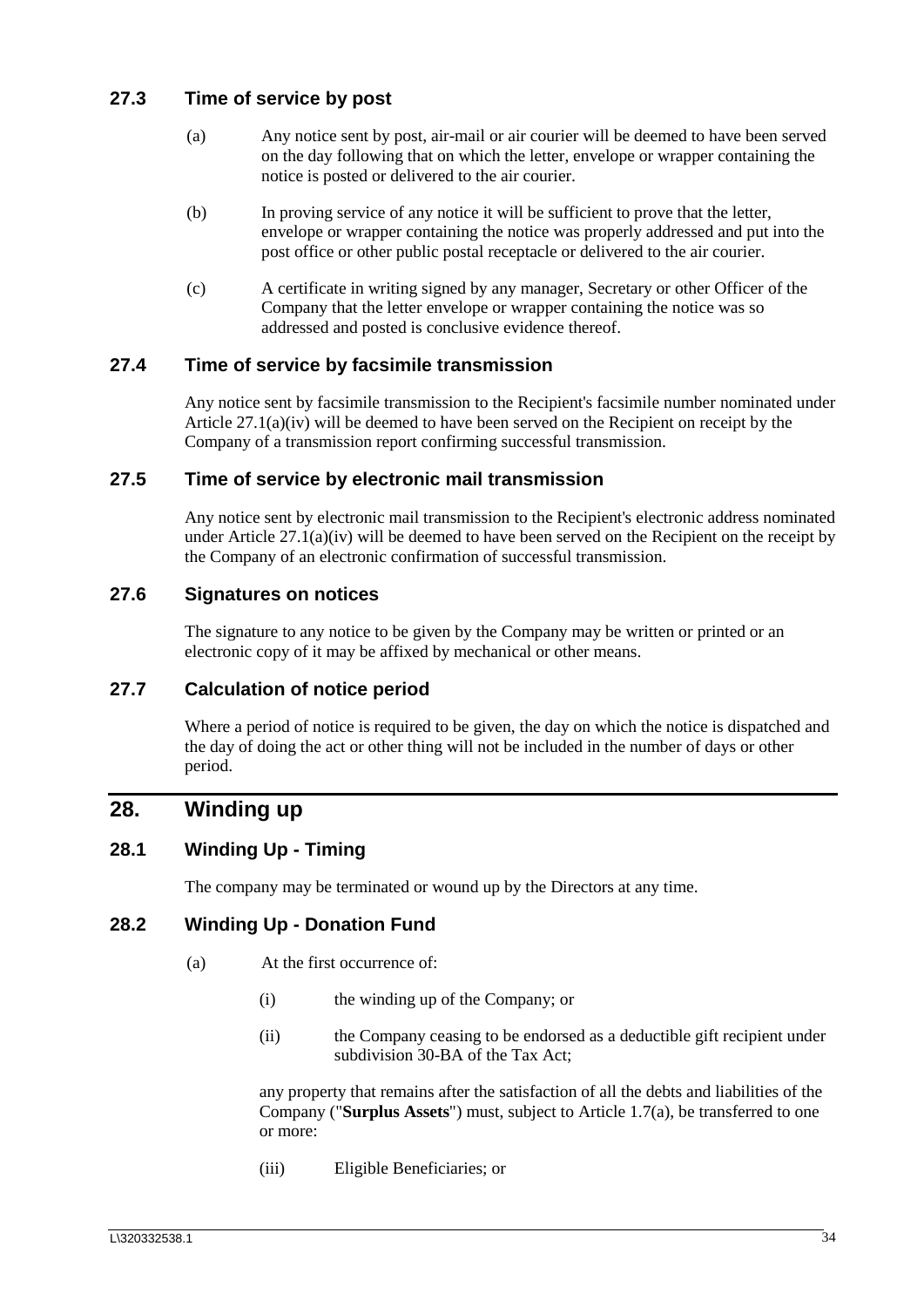(iv) Funds, authorities and institutions, gifts to which are deductible under item 2 of the table in section 30-15 of the Tax Act,

as the Directors decide.

<span id="page-39-5"></span>(b) Where gifts to an Eligible Beneficiary are deductible only if, among other things, the conditions set out in the relevant item of the table in Subdivision 30-B of the Tax Act are satisfied, a transfer under this Article must be made in accordance with those conditions.

## <span id="page-39-0"></span>**28.3 Winding Up - Operating Surplus**

If on a winding up of the Company there remains a surplus, the liquidator must, subject to Article 1.7(a), give or transfer the property comprising that surplus to a Corporation of a kind described in Article [28.2\(a\)\(iii\)](#page-38-8) or [28.2\(a\)\(iv\)](#page-39-5) which has been nominated by the Minister for Health and Ageing of the Commonwealth, or such other Minister who from time to time carries on such functions, whose constitution requires the Corporation to pursue charitable purposes only and to apply its income in promoting those purposes.

## <span id="page-39-1"></span>**29. Indemnities and insurance**

### <span id="page-39-2"></span>**29.1 Indemnity against liabilities**

To the extent permitted by law, the Company:

- (a) indemnifies every person who is, or has been, a Director or Secretary; and
- (b) may, by deed, indemnify or agree to indemnify a person who is, or has been, an Officer of a Group Company,

against a liability incurred by that person, in his or her capacity as such a Director, Secretary or Officer, to another person (other than the Company or a related body corporate of the Company) provided that the liability does not arise out of conduct involving a lack of good faith.

#### <span id="page-39-3"></span>**29.2 Indemnity for costs and expenses**

To the extent permitted by law, the Company:

- (a) indemnifies every person who is, or has been, a Director or Secretary; and
- (b) may, by deed, indemnify or agree to indemnify a person who is, or has been, an Officer of a Group Company,

against a liability for costs and expenses incurred by that person:

- (c) in defending any Proceedings in which judgment is given in that person's favour, or in which that person is acquitted; or
- (d) in connection with an application in relation to any Proceedings in which the Court grants relief to that person under the Corporations Act.

### <span id="page-39-4"></span>**29.3 Insurance**

To the extent permitted by law, the Company may pay, or agree to pay, a premium in respect of a contract insuring a person who is, or has been, an Officer of a Group Company against a liability:

(a) incurred by that person: